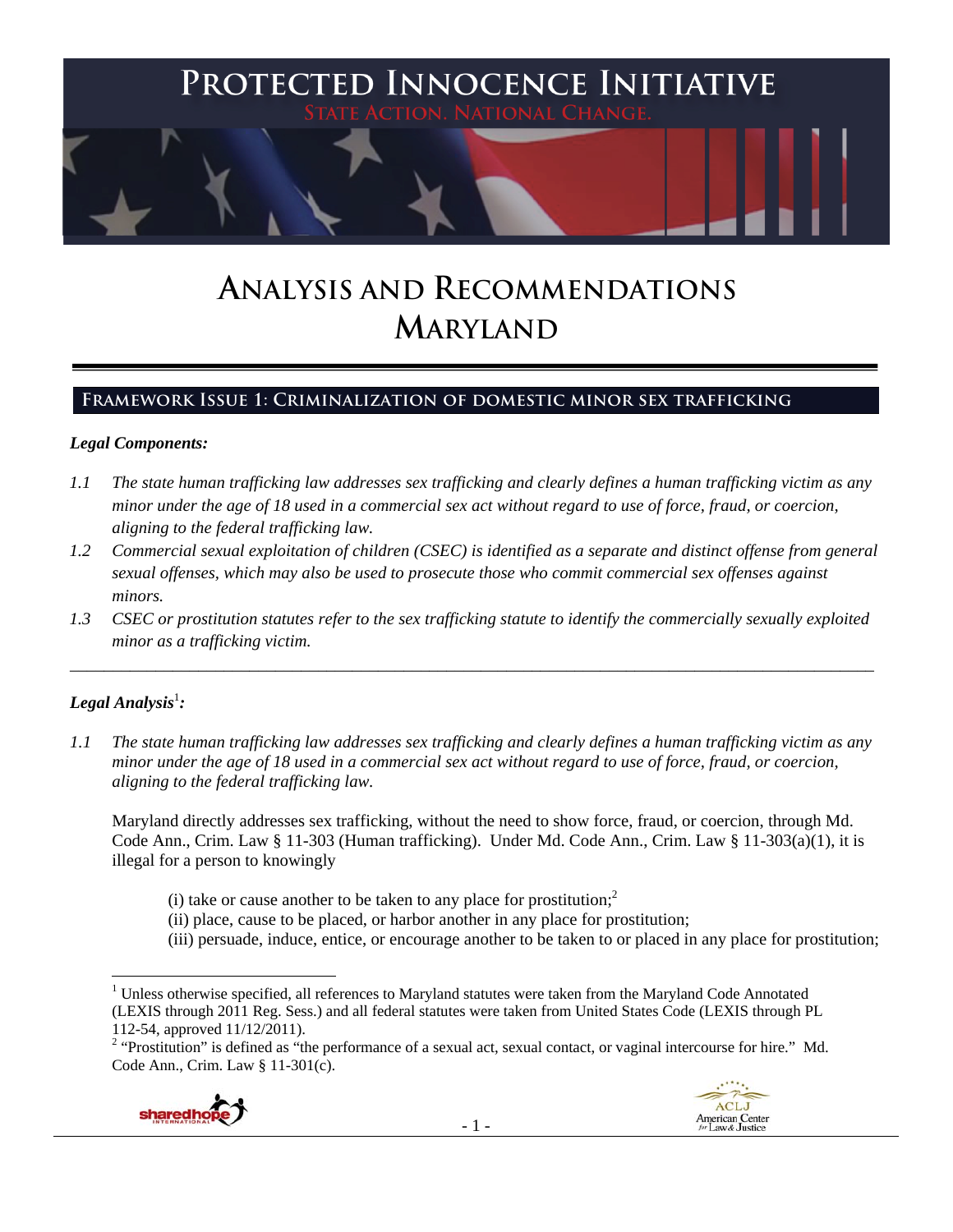(iv) receive consideration to procure for or place in a house of prostitution or elsewhere another with the intent of causing the other to engage in prostitution or assignation:<sup>3</sup>

(v) engage in a device, scheme, or continuing course of conduct intended to cause another to believe that if the other did not take part in a sexually explicit performance,<sup>4</sup> the other or a third person would suffer physical restraint or serious physical harm . . .

. . . .

If the victim of the conduct described in Md. Code Ann., Crim. Law  $\S 11-303(a)(1)$  is a minor,<sup>5</sup> the defendant is guilty of a felony punishable by imprisonment up to 25 years, a fine not to exceed \$15,000, or both. Md. Code Ann., Crim. Law § 11-303(b), (c)(2).

Pursuant to Md. Code Ann., Crim. Law § 11-303(e), "A person who knowingly benefits financially or by receiving anything of value from participation in a venture that includes an act described in subsection (a) or (b) of this section is subject to the same penalties that would apply if the person had violated that subsection." If the offense involves a minor, that person also will be guilty, without regard to the use of force, fraud, or coercion, of a felony punishable by imprisonment up to 25 years, a fine not to exceed \$15,000 or both. Md. Code Ann., Crim. Law § 11-303(e)(1), (c)(2).

*1.2 Commercial sexual exploitation of children (CSEC) is identified as a separate and distinct offense from general sexual offenses, which may also be used to prosecute those who commit commercial sex offenses against minors.*

The following Maryland laws specifically criminalize CSEC.

1. Md. Code Ann., Crim. Law § 11-305(a) (Abduction of child under 16) states,

For purposes of prostitution or committing a crime under Title 3, Subtitle 3 of this article [Sexual crimes, including sexual solicitation of minor], a person may not:

(1) persuade or entice or aid in the persuasion or enticement of an individual under the age of 16 years from the individual's home or from the custody of the individual's parent or guardian; or (2) knowingly secrete or harbor or aid in the secreting or harboring of an individual under the age of 16 years who has been persuaded or enticed in a manner described in item (1) of this subsection.

A conviction under this statute is a misdemeanor conviction punishable by imprisonment up to 10 years, a fine not to exceed \$5,000, or both. Md. Code Ann., Crim. Law  $\S 11-305(b)$ .

2. Md. Code Ann., Crim. Law § 3-324(b) (Sexual solicitation of minor) makes it a crime for a person to "with the intent to commit a violation of § 3-304 [Rape in the second degree], § 3-306 [Sexual offense in the second degree], or § 3-307 [Sexual offense in the third degree] of this subtitle or § 11-304 [Receiving earnings of prostitute], § 11-305 [Abduction of child under 16], or § 11-306 [House of prostitution] of this article, knowingly solicit a minor, or a law enforcement officer posing as a minor, to engage in activities that would be unlawful for the person to engage in under § 3-304 [Rape in the second degree], § 3-306

under Md. Crim. Code Ann. §  $1-101(g)$  (Definitions) as "an individual under the age of 18 years." Md. Code Ann., Crim. Law § 1-101 contains general definitions used throughout Maryland's Criminal Code.



<sup>&</sup>lt;sup>3</sup> "Assignation" means "the making of an appointment or engagement for prostitution or any act in furtherance of the appointment or engagement." Md. Code Ann., Crim. Law § 11-301(b).

<sup>&</sup>lt;sup>4 "S</sup>exually explicit performance" is defined as "a public or private, live, photographed, recorded, or videotaped act or show in which the performer is wholly or partially nude, and which is intended to sexually arouse or appeal to the prurient interest of patrons or viewers." Md. Code Ann., Crim. Law § 11-301(f).<br><sup>5</sup> The term "minor" is not defined in Md. Code Ann., Crim. Law § 11-301 (Definitions), but "minor" is defined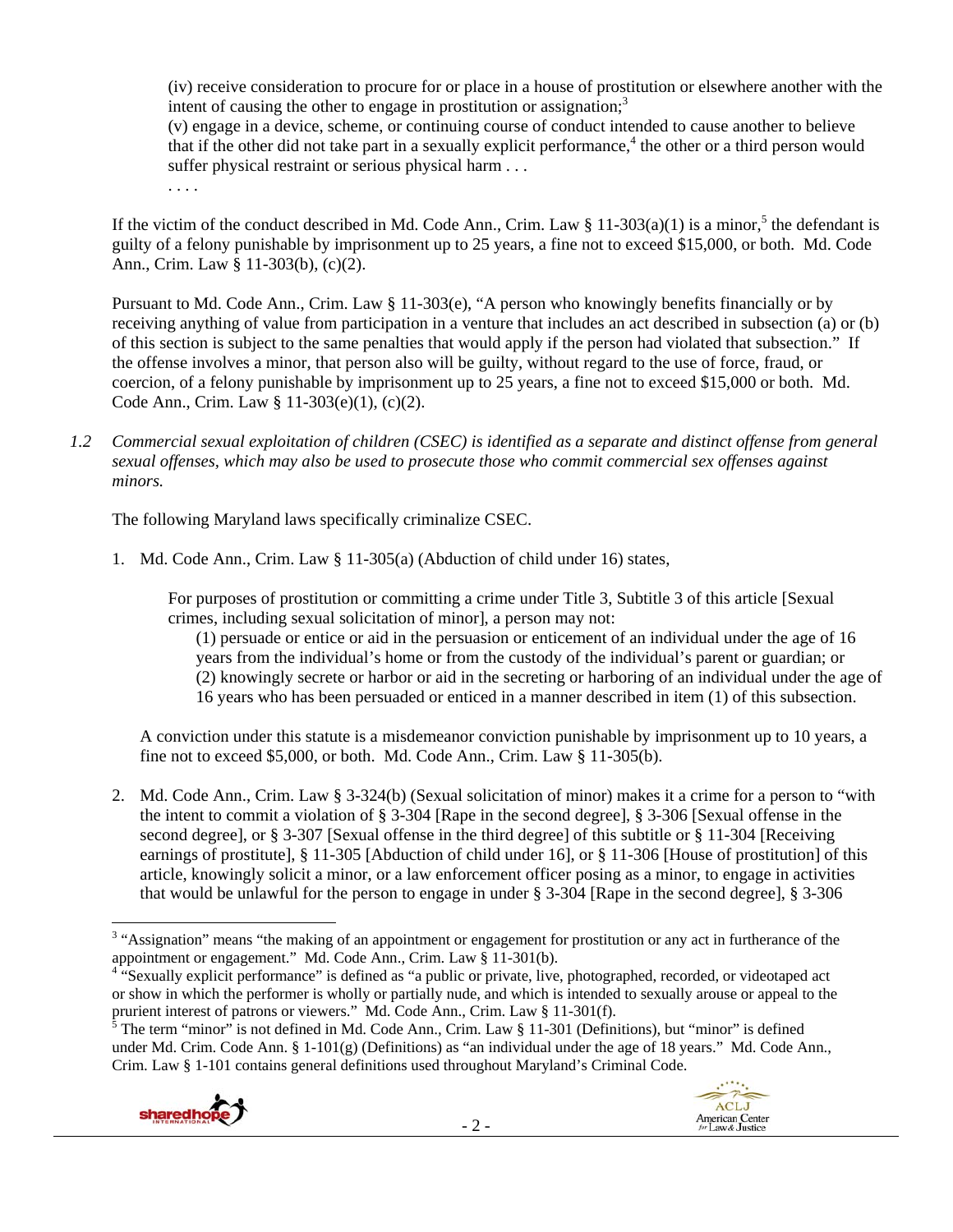[Sexual offense in the second degree], or § 3-307 [Sexual offense in the third degree] of this subtitle or § 11-304 [Receiving earnings of prostitute], § 11-305 [Abduction of child under 16], or § 11-306 [House of prostitution] of this article." As used within Md. Code Ann., Crim. Law § 3-324(b), "solicit" is not defined in an expressly commercial way, but Md. Code Ann., Crim. Law § 3-324(a) defines "solicit" as the following:

[T]o command, authorize, urge, entice, request, or advise a person by any means, including:

- (1) in person;
- (2) through an agent or agency;
- (3) over the telephone;
- (4) through any print medium;
- (5) by mail;
- (6) by computer or Internet; or
- (7) by any other electronic means.

A conviction under this statute is a felony punishable by imprisonment up to 10 years, a fine not to exceed \$25,000, or both. Md. Code Ann., Crim. Law § 3-324(d).

- 3. Md. Code Ann., Crim. Law § 3-603(a) (Sale of minor) makes it a crime for a person to "sell, barter, or trade, or offer to sell, barter, or trade, a minor for money, property, or anything else of value." A conviction under this statute is a misdemeanor conviction punishable by imprisonment up to 5 years, a fine not to exceed \$10,000, or both. Md. Code Ann., Crim. Law § 3-603(b).
- 4. Md. Code Ann., Crim. Law § 11-207(a) makes it a crime for a person to

(1) cause, induce, solicit, or knowingly allow a minor to engage as a subject in the production of obscene matter or a visual representation or performance that depicts a minor engaged as a subject in sadomasochistic abuse or sexual conduct;

(2) photograph or film a minor engaging in an obscene act, sadomasochistic abuse, or sexual conduct; (3) use a computer to depict or describe a minor engaging in an obscene act, sadomasochistic abuse, or sexual conduct;

(4) knowingly promote, advertise, solicit, distribute, or possess with the intent to distribute any matter, visual representation, or performance:

(i) that depicts a minor engaged as a subject in sadomasochistic abuse or sexual conduct; or (ii) in a manner that reflects the belief, or that is intended to cause another to believe, that the matter, visual representation, or performance depicts a minor engaged as a subject of sadomasochistic abuse or sexual conduct; or

(5) use a computer to knowingly compile, enter, transmit, make, print, publish, reproduce, cause, allow, buy, sell, receive, exchange, or disseminate any notice, statement, advertisement, or minor's name, telephone number, place of residence, physical characteristics, or other descriptive or identifying information for the purpose of engaging in, facilitating, encouraging, offering, or soliciting unlawful sadomasochistic abuse or sexual conduct of or with a minor.

A first conviction under this statute is a felony conviction punishable by imprisonment up to 10 years, a fine not to exceed \$25,000, or both. Md. Code Ann., Crim. Law § 11-207(b)(1). Subsequent convictions are punishable by imprisonment up to 20 years, a fine not to exceed \$50,000, or both. Md. Code Ann., Crim. Law § 11-207(b)(2).

Several other laws, while non-commercial in nature or not limited in application to minors, may also apply in cases involving the commercial sexual exploitation of a child. Those statutes are as follows:

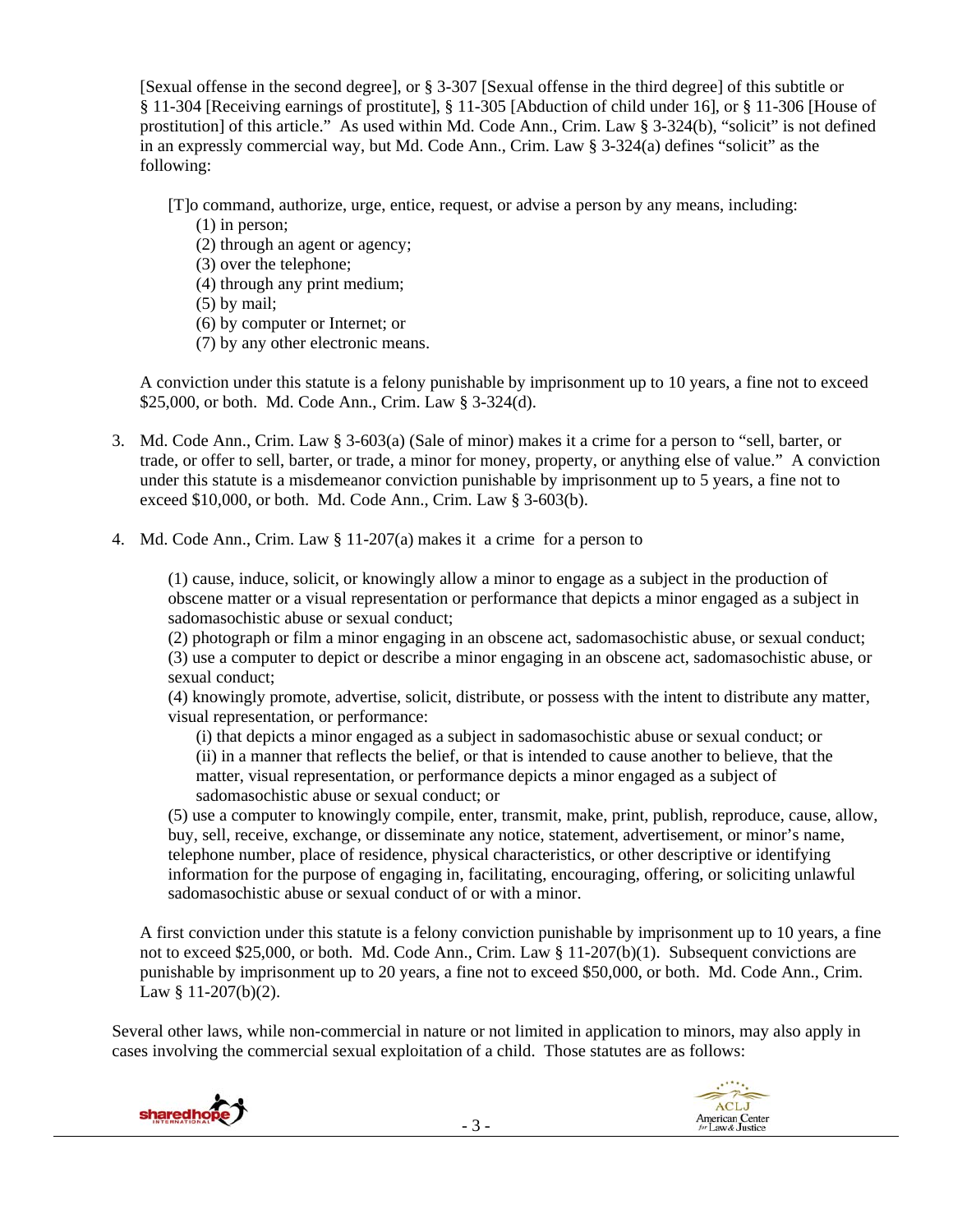- 1. Md. Code Ann., Crim. Law § 3-602(b) (Sexual abuse of a minor) prohibits a "parent or other person who has permanent or temporary care or custody or responsibility for the supervision of a minor," a "household member,"<sup>6</sup> or a "family member"<sup>7</sup> from "caus[ing] sexual abuse to a minor." "Sexual abuse" is defined as "an act that involves sexual molestation or exploitation of a minor whether physical injuries are sustained or not." Md. Code Ann., Crim. Law § 3-602(a)(4)(i). Sexual abuse "includes: 1. incest; 2. rape; 3. sexual offense in any degree; 4. sodomy; and 5. unnatural or perverted sexual practices." Md. Code Ann., Crim. Law § 3-602(a)(4)(ii). A conviction under this statute is a felony conviction punishable by imprisonment up to 25 years. $8 \text{ Md}$ . Code Ann., Crim. Law  $\$$  3-602(c).
- 2. Md. Code Ann., Crim. Law § 3-304(a)(3) (Rape in the second degree) prohibits a person from engaging in vaginal intercourse with a child who is younger than 14 "and the person performing the act is at least 4 years older than the victim." A conviction under this statute is a felony conviction punishable by imprisonment up to 20 years. Md. Code Ann., Crim. Law § 3-304(c)(i). However, if the defendant has a prior conviction under Md. Code Ann., Crim. Law § 3-303 (Rape in the first degree), § 3-306 (Rape in the second degree), § 3-305 (Sexual offense in the first degree), or § 3-306 (Sexual offense in the second degree), a conviction is punishable by a sentence not to exceed life imprisonment.<sup>9</sup> Md. Code Ann., Crim. Law  $§ 3-313(a)$ .
- 3. Md. Code Ann., Crim. Law § 11-207(a)(5) (Child pornography) makes it illegal for a person to

use a computer to knowingly compile, enter, transmit, make, print, publish, reproduce, cause, allow, buy, sell, receive, exchange, or disseminate any notice, statement, advertisement, or minor's name, telephone number, place of residence, physical characteristics, or other descriptive or identifying information for the purpose of engaging in, facilitating, encouraging, offering, or soliciting unlawful sadomasochistic abuse or sexual conduct of or with a minor.

A first conviction under this statute is a felony conviction punishable by imprisonment up to 10 years, a fine not to exceed \$25,000, or both. Md. Code Ann., Crim. Law  $\S 11-207(b)(1)$ . Subsequent

<sup>§ 14-101(</sup>c), (d). 9 Rape is a "crime of violence" as defined in Md. Code Ann., Crim. Law § 14-101(a)(8). *See supra* note 8 for the minimum sentences applicable to repeat offenders of crimes of violence.



<sup>&</sup>lt;sup>6</sup> "Household member" is defined as "a person who lives with or is a regular presence in a home of a minor at the time of the alleged abuse." Md. Code Ann., Crim. Law §§ 3-601(a)(4), 3-602(a)(3).

<sup>&</sup>lt;sup>7</sup> "Family member" is defined as a "relative of a minor by blood, adoption, or marriage." Md. Code Ann., Crim. Law §§ 3-601(a)(3), 3-602(a)(2).

<sup>&</sup>lt;sup>8</sup> Pursuant to Md. Code Ann., Crim. Law § 14-101(a)(16) (Mandatory sentences for crimes of violence), if "the victim is under the age of 13 and the offender is an adult at the time of the offense," sexual abuse of a minor is considered a "crime of violence" if any of the following are involved in the offense:

<sup>1.</sup> vaginal intercourse, as defined in § 3-301 of this article;

<sup>2.</sup> a sexual act, as defined in § 3-301 of this article;

<sup>3.</sup> an act in which a part of the offender's body penetrates, however slightly, into the victim's genital opening or anus; or

<sup>4.</sup> the intentional touching, not through the clothing, of the victim's or the offender's genital, anal, or other intimate area for sexual arousal, gratification, or abuse.

Upon a second conviction of a crime of violence, an offender shall receive a prison sentence of at least 10 years. Md. Code Ann., Crim. Law § 14-101(e). Upon a third conviction, when the "convictions do not arise from a single incident," of a "crime of violence," an offender shall serve a prison sentence of at least 25 years, and upon a fourth separate conviction of a "crime of violence," an offender shall be sentenced to life imprisonment without the possibility of parole. Md. Code Ann., Crim. Law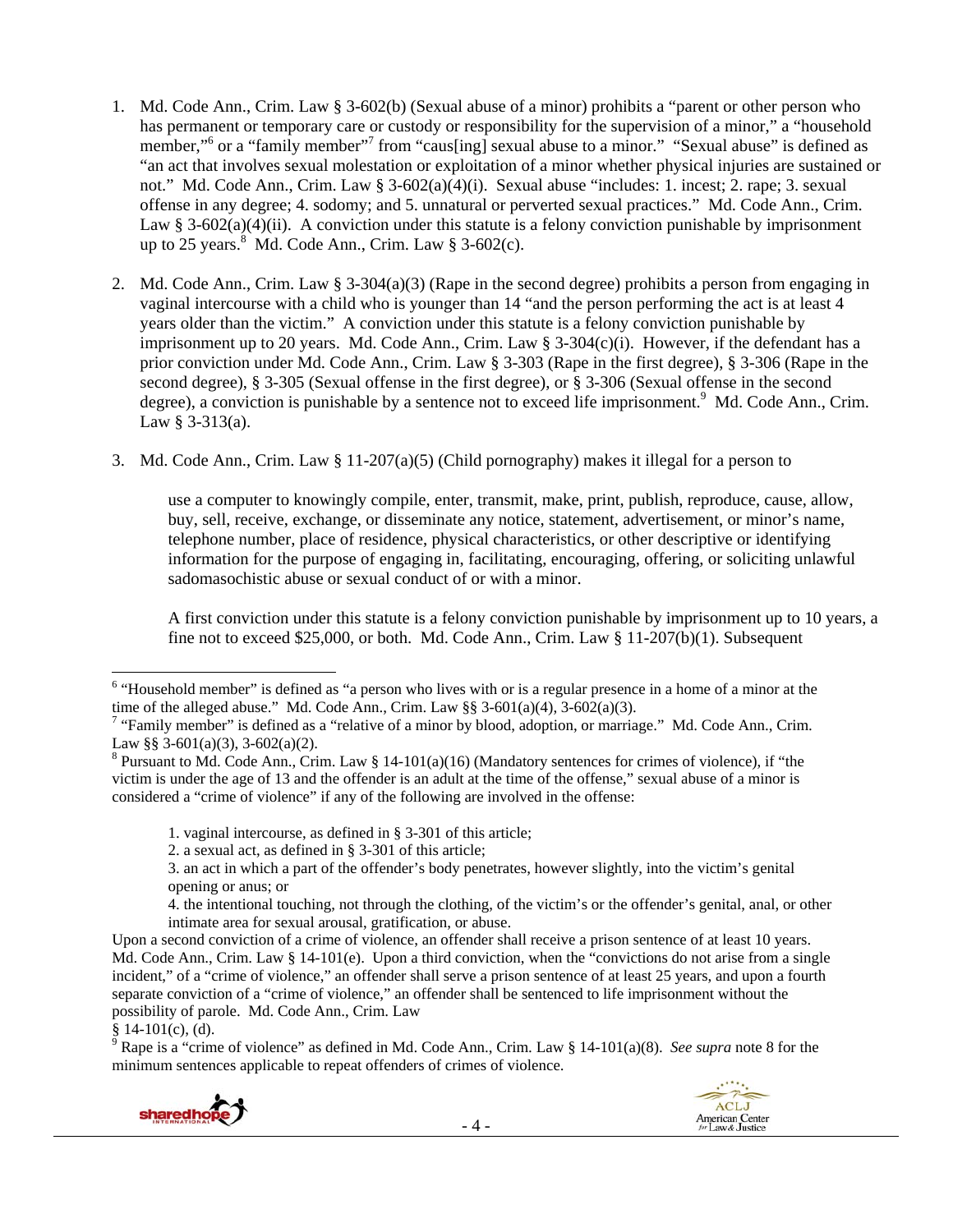convictions are punishable by imprisonment up to 20 years, a fine not to exceed \$50,000, or both. Md. Code Ann., Crim. Law § 11-207(b)(2).

- 4. Md. Code Ann., Crim. Law § 3-306(a)(3) (Sexual offense in the second degree) prohibits a defendant from engaging in a sexual act with a victim under 14 where the defendant is at least 4 years older than the victim. A conviction under this statute is a felony conviction punishable by imprisonment up to 20 years. Md. Code Ann., Crim. Law § 3-306(c)(1).<sup>10</sup> However, if the defendant has a prior conviction under Md. Code Ann., Crim. Law § 3-303 (Rape in the first degree), § 3-306 (Rape in the second degree), § 3-305 (Sexual offense in the first degree), or § 3-306 (Sexual offense in the second degree), a conviction is punishable by a sentence not to exceed life imprisonment. Md. Code Ann., Crim. Law § 3-313(a).
- 5. Md. Code Ann., Crim. Law  $\S 3-307(a)(3)-(5)$  (Sexual offense in the third degree) makes it a crime for a person to

(3) engage in sexual contact with another if the victim is under the age of 14 years, and the person performing the sexual act is at least 4 years older than the victim; or

(4) engage in a sexual act with another if the victim is 14 or 15 years old, and the person performing the sexual act is at least 21 years old; or

(5) engage in vaginal intercourse with another if the victim is 14 or 15 years old, and the person performing the act is at least 21 years old.

A conviction under this statute is a felony conviction punishable by imprisonment up to 10 years. Md. Code Ann., Crim. Law § 3-307(b). However, if the defendant has a prior conviction under Md. Code Ann., Crim. Law § 3-303 (Rape in the first degree), § 3-306 (Rape in the second degree), § 3-305 (Sexual offense in the first degree), or § 3-306 (Sexual offense in the second degree), a conviction is punishable by a sentence not to exceed life imprisonment. Md. Code Ann., Crim. Law § 3-313(a).

6. Md. Code Ann., Crim. Law  $\S$  3-308(b)(2), (3) (Sexual offense in the fourth degree) states,

A person may not engage in:

. . .

(2) except as provided in § 3-307(a)(4) [prohibiting a defendant who is at least 21 years old from engaging in a sexual act with a victim 14 or 15 years of age] of this subtitle, a sexual act with another if the victim is 14 or 15 years old, and the person performing the sexual act is at least 4 years older than the victim; or

(3) except as provided in § 3-307(a)(5) [prohibiting a defendant who is at least 21 years old from engaging in vaginal intercourse with a victim 14 or 15 years of age] of this subtitle, vaginal intercourse with another if the victim is 14 or 15 years old, and the person performing the act is at least 4 years older than the victim.

A conviction under this statute is a misdemeanor conviction punishable by imprisonment up to 1 year, a fine not to exceed \$1,000, or both. Md. Code Ann., Crim. Law § 3-308(1). However, if the defendant has a prior conviction under Md. Code Ann., Crim. Law §§ 3-303–3-312 (Rape in the first or second degree; Sexual offense in the first through fourth degree; Attempted rape in the first or second degree; Attempted sexual offense in the first or second degree), § 3-315 (Continuing course of conduct with child), or § 3-602 (Sexual abuse of a minor), a conviction is punishable by imprisonment up to 3 years, a fine not to exceed \$1,000, or both. Md. Code Ann., Crim. Law § 3-  $308(d)(2)(i)$ .

 10 Sexual offense in the second degree is a "crime of violence" as defined in Md. Crim. Code § 14-101(a)(13). *See supra* note 8 for the minimum sentences applicable to repeat offenders of crimes of violence.

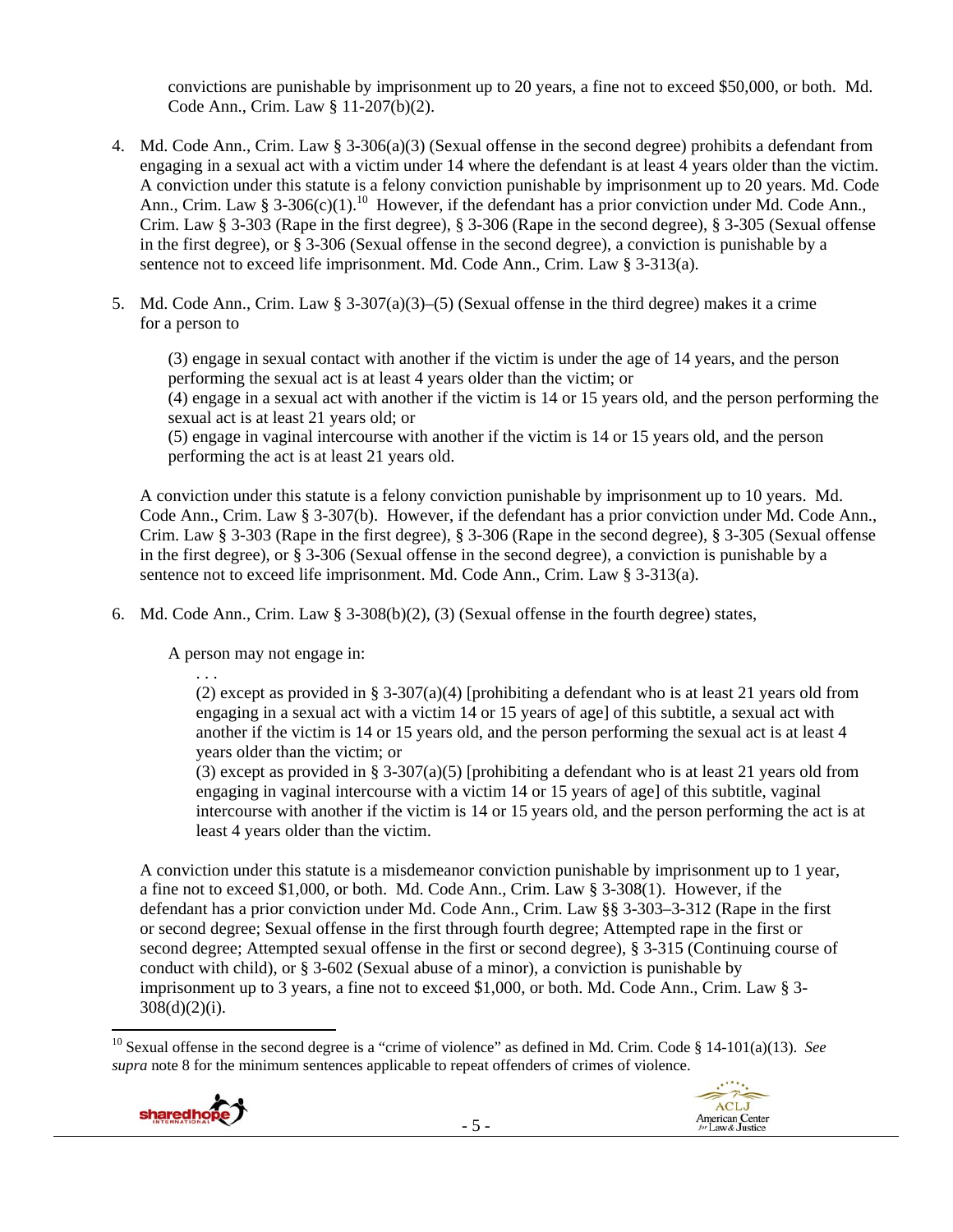- 7. Md. Code Ann., Crim. Law § 3-315(a) (Continuing course of conduct with child) makes it a separate crime for a person to "engage in a continuing course of conduct which includes three or more acts that would constitute violations of § 3-303 [Rape in the first degree], § 3-304 [Rape in the second degree], § 3-305 [Sexual offense in the first degree], § 3-306 [Sexual offense in the second degree], or § 3-307 [Sexual offense in the third degree] of this subtitle over a period of 90 days or more, with a victim who is under the age of 14 years at any time during the course of conduct." A conviction under this statute is a felony conviction punishable by imprisonment up to 30 years, which "may be separate from and consecutive to or concurrent with a sentence under § 3-602 [Sexual abuse of a minor] of this title."<sup>11</sup> Md. Code Ann., Crim. Law § 3-315(b).
- *1.3 CSEC or prostitution statutes refer to the sex trafficking statute to identify the commercially sexually exploited minor as a trafficking victim.*

None of Maryland's CSEC laws refer to Md. Code Ann., Crim. Law § 11-303 (Human trafficking).

1.3.1 Recommendation: Amend Md. Code Ann., Crim. Law § 11-305 (Abduction of child under 16), Md. Code Ann., Crim. Law § 3-324 (Sexual solicitation of minor), and Md. Code Ann., Crim. Law § 11-207 (Child pornography) to refer to Md. Code Ann., Crim. Law § 11-303(b) (Human trafficking) in order to clarify the status of the victim as a domestic minor sex trafficking victim.

 <sup>11</sup> Continuing course of conduct with child is a "crime of violence" as defined in Md. Code Ann., Crim. Law § 14-101(a)(18). *See supra* note 8 for the minimum sentences applicable to repeat offenders of crimes of violence.



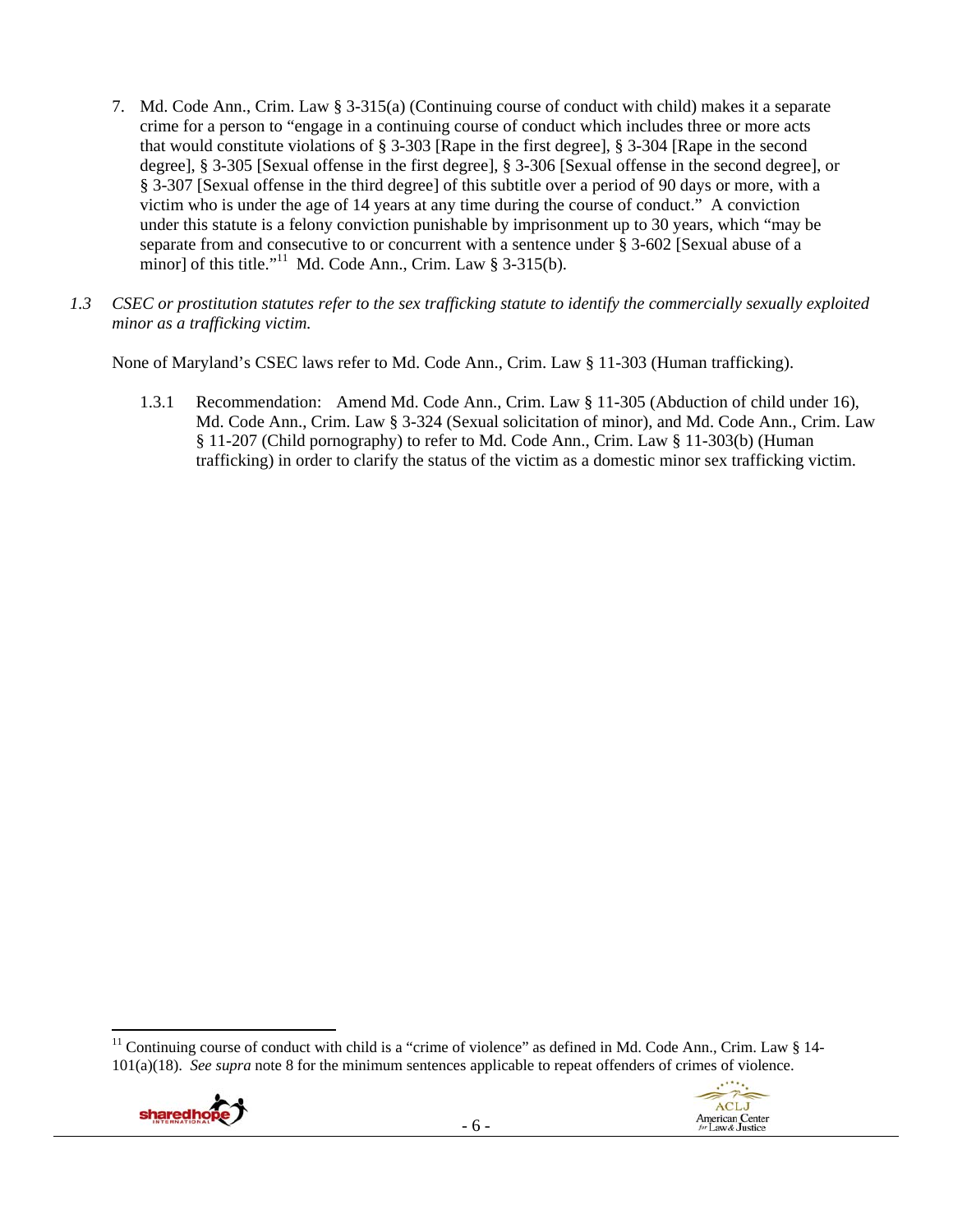# **Framework Issue 2: Criminal provisions Addressing demand**

# *Legal Components:*

- *2.1 The state sex trafficking law can be applied to buyers of commercial sex acts from a victim of domestic minor sex trafficking.*
- *2.2 Buyers of commercial sex acts with a minor can be prosecuted under CSEC laws.*
- *2.3 Solicitation of prostitution laws differentiate between buying sex acts with an adult and buying sex acts with a minor under 18.*
- *2.4 Penalties for buyers of commercial sex acts with minors are as high as federal penalties.*
- *2.5 Using the Internet to lure, entice, or purchase, or attempt to lure, entice, or purchase commercial sex acts with a minor is a separate crime or results in an enhanced penalty for buyers.*
- *2.6 No age mistake defense is permitted for a buyer of commercial sex acts with any minor under 18.*
- *2.7 Base penalties for buying sex acts with a minor are sufficiently high for all minors under 18 and not reduced for older minors.*
- *2.8 Financial penalties for buyers of commercial sex acts with minors are sufficiently high to make it difficult for buyers to hide the crime.*
- *2.9 Buying and possessing child pornography carries penalties as high as similar federal offenses.*
- *2.10 Convicted buyers of commercial sex acts with minors and child pornography are required to register as sex offenders.*

\_\_\_\_\_\_\_\_\_\_\_\_\_\_\_\_\_\_\_\_\_\_\_\_\_\_\_\_\_\_\_\_\_\_\_\_\_\_\_\_\_\_\_\_\_\_\_\_\_\_\_\_\_\_\_\_\_\_\_\_\_\_\_\_\_\_\_\_\_\_\_\_\_\_\_\_\_\_\_\_\_\_\_\_\_\_\_\_\_\_\_\_\_\_

# *Legal Analysis:*

*2.1 The state sex trafficking law can be applied to buyers of commercial sex acts from a victim of domestic minor sex trafficking.* 

The plain language of Md. Code Ann., Crim. Law § 11-303 (Human trafficking) does not clearly apply to buyers of sex with minors, as it does not refer to purchasing sex or engaging another for the purpose of prostitution.<sup>12</sup>

- 2.1.1 Recommendation: Amend Md. Code Ann., Crim. Law §11-303 (Human trafficking) to expressly criminalize the purchasing of a minor for commercial sexual activity.
- *2.2 Buyers of commercial sex acts with a minor can be prosecuted under CSEC laws.*

Md. Code Ann., Crim. Law § 3-324(b) (Sexual solicitation of minor) makes it a crime for a person "with the intent to commit a violation of § 3-304 [Rape in the second degree], § 3-306 [Sexual offense in the second degree], or § 3-307 [Sexual offense in the third degree] of this subtitle or § 11-304 [Receiving earnings of prostitute], § 11-305 [Abduction of child under 16], or § 11-306 [House of prostitution] of this article, [to] knowingly solicit<sup>13</sup> a minor, or a law enforcement officer posing as a minor, to engage in activities that would be unlawful for the person to engage in under § 3-304 [Rape in the second degree], § 3-306 [Sexual offense in the second degree], or § 3-307 [Sexual offense in the third degree] of this subtitle or § 11-304 [Receiving earnings of prostitute], § 11-305 [Abduction of child under 16], or § 11-306 [House of prostitution] of this

<sup>&</sup>lt;sup>13</sup> See supra Section 1.2 for discussion of the definition of "solicit."



 $12$  See discussion of relevant provision *supra* Section 1.1.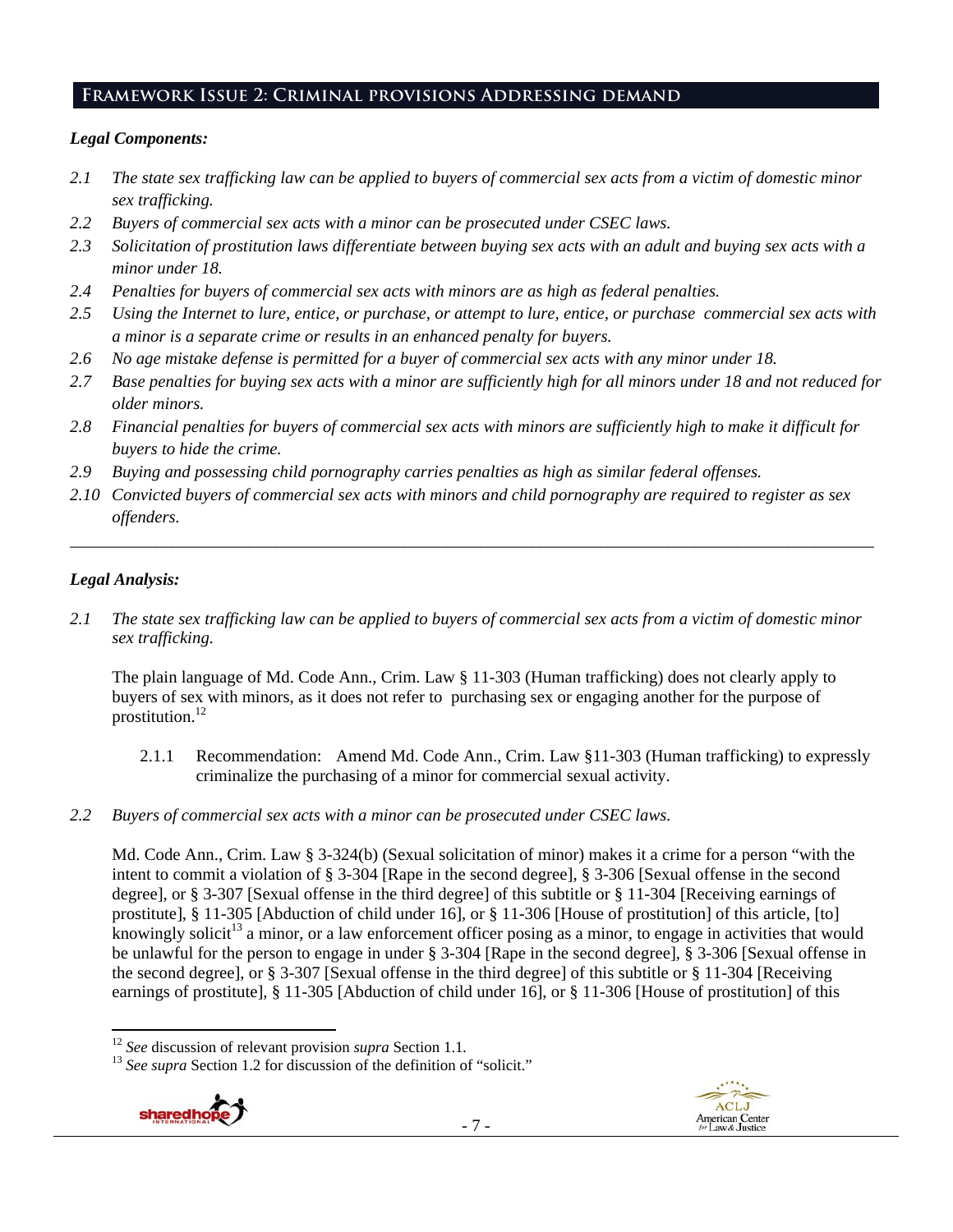article." Additionally, Md. Code Ann., Crim. Law § 11-306(a)(5) (House of prostitution) likely includes buyers of commercial sex with minors as it makes it illegal for a person to knowingly "procure or solicit or offer to procure or solicit for prostitution or assignation." A conviction under Md. Code Ann., Crim. Law § 3-324(b) is a felony conviction punishable by imprisonment up to 10 years, a fine not to exceed \$25,000, or both. Md. Code Ann., Crim. Law § 3-324(d).

Additionally, Md. Code Ann., Crim. Law § 11-207(a)(5) (Child pornography) states it is illegal for a person to

use a computer to knowingly compile, enter, transmit, make, print, publish, reproduce, cause, allow, buy, sell, receive, exchange, or disseminate any notice, statement, advertisement, or minor's name, telephone number, place of residence, physical characteristics, or other descriptive or identifying information for the purpose of engaging in, facilitating, encouraging, offering, or soliciting unlawful sadomasochistic abuse or sexual conduct of or with a minor.

A conviction under Md. Code Ann., Crim. Law § 11-207 is a felony conviction punishable by imprisonment up to 10 years, a fine not to exceed \$25,000, or both. Md. Code Ann., Crim. Law § 11-207 (b)(1). Subsequent convictions are punishable by imprisonment up to 20 years, a fine not to exceed \$50,000, or both. Md. Code Ann., Crim. Law § 11-207(b)(2).

Several sexual offenses could be used to prosecute a buyer of commercial sex acts with a minor, but these statutes do not specifically criminalize the commercial sexual exploitation of a child or refer to the human trafficking statute to bring these criminal offenses within the reach of human trafficking under Md. Code Ann., Crim. Law § 11-303 (Human trafficking). $^{14}$ 

*2.3 Solicitation of prostitution laws differentiate between buying sex acts with an adult and buying sex acts with a minor under 18.* 

Maryland law differentiates between buying sex with an adult and buying sex with a minor. Specifically, Md. Code Ann., Crim. Law § 3-324(b) (Sexual solicitation of minor) makes it a crime for a person to "with the intent to commit a violation of . . . § 11-306 [House of prostitution] of this article, knowingly solicit a minor, or a law enforcement officer posing as a minor, to engage in activities that would be unlawful for the person to engage in under  $\dots$  § 11-306 [House of prostitution]  $\dots$ ."<sup>15</sup> A conviction under this statute is a felony conviction punishable by imprisonment up to 10 years, a fine not to exceed \$25,000, or both. Md. Code Ann., Crim. Law § 3-324(d).

In contrast, lower penalties apply to buyers convicted under Maryland's general solicitation law. Md. Code Ann., Crim. Law § 11-306(a)(5) (House of prostitution) states that it is illegal for a person to knowingly "procure or solicit or offer to procure or solicit for prostitution or assignation."16 As defined under Md. Code Ann., Crim. Law § 11-301(g), "solicit" does not expressly include the act of buying, but instead is defined as "urging, advising, inducing, encouraging, requesting, or commanding another." Despite the failure to specifically include the act of buying within the definition of "solicit," Md. Code Ann., Crim. Law § 11-  $306(a)(5)$  has been used to convict buyers who solicit sex from an adult.<sup>17</sup> Regardless of the age of the person

- 8 -





<sup>&</sup>lt;sup>14</sup> See supra Section 1.2 for a full description of the sexual offense laws that may be used to prosecute buyers.<br><sup>15</sup> See supra Section 1.2 for discussion of the definition of "solicit."<br><sup>16</sup> See supra note 3.<br><sup>17</sup> In

court stated that "the Legislature intended the word 'solicit' to be read broadly. . . . It would necessarily include the conduct of the potential customer in soliciting the prostitute." The court in In re Areal B., 938 A.2d 43, 47 (Md. Ct. Spec. App. 2007) further explained that the different subsections of Md. Code Ann., Crim. Law § 11-306(a) "punish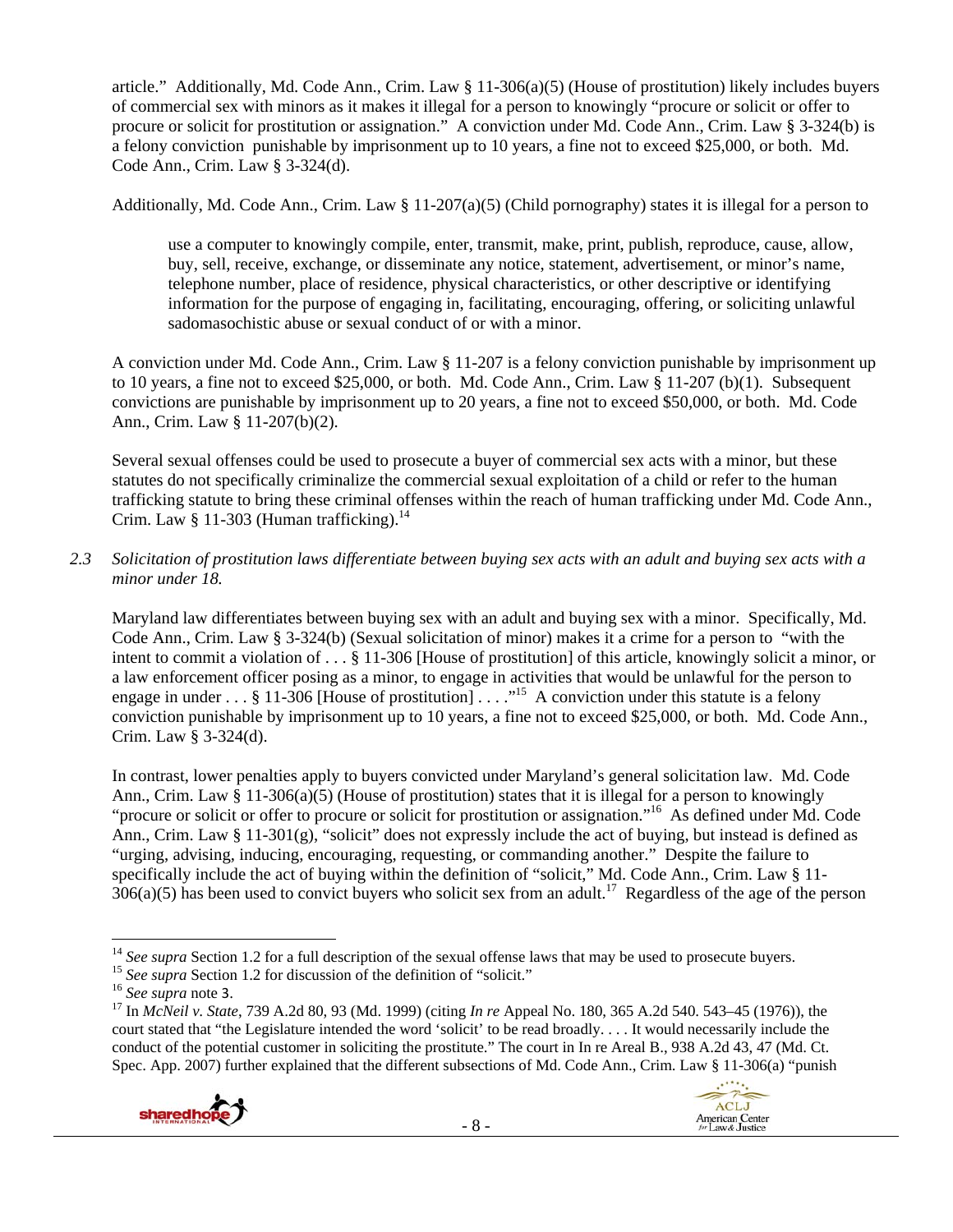from whom the buyer purchases sex, a conviction under Md. Code Ann., Crim. Law § 11-306(a)(5) is a misdemeanor conviction punishable by imprisonment up to1year, a fine not to exceed \$500, or both. Md. Code Ann., Crim. Law § 11-306(b).

## *2.4 Penalties for buyers of commercial sex acts with minors are as high as federal penalties.*

Buyers of commercial sex with minors may be prosecuted for crimes ranging from misdemeanors, punishable by imprisonment up to 1 year, to felonies punishable by life imprisonment without the possibility of parole. Specifically, convictions under Md. Code Ann., Crim. Law § 3-324(b) (Sexual solicitation of minor) or Md. Code Ann., Crim. Law  $\S 11-207(a)(5)$  (Child pornography) are punishable by imprisonment up to 10 years, a fine not to exceed \$25,000, or both. Md. Code Ann., Crim. Law §§ 3-324(d), 11-207(b)(1). Subsequent convictions under Md. Code Ann., Crim. Law  $\S 11{\text -}207(a)(5)$  are punishable by imprisonment up to 20 years, a fine not to exceed \$50,000, or both. Md. Code Ann., Crim. Law § 11-207(b)(2).

Buyers convicted under Md. Code Ann., Crim. Law § 3-304(a)(3) (Rape in the second degree) or Md. Code Ann., Crim. Law § 3-306(a)(3) (Sexual offense in the second degree), which involves a child under 14 and a buyer at least 4 years older than the child, are guilty of a felony punishable by imprisonment up to 20 years.

Buyers convicted under Md. Code Ann., Crim. Law § 3-307(a)(3)–(5) (Sexual offense in the third degree) are guilty of a felony punishable by imprisonment up to 10 years. Md. Code Ann., Crim. Law § 3-307(b). Buyers convicted under Md. Code Ann., Crim. Law § 3-308(b)(2), (3) (Sexual offense in the fourth degree) are guilty of a misdemeanor punishable by imprisonment up to 1 year, a fine not to exceed \$1,000, or both. However, if the buyer has a prior conviction under Md. Code Ann., Crim. Law §§ 3-303–3-312 (Rape in the first or second degree; Sexual offense in the first through fourth degree; Attempted rape in the first or second degree; Attempted sexual offense in the first or second degree), § 3-315 (Continuing course of conduct with child), or § 3-602 (Sexual abuse of a minor), a conviction is punishable by imprisonment up to 3 years, a fine not to exceed \$1,000, or both. Md. Code Ann., Crim. Law § 3-308(d)(2)(i). Lastly, buyers convicted under Md. Code Ann., Crim. Law § 3-315(a) (Continuing course of conduct with child) are guilty of a felony punishable by imprisonment up to 30 years, which "may be separate from and consecutive to or concurrent with a sentence under § 3-602 [Sexual abuse of a minor] of this title." Md. Code Ann., Crim. Law § 3-315(b).

Additionally, Md. Code Ann., Crim. Law § 3-313(a) (Prior conviction—Sentencing) states, "On conviction of a violation of § 3-304, § 3-306, § 3-307, § 3-310, or § 3-312 of this subtitle, a person who has been convicted on a prior occasion not arising from the same incident of any violation of §§ 3-303 through 3-306 of this subtitle is subject to imprisonment not exceeding life."

In comparison, if the victim is under the age of 14, a conviction under the Trafficking Victims Protection Act (TVPA)<sup>18</sup> for child sex trafficking is punishable by 15 years to life imprisonment and a fine not to exceed \$250,000. 18 U.S.C. §§ 1591(b)(1),  $3559(a)(1)$ ,  $3571(b)(3)$ . If the victim is between the ages of 14–17, a conviction is punishable by 10 years to life imprisonment and a fine not to exceed \$250,000. 18 U.S.C. §§ 1591(b)(2),  $3559(a)(1)$ ,  $3571(b)(3)$ . A conviction is punishable by mandatory life imprisonment, however, if the buyer has a prior conviction for a federal sex offense<sup>19</sup> against a minor. 18

an offense under section 1591 [18 USCS § 1591] (relating to sex trafficking of children), 2241 [18 USCS § 2241] (relating to aggravated sexual abuse), 2242 [18 USCS § 2242] (relating to sexual





<sup>&</sup>lt;u> 1989 - Johann Stoff, amerikansk politiker (d. 1989)</u> altogether different behavior" and "each offense [prostitution and solicitation] can be committed without committing the act that defines the other."

<sup>&</sup>lt;sup>18</sup> Trafficking Victims Protection Act (TVPA) of 2000, Pub. L. No. 106-386, 114 Stat. 1464, 1466 (codified in scattered sections of 18 and 22 U.S.C.).

<sup>&</sup>lt;sup>19</sup> Pursuant to 18 U.S.C. § 3559(e)(2), "federal sex offense" is defined as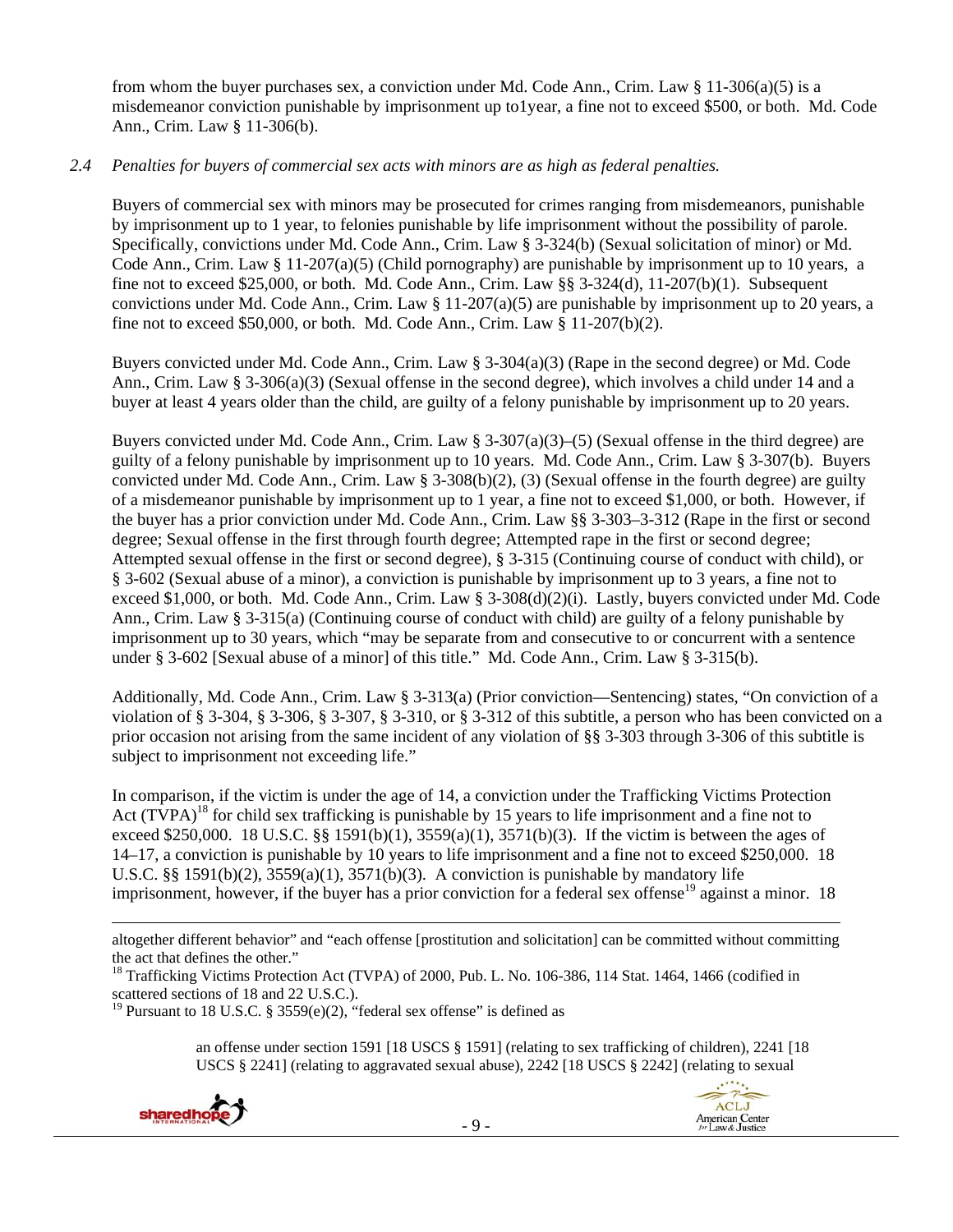U.S.C. § 3559(e)(1). To the extent buyers can be prosecuted under other federal CSEC laws.<sup>20</sup> a conviction is punishable by penalties ranging from a fine not to exceed \$250,000 to life imprisonment and a fine not to exceed \$250,000.<sup>21</sup>

*2.5 Using the Internet to lure, entice, or purchase, or attempt to lure, entice, or purchase commercial sex acts with a minor is a separate crime or results in an enhanced penalty for buyers.* 

Using the Internet to lure, entice, recruit, or purchase commercial sex acts with a minor is not a separate crime and does not result in enhanced penalties for buyers. However, using of the Internet to "command, authorize, urge, entice, request, or advise" a minor to engage in Md. Code Ann., Crim. Law § 11-306 (House of prostitution), among other crimes, is prohibited under Md. Code Ann., Crim. Law § 3-324 (Sexual solicitation of minor). Pursuant to Md. Code Ann., Crim. Law § 3-324(b),

A person may not, with the intent to commit a violation of § 3-304 [Rape in the second degree], § 3-306 [Sexual offense in the second degree], or § 3-307 [Sexual offense in the third degree] of this subtitle or § 11-304 [Receiving earnings of prostitute], § 11-305 [Abduction of child under 16], or § 11-306 [House of prostitution] of this article, knowingly solicit a minor, or a law enforcement officer posing as a minor, to engage in activities that would be unlawful for the person to engage in under § 3-304, § 3- 306, or § 3-307 of this subtitle or § 11-304, § 11-305, or § 11-306 of this article.

"Solicit," however, is not defined in an expressly commercial way.<sup>22</sup> A conviction under Md. Code Ann., Crim. Law § 3-324(b) is a felony conviction punishable by imprisonment up to 10 years, a fine not to exceed \$25,000, or both. Md. Code Ann., Crim. Law § 3-324(d).

- 2.5.1 Recommendation: Enact a law that separately makes it a crime to use the Internet to lure, entice, recruit, or purchase commercial sex acts with a minor.
- *2.6 No age mistake defense is permitted for a buyer of commercial sex acts with any minor under 18.*

None of the Maryland laws listed expressly prohibits buyers of commercial sex with a minor from using a mistake of age defense.

<u> Andrewski politika (za obrazu pod predsjednika u predsjednika u predsjednika u predsjednika (za obrazu pod p</u>

abuse),  $2244(a)(1)$  [18 USCS §  $2244(a)(1)$ ] (relating to abusive sexual contact),  $2245$  [18 USCS § 2245] (relating to sexual abuse resulting in death), 2251 [18 USCS § 2251] (relating to sexual exploitation of children), 2251A [18 USCS § 2251A] (relating to selling or buying of children), 2422(b) [18 USCS § 2422(b)] (relating to coercion and enticement of a minor into prostitution), or 2423(a) [18 USCS § 2423(a)] (relating to transportation of minors).<br><sup>20</sup> 18 U.S.C. §§ 2251A(b) (Selling or buying of children), 2251(a) (Sexual exploitation of children), 2423(a)

(Transportation of a minor with intent for minor to engage in criminal sexual activity), 2422(a) (Coercion and enticement), 2252(a)(2), (a)(4) (Certain activities relating to material involving the sexual exploitation of minors).

<sup>21</sup> 18 U.S.C. §§ 2251A(b) (conviction punishable by imprisonment for 30 years to life and a fine), 2251(e) (conviction punishable by imprisonment for 15–30 years and a fine), 2423(a) (conviction punishable by imprisonment for 10 years to life and a fine), 2422(a) (conviction punishable by a fine, imprisonment up to 20 years, or both), 2252(a)(2), (4) (stating that a conviction under subsection (a)(2) is punishable by imprisonment for 5–20 years and a fine, while a conviction under subsection (a)(4) is punishable by imprisonment up to 10 years, a fine, or both); *see also* 18 U.S.C. §§ 3559(a)(1) (classifying all of the above listed offenses as felonies), 3571(b)(3) (providing a fine up to \$250,000 for any felony conviction).

 $^{22}$  *See supra* Section 1.2 for discussion of the definition of "solicit."

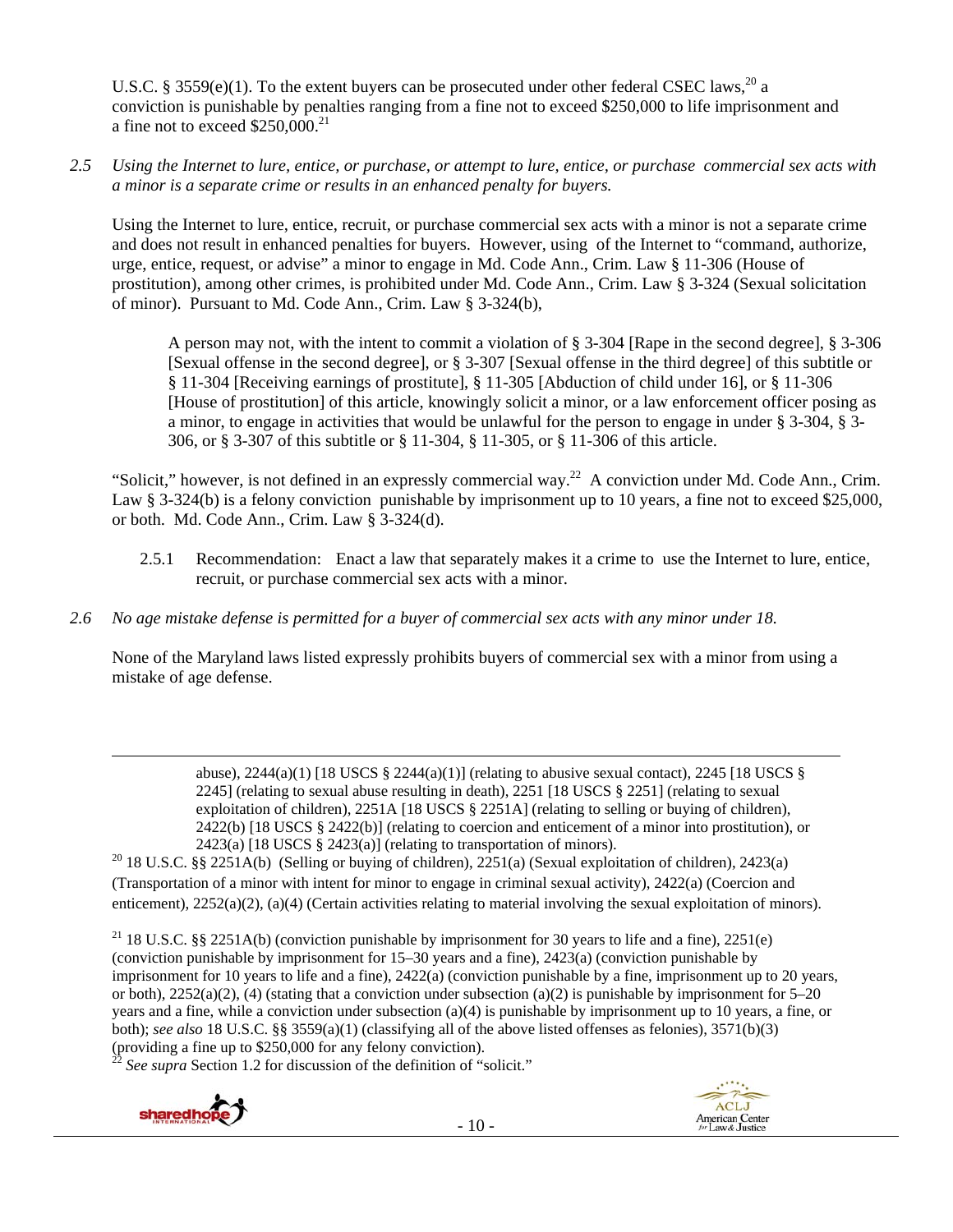- 2.6.1 Recommendation: Amend Maryland's human trafficking and CSEC laws to prohibit the use of a mistake of age defense when the victim of the crime is a minor.
- *2.7 Base penalties for buying sex acts with a minor are sufficiently high for all minors under 18 and not reduced for older minors.*

Maryland's CSEC laws that are applicable to buyers, Md. Code Ann., Crim. Law § 3-324(b) (Sexual solicitation of minor) and Md. Code Ann., Crim. Law  $\S 11-207(a)(5)$  (Child pornography), apply the same penalties when the commission of the crime involves any minor under 18.

*2.8 Financial penalties for buyers of commercial sex acts with minors are sufficiently high to make it difficult for buyers to hide the crime.* 

Buyers of commercial sex with minors may be required to pay fines ranging from \$500 to \$25,000, in the case of a first offense, and \$50,000, for repeat offenders. Md. Code Ann., Crim. Law §§ 11-306(b), 11-207(b).

Specifically, buyers convicted under Md. Code Ann., Crim. Law § 3-324(b) (Sexual solicitation of minor) or Md. Code Ann., Crim. Law  $\S 11-207(a)(5)$  (Child pornography) are subject to a possible fine not to exceed \$25,000; however, buyers with a prior conviction under Md. Code Ann., Crim. Law § 11-207(a)(5) are subject to a possible fine not to exceed \$50,000. Md. Code Ann., Crim. Law §§ 3-324(d), 11-207(b). Buyers convicted under Md. Code Ann., Crim. Law § 11-208(a) (Possession of visual representation of child under 16 engaged in certain sexual acts) are subject to a possible fine not to exceed \$2,500 for first convictions, and a possible fine not to exceed \$10,000 for subsequent convictions. Md. Code Ann., Crim. Law § 11-208(b). Lastly, a buyer convicted under Md. Code Ann., Crim. Law § 11-306(a)(5) (House of prostitution) is subject to a possible fine not to exceed \$500. Md. Code Ann., Crim. Law § 11-306(b).

Although Maryland law provides for asset forfeiture in cases of controlled dangerous substances violations, gambling violations, violations of gun and explosive laws, and violations of the Maryland Mortgage Fraud Protection Act, there is no specific provision under Maryland law expressly requiring buyers of sex with minors to forfeit the assets they used or acquired in connection with committing of the crime related to the commercial exploitation of a minor. Md. Code Ann., Crim. Proc. §§ 12-101 et. seq., 13-101 et. seq., 13-201 et. seq., 13- 301, 13-401 et. seq.

Md. Code Ann., Crim. Proc. § 11-603(a) (Restitution determination) may, however, require a buyer to make restitution if any of the following circumstances exist:

(1) as a direct result of the crime or delinquent act, property of the victim was stolen, damaged, destroyed, converted, or unlawfully obtained, or its value substantially decreased;

(2) as a direct result of the crime or delinquent act, the victim suffered:

- (i) actual medical, dental, hospital, counseling, funeral, or burial expenses or losses;
- (ii) direct out-of-pocket loss;

(iii) loss of earnings; or

(iv) expenses incurred with rehabilitation;

(3) the victim incurred medical expenses that were paid by the Department of Health and Mental Hygiene or any other governmental unit;

(4) a governmental unit incurred expenses in removing, towing, transporting, preserving, storing, selling, or destroying an abandoned vehicle as defined in § 25-201 of the Transportation Article; (5) the Criminal Injuries Compensation Board paid benefits to a victim; or

(6) the Department of Health and Mental Hygiene or other governmental unit paid expenses incurred under Subtitle 1, Part II of this title.



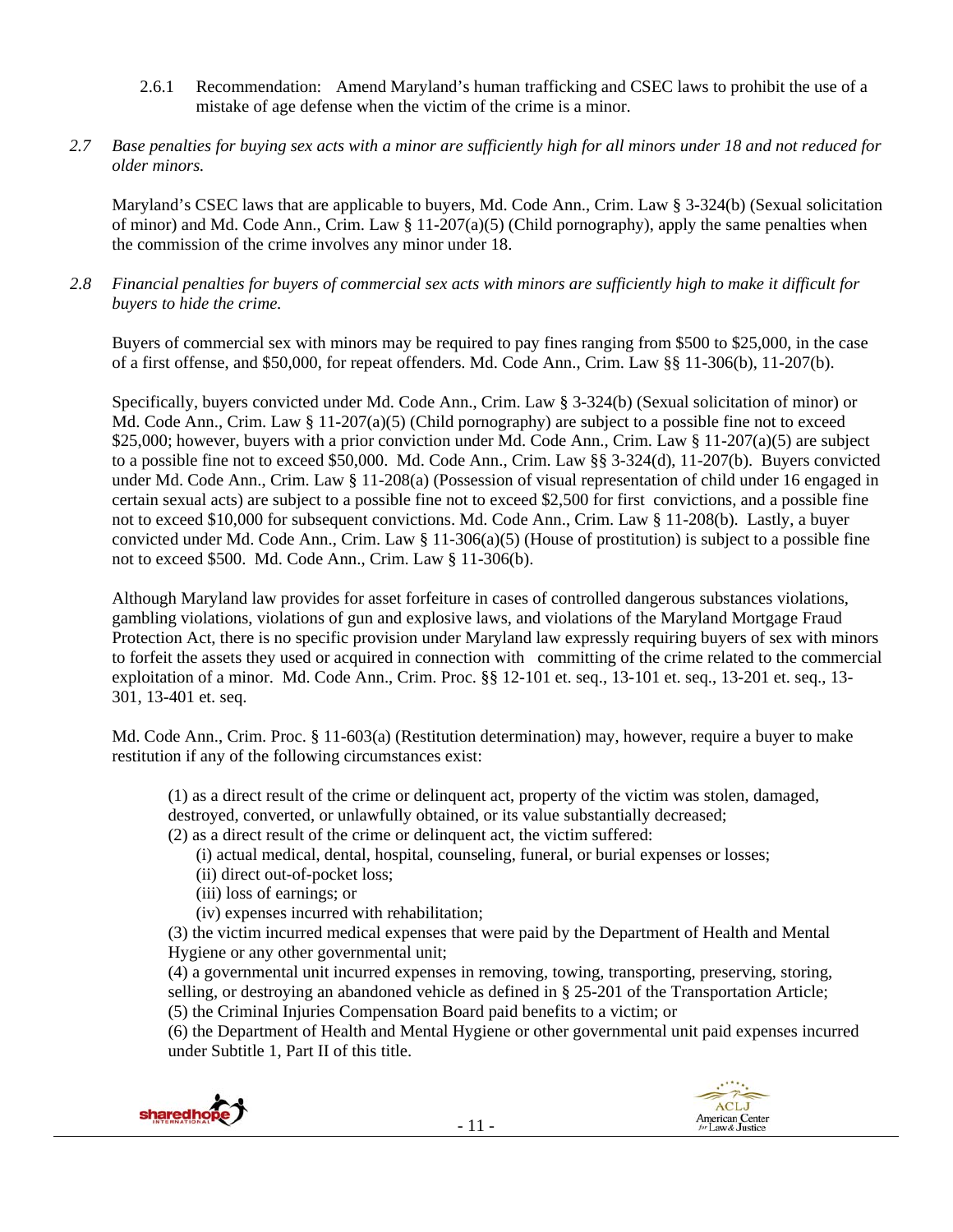If the court orders the buyer to pay restitution, the court also may enter "an immediate and continuing earnings withholding order" and specify an amount the buyer's employers must withhold and pay to the appropriate governmental entity. Md. Code. Ann., Crim. Proc.  $\S 11-617(a)(1)$ ,  $(d)(1)$ .

#### *2.9 Buying and possessing child pornography carries penalties as high as similar federal offenses.*

The possession of child pornography is prohibited under Md. Code Ann., Crim. Law § 11-208(a) (Possession of visual representation of child under 16 engaged in certain sexual acts). Md. Code Ann., Crim. Law § 11-208(a) makes it a crime for a person to

knowingly possess and intentionally retain a film, videotape, photograph, or other visual representation showing an actual child under the age of 16 years:

(1) engaged as a subject of sadomasochistic abuse;

(2) engaged in sexual conduct; $^{23}$  or

(3) in a state of sexual excitement.<sup>24</sup>

A conviction under Md. Code Ann., Crim. Law § 11-208 is a misdemeanor conviction punishable by imprisonment up to 5 years, a fine not to exceed \$2,500, or both. Md. Code Ann., Crim. Law § 11-208(b)(1). Subsequent convictions, however, are felony convictions punishable by imprisonment up to 10 years, a fine not to exceed \$10,000, or both. Md. Code Ann., Crim. Law  $§$  11-208(b)(2).<sup>25</sup>

In comparison, a federal conviction for possession of child pornography<sup>26</sup> is generally punishable by imprisonment for 5–20 years and a fine not to exceed \$250,000.<sup>27</sup> Subsequent convictions, however, are punishable by imprisonment up to 40 years and a fine not to exceed  $$250,000.<sup>28</sup>$ 

 <sup>23</sup> Md. Code Ann., Crim. Law § 11-101(d) defines "sexual conduct" as the following:

- (1) human masturbation;
- (2) sexual intercourse; or
- (3) whether alone or with another individual or animal, any touching of or contact with: (i) the genitals, buttocks, or pubic areas of an individual; or
	-

(ii) breasts of a female individual.<br><sup>24</sup> Md. Code Ann., Crim. Law § 11-101(e) defines "sexual excitement" as the following:

(1) the condition of the human genitals when in a state of sexual stimulation;

- (2) the condition of the human female breasts when in a state of sexual stimulation; or
- 

(3) the sensual experiences of individuals engaging in or witnessing sexual conduct or nudity.<br><sup>25</sup> However, pursuant to subsection (d), "It is an affirmative defense to a charge of violating this section that the person promptly and in good faith: (1) took reasonable steps to destroy each visual representation; or (2) reported the matter to a law enforcement agency."

<sup>26</sup> 18 U.S.C. §§ 2252(a)(2), (a)(4) (Certain activities relating to material involving the sexual exploitation of minors),  $2252A(a)(2)$ –(3) (Certain activities relating to material constituting or containing child pornography), 1466A(a), (b) (Obscene visual representations of the sexual abuse of children).

 $27$  18 U.S.C. §§ 2252(b) (stating that a conviction under subsection (a)(2) is punishable by imprisonment for 5–20 years and a fine, while a conviction under subsection (a)(4) is punishable by imprisonment up to 10 years, a fine, or both),  $2252A(b)(1)$  (a conviction is punishable by imprisonment for  $5-20$  years and a fine),  $1466A(a)$ , (b) (stating that a conviction under subsection (a) is "subject to the penalties provided in section  $2252A(b)(1)$ ," imprisonment for 5–20 years and a fine, while a conviction under subsection (b) is "subject to the penalties provided in section  $2252A(b)(2)$ ," imprisonment up to 10 years, a fine, or both); *see also* 18 U.S.C §§ 3559(a)(1) (classifying all of the above listed offenses as felonies), 3571(b)(3) (providing a fine up to \$250,000 for any felony conviction).



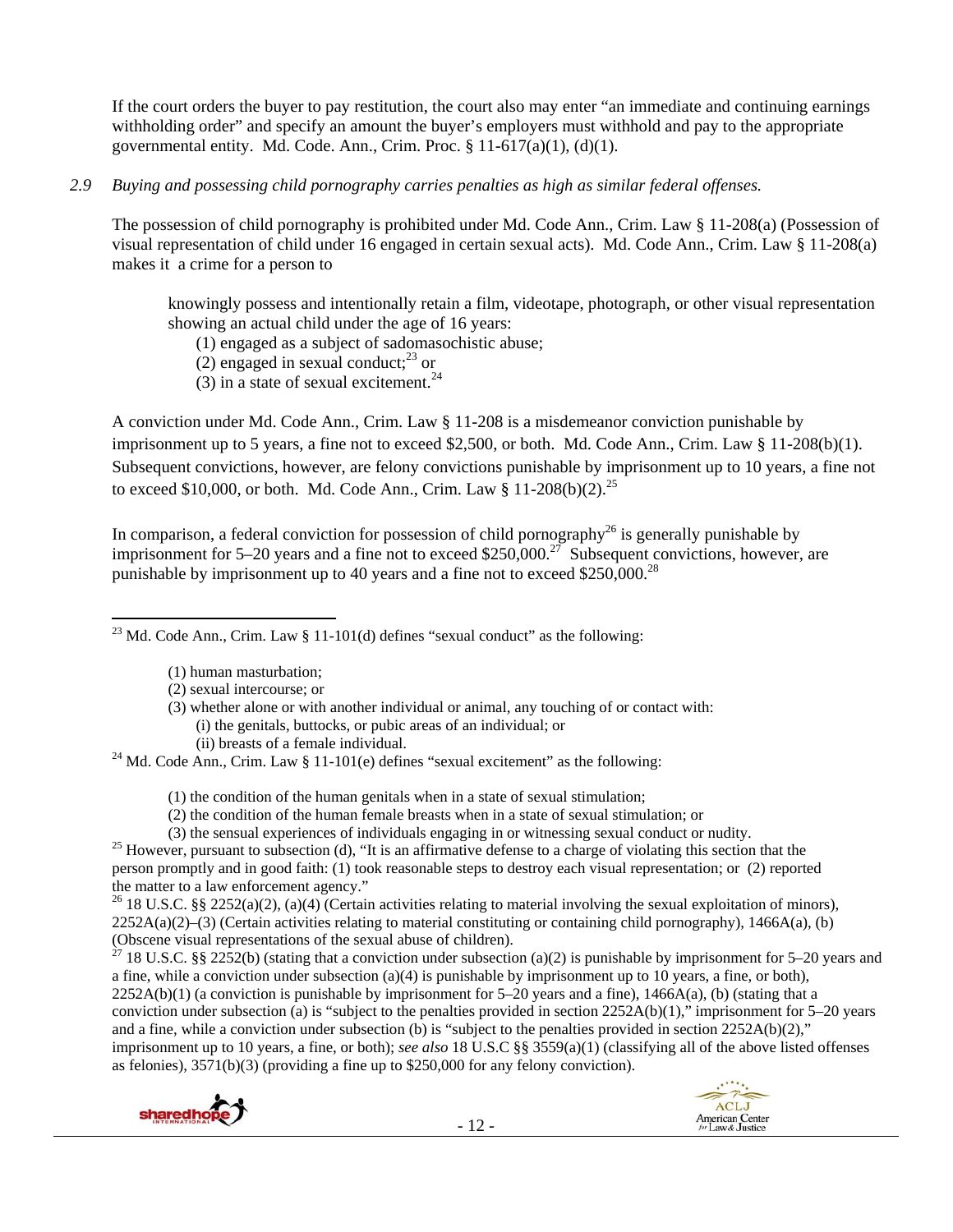*2.10 Convicted buyers of commercial sex acts with minors and child pornography are required to register as sex offenders.*

Pursuant to Md. Code Ann., Crim. Proc. § 11-704(a) (Registration required), sex offender registration is required for tier I, II, and III sex offenders, and "a sex offender who is required to register by another jurisdiction" who moves to Maryland to live, work, attend school, or be a transient.

According to Md. Code Ann., Crim. Proc. § 11-701(o), a "tier I sex offender" includes a person convicted of any the following:

(1) conspiring to commit, attempting to commit, or committing a violation of § 3-308 [Sexual offense in the fourth degree];

(2) conspiring to commit, attempting to commit, or committing a violation of . . . § 11-208 [Possession of visual representation of child under 16 engaged in certain sexual acts] . . . if the victim is a minor; (3) a crime committed in a federal, military, tribal, or other jurisdiction that, if committed in this State, would constitute one of the crimes listed in item (1) or (2) of this subsection;

(4) any of the following federal offenses:

. . . (vi) sex trafficking by force, fraud, or coercion under 18 U.S.C. § 1591;

(vii) travel with intent to engage in illicit conduct under 18 U.S.C. § 2423(b);

. . . .

A "tier II sex offender," according to Md. Code Ann., Crim. Proc. § 11-701(p), includes a person convicted of

(1) conspiring to commit, attempting to commit, or committing a violation of  $\S 3-307(a)(4)$  or (5) [Sexual offense in the third degree where the victim is 14 or 15 years old and the defendant is at least 21], § 3-324 [Sexual solicitation of minor], [or] § 11-207 [Child pornography]  $\dots$ ;

(2) conspiring to commit, attempting to commit, or committing a violation of § 11-303 [Human trafficking],  $\S 11-305$  [Abduction of child under 16], or  $\S 11-306$  [House of prostitution] ..., if the intended prostitute or victim is a minor;

(3) conspiring to commit, attempting to commit, or committing a violation of . . . § 3-603 [Sale of Minor] . . . , if the victim is a minor who is at least 14 years old;

(4) conspiring to commit, attempting to commit, or committing an offense that would require the person to register as a tier I sex offender after the person was already registered as a tier I sex offender; (5) a crime that was committed in a federal, military, tribal, or other jurisdiction that, if committed in this State, would constitute one of the crimes listed in items (1) through (3) of this subsection . . . . . . .

Similarly, Md. Code Ann., Crim. Proc. § 11-701(q) defines "tier III sex offender" as including persons convicted of any of following:

(1) conspiring to commit, attempting to commit, or committing a violation of:

<sup>28</sup> 18 U.S.C. §§ 2252(b) (stating if a person has a prior conviction under subsection (a)(2), or a list of other statutes, a conviction is punishable by a fine and imprisonment for 15–40 years, but if a person has a prior conviction under subsection (a)(4), or a list of other statutes, a conviction is punishable by a fine and imprisonment for 10–20 years),  $2252A(b)(1)$  (stating if a person has a prior conviction under subsection (a)(2), (a)(3), or a list of other statutes, a conviction is punishable by a fine and imprisonment for  $15-40$  years),  $1466A(a)$ , (b) (stating that the penalty scheme for section 2252A(b) applies); *see also* 18 U.S.C §§ 3559(a)(1) (classifying all of the above listed offenses as felonies), 3571(b)(3) (providing a fine up to \$250,000 for any felony conviction).



. . .

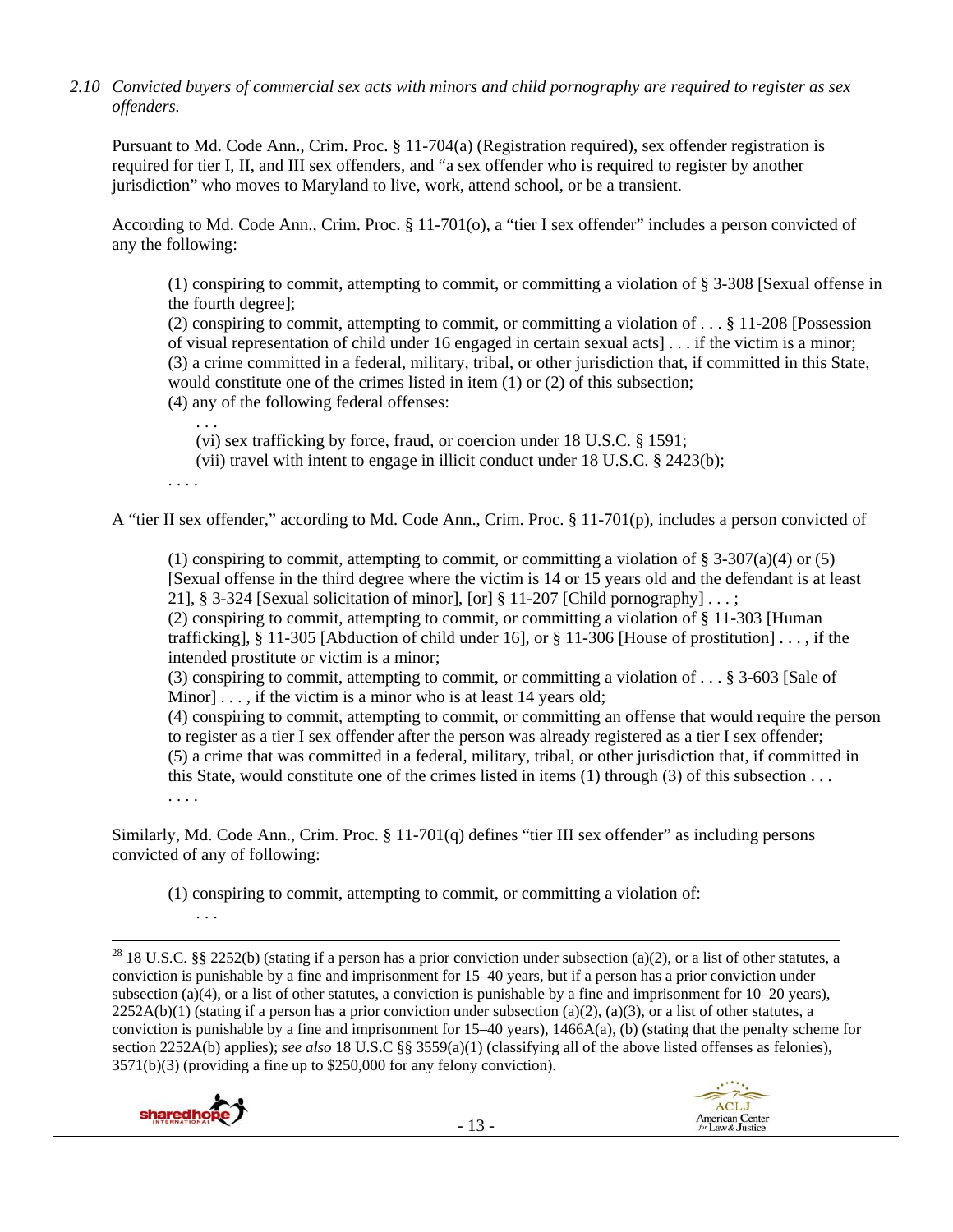(ii) § 3-303 [Rape in the first degree], § 3-304 [Rape in the second degree], § 3-305 [Sexual offense in the first degree], § 3-306 [Sexual offense in the second degree] . . . § 3-315 [Continuing course of conduct with child] . . . or § 3-602 [Sexual abuse of minor] . . .

(2) conspiring to commit, attempting to commit, or committing a violation of  $\S 3-307(a)(3)$  [Sexual offense in the third degree where the victim is under 14 and the defendant is at least 4 years older than the victim] . . . if the victim is under the age of 14 years;

(4) conspiring to commit, attempting to commit, or committing an offense that would require the person to register as a tier I or tier II sex offender after the person was already registered as a tier II sex offender;

(5) a crime committed in a federal, military, tribal, or other jurisdiction that, if committed in this State, would constitute one of the crimes listed in items  $(1)$  through  $(3)$  of this subsection . . .

. . . .

. . .

. . .

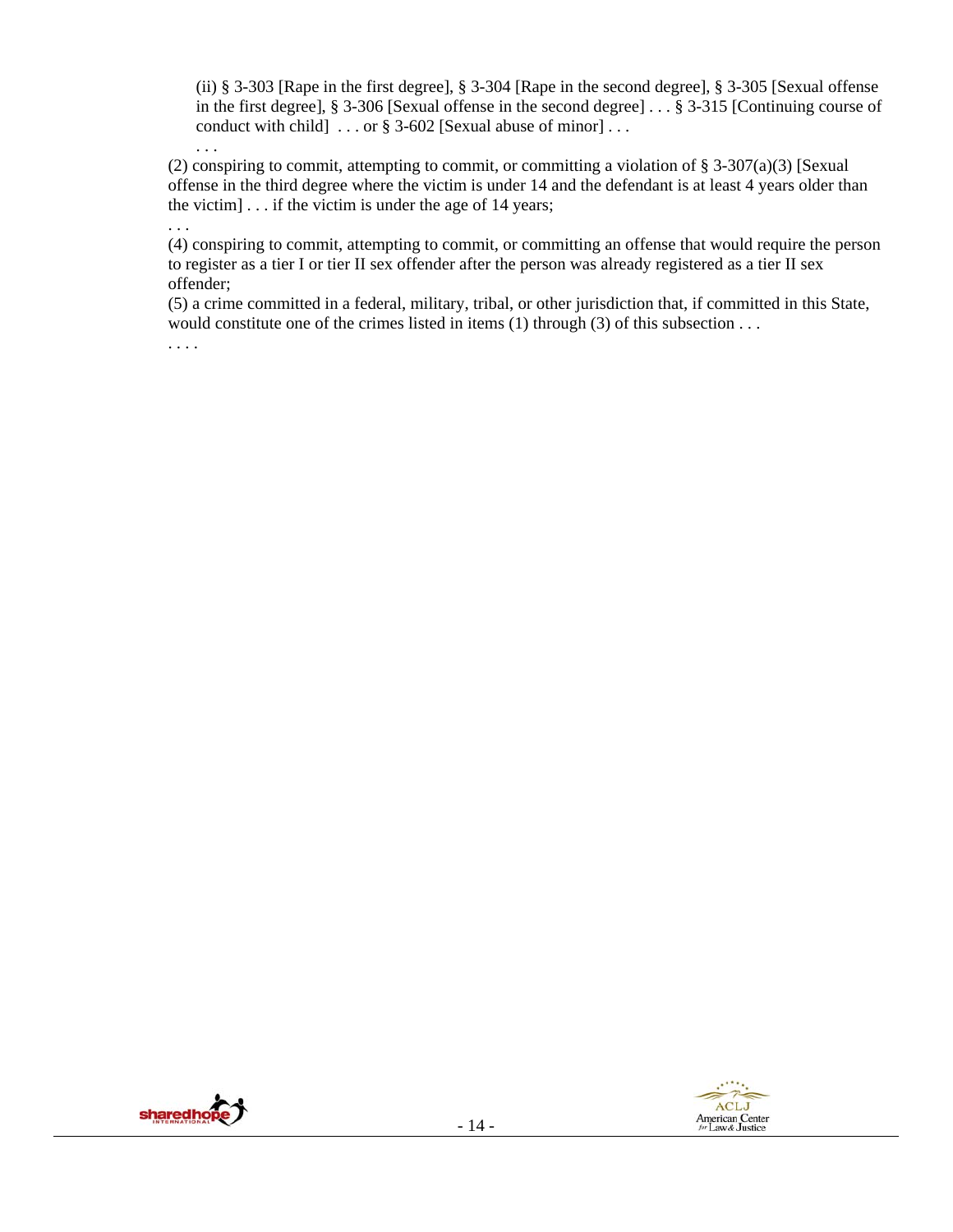## **Framework Issue 3: Criminal provisions for traffickers**

#### *Legal Components:*

- *3.1 Penalties for trafficking a child for sexual exploitation are as high as federal penalties.*
- *3.2 Creating and distributing child pornography carries penalties as high as similar federal offenses.*
- *3.3 Using the Internet to lure, entice, recruit, or sell commercial sex acts with a minor is a separate crime or results in an enhanced penalty for traffickers.*
- *3.4 Financial penalties for traffickers, including asset forfeiture, are sufficiently high*.
- *3.5 Convicted traffickers are required to register as sex offenders.*
- *3.6 Laws relating to termination of parental rights for certain offenses include sex trafficking or CSEC offenses in order to remove the children of traffickers from their control and potential exploitation.*

*\_\_\_\_\_\_\_\_\_\_\_\_\_\_\_\_\_\_\_\_\_\_\_\_\_\_\_\_\_\_\_\_\_\_\_\_\_\_\_\_\_\_\_\_\_\_\_\_\_\_\_\_\_\_\_\_\_\_\_\_\_\_\_\_\_\_\_\_\_\_\_\_\_\_\_\_\_\_\_\_\_\_\_\_\_\_\_\_\_\_\_\_\_\_* 

#### *Legal Analysis:*

*3.1 Penalties for trafficking a child for sexual exploitation are as high as federal penalties.29* 

Traffickers convicted under Md. Code Ann., Crim. Law § 11-303(a)(1) (Human trafficking), if their victim is a minor, are guilty of a felony punishable by imprisonment up to 25 years, a fine not to exceed \$15,000, or both. Md. Code Ann., Crim. Law § 11-303(c)(2).

Traffickers may also be prosecuted under Md. Code Ann., Crim. Law § 11-305(a) (Abduction of child under 16), a misdemeanor punishable by imprisonment up to10 years, a fine not to exceed \$5,000, or both. Md. Code Ann., Crim. Law § 11-305(b).

Traffickers convicted under Md. Code Ann., Crim. Law § 3-324(b) (Sexual solicitation of a minor)<sup>30</sup> are guilty of a felony punishable by imprisonment up to 10 years, a fine not to exceed \$25,000, or both. Md. Code Ann., Crim. Law § 3-324(d).

In addition, a trafficker may be guilty of Md. Code Ann., Crim. Law § 3-603(a) (Sale of minor), a misdemeanor punishable by imprisonment up to 5 years, a fine not to exceed \$10,000, or both. Md. Code Ann., Crim. Law § 3-603(b).

Although not specific to trafficking minors for commercial sexual exploitation, Md. Code Ann., Crim. Law § 11-306(a) (House of prostitution) could be used to prosecute a trafficker. This statute makes it a crime for a person to knowingly

(2) keep, set up, occupy, maintain, or operate a building, structure, or conveyance for prostitution or assignation;

(3) allow a building, structure, or conveyance owned or under the person's control to be used for prostitution or assignation;

(4) allow or agree to allow a person into a building, structure, or conveyance for prostitution or assignation; or

- 15 -





<sup>&</sup>lt;sup>29</sup> *See* discussion of relevant Maryland provisions listed in this Section *supra* Sections 1.1 and 1.2. <sup>30</sup> *See supra* Section 1.2 for discussion of the definition of "solicit."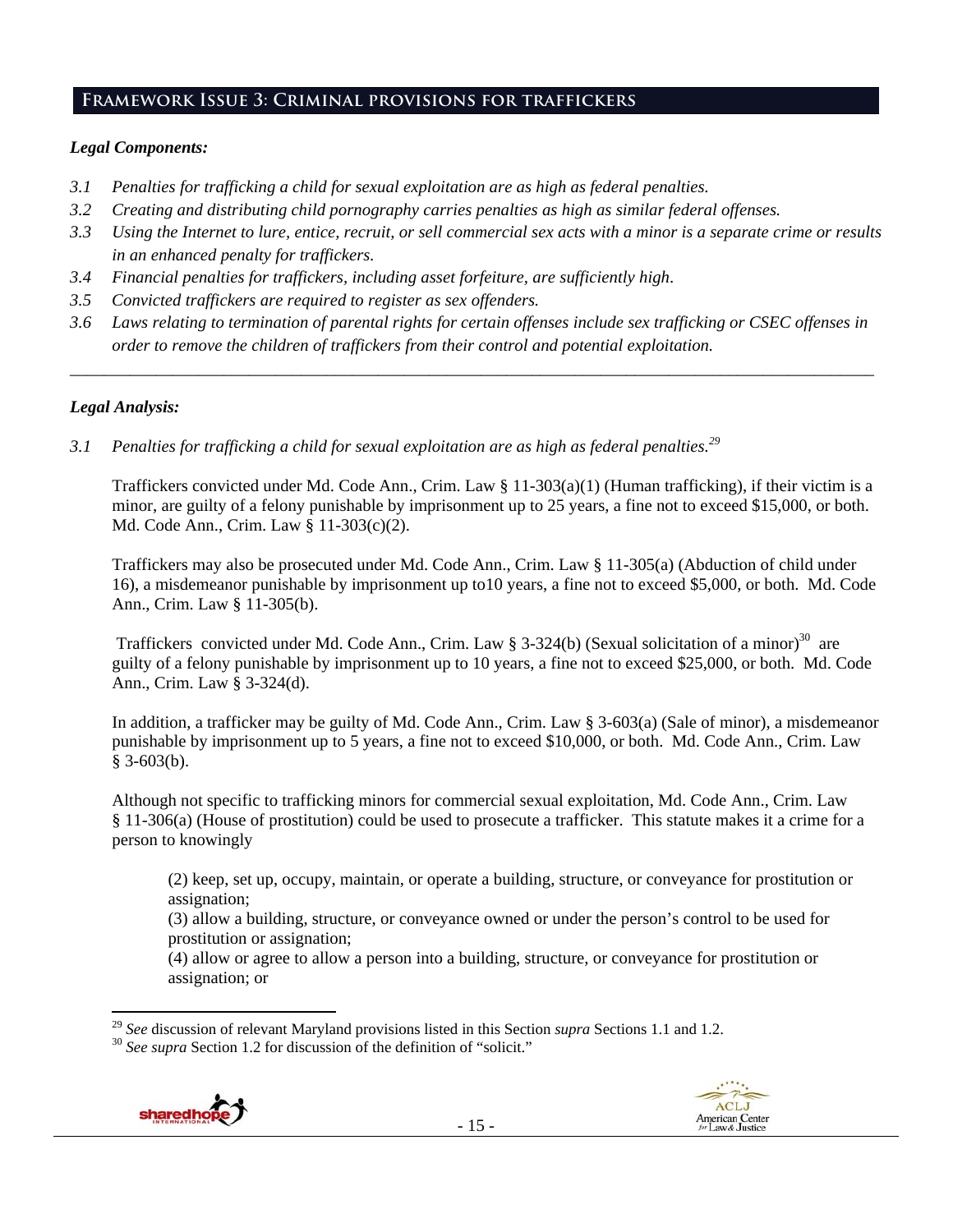(5) procure or solicit or offer to procure or solicit for prostitution or assignation.

A trafficker convicted under this statute is guilty of a misdemeanor punishable by imprisonment up to1 year, a fine not to exceed \$500, or both. Md. Code Ann., Crim. Law § 11-306(b).

Traffickers also may be prosecuted under Maryland's laws related to criminal gangs. Pursuant to Md. Code Ann., Crim. Law § 9-801(c) (Definitions), a "criminal gang" is defined as

a group or association of three or more persons whose members:

(1) individually or collectively engage in a pattern of criminal gang activity;

(2) have as one of their primary objectives or activities the commission of one or more underlying crimes, including acts by juveniles that would be underlying crimes if committed by adults; and (3) have in common an overt or covert organizational or command structure.

A "pattern of criminal gang activity" is defined as "the commission of, attempted commission of, conspiracy to commit, or solicitation of two or more underlying crimes or acts by a juvenile that would be an underlying crime if committed by an adult, provided the crimes or acts were not part of the same incident." Md. Code Ann., Crim. Law § 9-801(d). The definition of "underlying crime" includes commissions of "[Md. Code Ann., Crim. Law]  $\S 11-303$  (human trafficking),  $\S 11-304$  (receiving earnings of prostitute), or  $\S 11-306$  (a)(2), (3), or (4) (house of prostitution) ...." Md. Code Ann., Crim. Law  $\S$  9-801(f)(2).

Furthermore, Md. Code Ann., Crim. Law § 9-802(a) (Criminal gang activity) makes it illegal for a person to "threaten an individual, or a friend or family member of an individual, with physical violence with the intent to coerce, induce, or solicit the individual to participate in or prevent the individual from leaving a criminal gang." A conviction under Md. Code Ann., Crim. Law § 9-802(a) is a misdemeanor conviction punishable by imprisonment up to 2 years, a possible fine not to exceed \$1,000, or both. Md. Code Ann., Crim. Law § 9- 802(b).

Similarly, Md. Code Ann., Crim. Law § 9-804(a) (Participation in criminal gang prohibited) makes it unlawful for a person to

(1) participate in a criminal gang knowing that the members of the gang engage in a pattern of criminal gang activity; and

(2) knowingly and willfully direct or participate in an underlying crime, or act by a juvenile that would be an underlying crime if committed by an adult, committed for the benefit of, at the direction of, or in association with a criminal gang.

A conviction under Md. Code Ann., Crim. Law § 9-804(a) is a felony conviction punishable by imprisonment up to 10 years, a fine not to exceed \$100,000, or both. Md. Code Ann., Crim. Law § 9-804(c)(1)(i). However, if the commission of the underlying crime results in the victim's death, a conviction is punishable by imprisonment up to 20 years, a fine not to exceed \$100,000, or both. Md. Code Ann., Crim. Law § 9-  $804(c)(1)(ii)$ . Lastly, persons who "organize, supervise, finance, or manage a criminal gang" are guilty of a felony punishable by imprisonment up to 20 years, a fine not to exceed \$100,000, or both. Md. Code Ann., Crim. Law § 9-805(a),  $(b)$ .<sup>31</sup>

 $-16-$ 



ACLJ

American Center<br>for Law & Justice

 <sup>31</sup> "A sentence imposed under this section shall be separate from and consecutive to a sentence for any crime based on the act establishing a violation of this section." Md. Code Ann., Crim. Law § 9-805(c).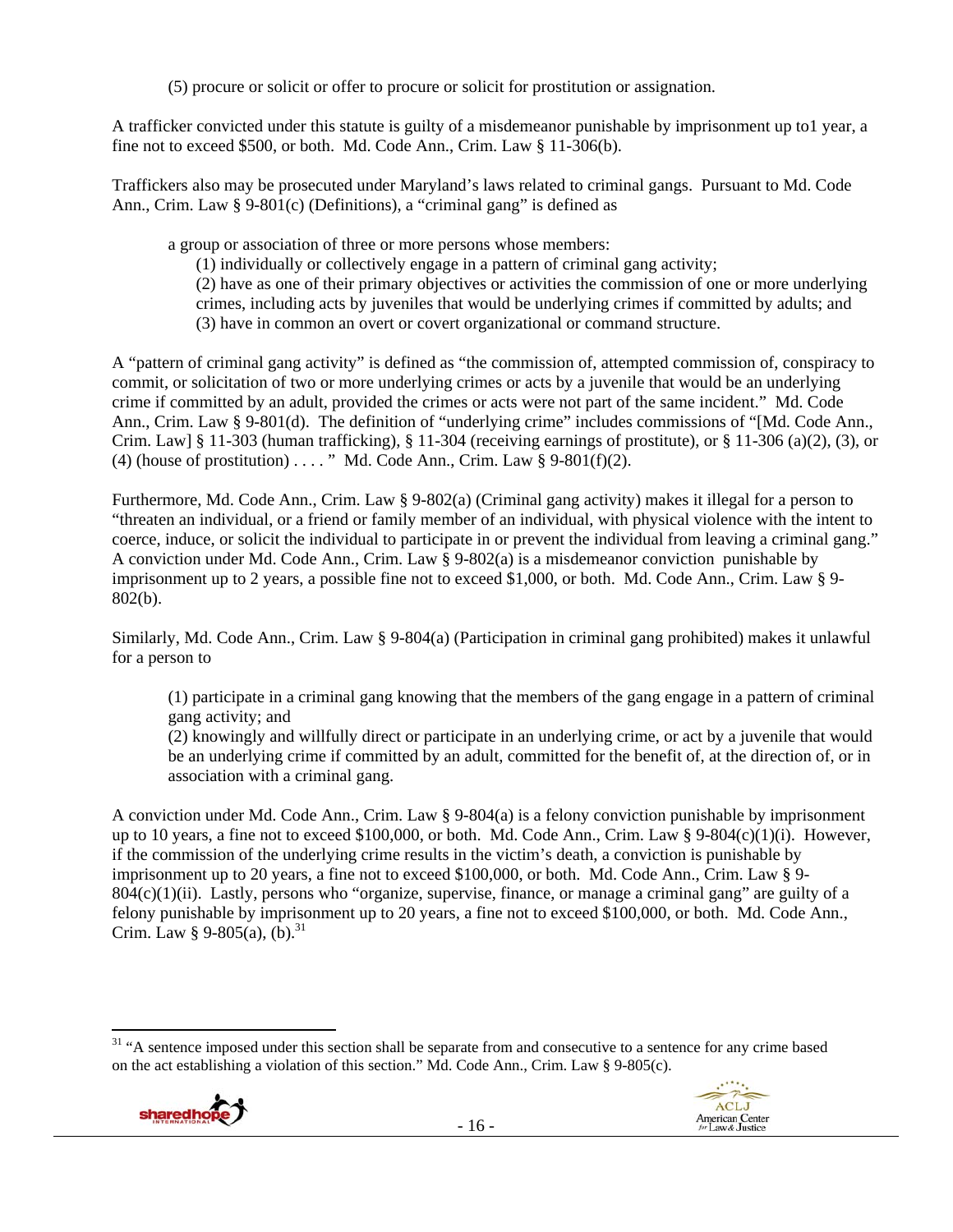In comparison, if the victim is under the age of 14, a conviction under the Trafficking Victims Protection Act  $(TVPA)<sup>32</sup>$  for child sex trafficking is punishable by 15 years to life imprisonment and a fine not to exceed \$250,000. 18 U.S.C. §§ 1591(b)(1), 3559(a)(1), 3571(b)(3). If the victim is between the ages of 14–17, a conviction is punishable by 10 years to life imprisonment and a fine not to exceed \$250,000. 18 U.S.C. §§ 1591(b)(2), 3559(a)(1), 3571(b)(3). A conviction is punishable by mandatory life imprisonment, however, if the trafficker has a prior conviction for a federal sex offense<sup>33</sup> against a minor.

3.1.1 Recommendation: Amend Md. Code Ann., Crim. Law § 11-305 (Abduction of child under 16) to make this crime a felony in order to align the classification of the offense with the crime's seriousness and to ensure that conviction under this statute carries the consequences of a felony conviction.

#### *3.2 Creating and distributing child pornography carries penalties as high as similar federal offenses.*

Md. Code Ann., Crim. Law § 11-207(a) (Child pornography) prohibits the distribution, promotion, and sale of child pornography. Specifically, Md. Code Ann., Crim. Law § 11-207(a) makes it illegal for a person to

(1) cause, induce, solicit, or knowingly allow a minor to engage as a subject in the production of obscene matter or a visual representation or performance that depicts a minor engaged as a subject in sadomasochistic abuse or sexual conduct;

(2) photograph or film a minor engaging in an obscene act, sadomasochistic abuse, or sexual conduct; (3) use a computer to depict or describe a minor engaging in an obscene act, sadomasochistic abuse, or sexual conduct;

(4) knowingly promote, advertise, solicit, distribute, or possess with the intent to distribute any matter, visual representation, or performance:

(i) that depicts a minor engaged as a subject in sadomasochistic abuse or sexual conduct; or (ii) in a manner that reflects the belief, or that is intended to cause another to believe, that the matter, visual representation, or performance depicts a minor engaged as a subject of sadomasochistic abuse or sexual conduct; or

(5) use a computer to knowingly compile, enter, transmit, make, print, publish, reproduce, cause, allow, buy, sell, receive, exchange, or disseminate any notice, statement, advertisement, or minor's name, telephone number, place of residence, physical characteristics, or other descriptive or identifying information for the purpose of engaging in, facilitating, encouraging, offering, or soliciting unlawful sadomasochistic abuse or sexual conduct of or with a minor.

A trafficker's first conviction under Md. Code Ann., Crim. Law § 11-207(a) is a felony conviction punishable by imprisonment up to 10 years, a fine not to exceed \$25,000, or both. Md. Code Ann., Crim. Law § 11- 207(b)(1). Subsequent convictions are punishable by imprisonment up to 20 years, a fine not to exceed \$50,000, or both. Md. Code Ann., Crim. Law  $\S 11-207(b)(2)$ . In contrast, if the victim is under the age of 14, a conviction under the TVPA for child sex trafficking is punishable by 15 years to life imprisonment and a fine not to exceed \$250,000. 18 U.S.C. §§ 1591(b)(1), 3559(a)(1), 3571(b)(3).

In comparison, if the victim is under the age of 14, a conviction under the TVPA for child sex trafficking is punishable by 15 years to life imprisonment and a fine not to exceed \$250,000. 18 U.S.C. §§ 1591(b)(1),  $3559(a)(1)$ ,  $3571(b)(3)$ . If the victim is between the ages of  $14-17$ , a conviction is punishable by 10 years to life imprisonment and a fine not to exceed \$250,000. 18 U.S.C. §§ 1591(b)(2), 3559(a)(1), 3571(b)(3). A

<sup>32</sup> *See supra* note 18. 33 *See supra* note 19.





 $32$  See supra note 18.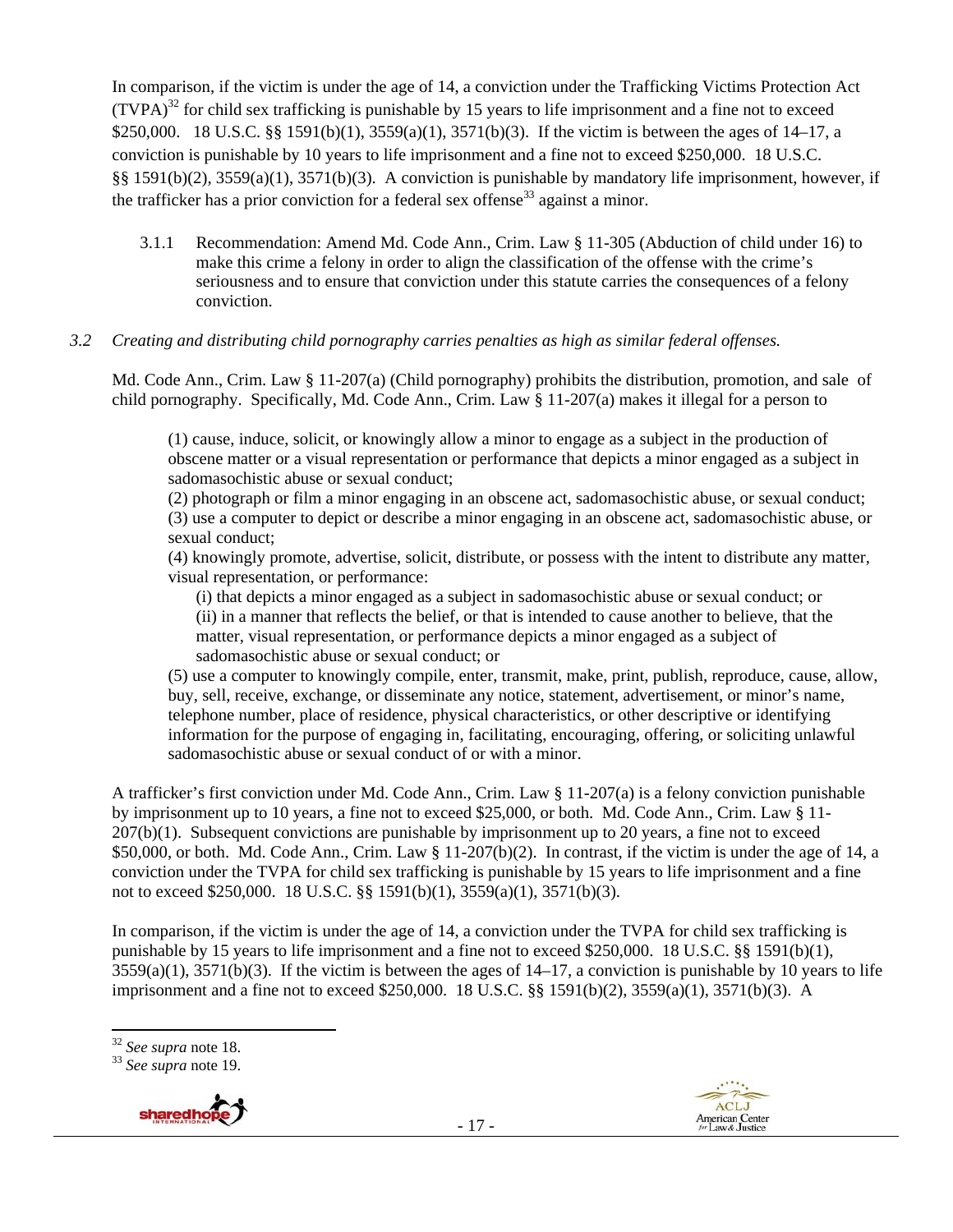conviction is punishable by mandatory life imprisonment, however, if the trafficker has a prior conviction for a federal sex offense<sup>34</sup> against a minor. Additionally, a federal conviction for distribution of child pornography<sup>35</sup> is generally punishable by imprisonment for  $5-20$  years and a fine not to exceed \$250,000.<sup>36</sup> Subsequent convictions, however, are punishable by imprisonment up to 40 years and a fine not to exceed \$250,000.<sup>37</sup>

*3.3 Using the Internet to lure, entice, recruit, or sell commercial sex acts with a minor is a separate crime or results in an enhanced penalty for traffickers.* 

 Using the Internet to lure, entice, recruit or purchase commercial sex acts with a minor is not a separate crime and does not result in enhanced penalties for traffickers. However, using the Internet to "command, authorize, urge, entice, request, or advise" a minor to engage in a violation of Md. Code Ann., Crim. Law § 11-306 (House of prostitution), among other crimes, is prohibited under Md. Code Ann., Crim. Law § 3-324 (Sexual solicitation of minor). Pursuant to Md. Code Ann., Crim. Law § 3-324(b),

A person may not, with the intent to commit a violation of § 3-304 [Rape in the second degree], § 3-306 [Sexual offense in the second degree], or § 3-307 [Sexual offense in the third degree] of this subtitle or § 11-304 [Receiving earnings of prostitute], § 11-305 [Abduction of child under 16], or § 11-306 [House of prostitution] of this article, knowingly solicit a minor or law enforcement officer posing as a minor, to engage in activities that would be unlawful for the person to engage in under § 3-304, § 3- 306, or § 3-307 of this subtitle or § 11-304, § 11-305, or § 11-306 of this article.

As used within Md. Code Ann., Crim. Law § 3-324(b), "solicit" is not defined in an expressly commercial way, but Md. Code Ann., Crim. Law § 3-324(a) defines "solicit" as the following:

[T]o command, authorize, urge, entice, request, or advise a person by any means, including:

- (1) in person;
- (2) through an agent or agency;
- (3) over the telephone;
- (4) through any print medium;
- (5) by mail;
- (6) by computer or Internet; or
- (7) by any other electronic means.

 $37\overline{18}$  U.S.C. §§ 2252(b) (stating if a person has a prior conviction under subsection (a)(1), (a)(2), or (a)(3) or a list of other statutes, a conviction is punishable by a fine and imprisonment for 15–40 years), 2252A(b)(1) (stating if a person has a prior conviction under subsection (a)(2), (a)(3), or a list of other statutes, a conviction is punishable by a fine and imprisonment for  $15-40$  years),  $1466A(a)$ , (b) (stating that the penalty scheme for section  $2252A(b)$ applies); *see also* 18 U.S.C §§ 3559(a)(1) (classifying all of the above listed offenses as felonies), 3571(b)(3) (providing a fine up to \$250,000 for any felony conviction).





<sup>&</sup>lt;sup>34</sup> *See supra* note 19.<br><sup>35</sup> 18 U.S.C. §§ 2252(a)(1), (a)(2), (a)(3) (Certain activities relating to material involving the sexual exploitation of minors),  $2252A(a)(2)$ ,  $(a)(3)$  (Certain activities relating to material constituting or containing child pornography), 1466A(a) (Obscene visual representations of the sexual abuse of children).<br><sup>36</sup> 18 U.S.C. §§ 2252(b) (stating that a conviction under subsection (a)(1), (a)(2), or (a)(3) is punishable by

imprisonment for 5–20 years and a fine), 2252A(b)(1) (a conviction is punishable by imprisonment for 5–20 years and a fine), 1466A(a), (b) (stating that a conviction under subsection (a) is "subject to the penalties provided in section 2252A(b)(1)," imprisonment for 5–20 years and a fine, while a conviction under subsection (b) is "subject to the penalties provided in section 2252A(b)(2)," imprisonment up to 10 years, a fine, or both); *see also* 18 U.S.C §§  $3559(a)(1)$  (classifying all of the above listed offenses as felonies),  $3571(b)(3)$  (providing a fine up to \$250,000 for any felony conviction).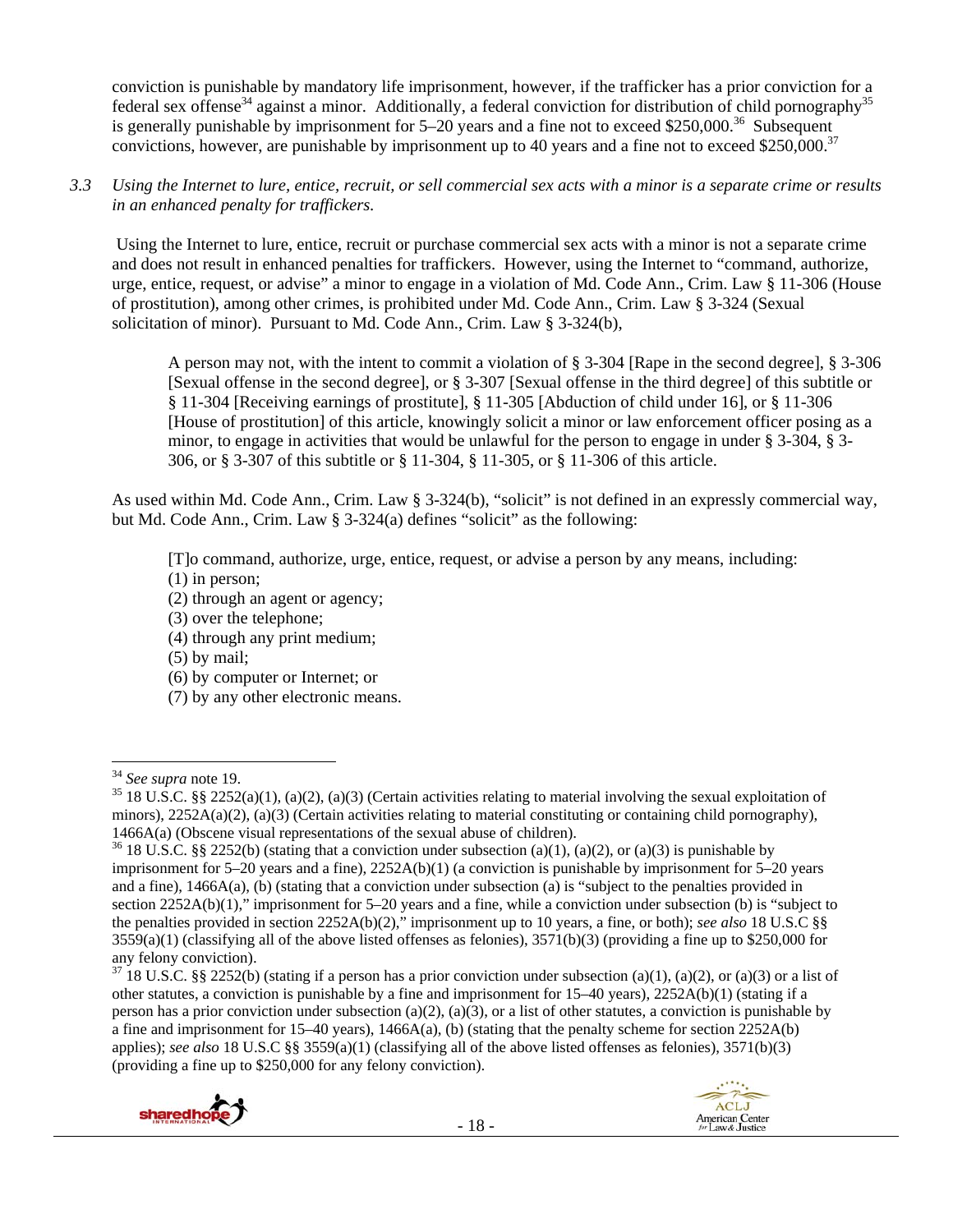A conviction under Md. Code Ann., Crim. Law § 3-324(b) is a felony conviction punishable by imprisonment up to 10 years, a fine not to exceed \$25,000, or both. Md. Code Ann., Crim. Law § 3-324(d).

3.3.1 Recommendation: Amend Md. Code Ann., Crim. Law § 3-324 (Sexual solicitation of minor) to include Md. Code Ann., Crim. Law § 11-303 (Human trafficking) as an enumerated predicate offense to ensure this offense would apply to traffickers.

# *3.4 Financial penalties for traffickers, including asset forfeiture, are sufficiently high.*

Traffickers convicted under Maryland laws for crimes related to the trafficking of domestic minor sex victims are subject to possible fines ranging from \$500 to \$100,000. Specifically, traffickers convicted under Md. Code Ann., Crim. Law § 9-804(a), (b) (Participation in criminal gang prohibited) are subject to a possible fine not to exceed \$100,000, and traffickers convicted under Md. Code Ann., Crim. Law § 3-324 (Sexual solicitation of minor) or Md. Code Ann., Crim. Law § 11-207 (Child pornography) are subject to a possible fine not to exceed \$25,000. Md. Code Ann., Crim. Law §§ 9-804(c), 3-324(d), 11-207(b)(1). Subsequent convictions under Md. Code Ann., Crim. Law § 11-207 (Child pornography) are subject to a possible fine not to exceed \$50,000. Md. Code Ann., Crim. Law § 11-207(b)(2). Traffickers convicted under Md. Code Ann., Crim. Law § 11-303(b) (Human trafficking) are subject to a possible fine not to exceed \$15,000, while traffickers convicted under either Md. Code Ann., Crim. Law § 3-603 (Sale of minor) or Md. Code Ann., Crim. Law § 11-304 (Receiving earnings of prostitute) are subject to a possible fine not to exceed \$10,000. Md. Code Ann., Crim. Law §§ 11- 303(c)(2), 3-603(b), 11-304(b). Traffickers convicted under Md. Code Ann., Crim. Law § 11-305 (Abduction of child under 16) are subject to a possible fine not to exceed \$5,000, while traffickers convicted under Md. Code Ann., Crim. Law § 9-802 (Criminal gang activity) are subject to a possible fine not to exceed \$1,000. Md. Code Ann., Crim. Law §§ 11-305(b), 9-802(b). Lastly, traffickers convicted under Md. Code Ann., Crim. Law § 11-306 (House of prostitution) are subject to a possible fine not to exceed \$500. Md. Code Ann., Crim. Law §11-306(b).

Although Maryland law provides for asset forfeiture in cases of controlled dangerous substances violations, gambling violations, violations of gun and explosive laws, and violations of the Maryland Mortgage Fraud Protection Act, there is no specific provision under Maryland law expressly requiring domestic minor sex traffickers to forfeit the assets they used or acquired in connection with committing the crime related to the commercial exploitation of a minor. Md. Code Ann., Crim. Proc. §§ 12-101 et. seq., 13-101 et. seq., 13-201 et. seq., 13-301, 13-401 et. seq.

Md. Code Ann., Crim. Proc. § 11-603(a) (Restitution determination) may, however, require a trafficker to make restitution if any of the following circumstances exist:

(1) as a direct result of the crime or delinquent act, property of the victim was stolen, damaged, destroyed, converted, or unlawfully obtained, or its value substantially decreased;

- (2) as a direct result of the crime or delinquent act, the victim suffered:
	- (i) actual medical, dental, hospital, counseling, funeral, or burial expenses or losses;
	- (ii) direct out-of-pocket loss;
	- (iii) loss of earnings; or
	- (iv) expenses incurred with rehabilitation;

(3) the victim incurred medical expenses that were paid by the Department of Health and Mental Hygiene or any other governmental unit;

(4) a governmental unit incurred expenses in removing, towing, transporting, preserving, storing, selling, or destroying an abandoned vehicle as defined in § 25-201 of the Transportation Article;

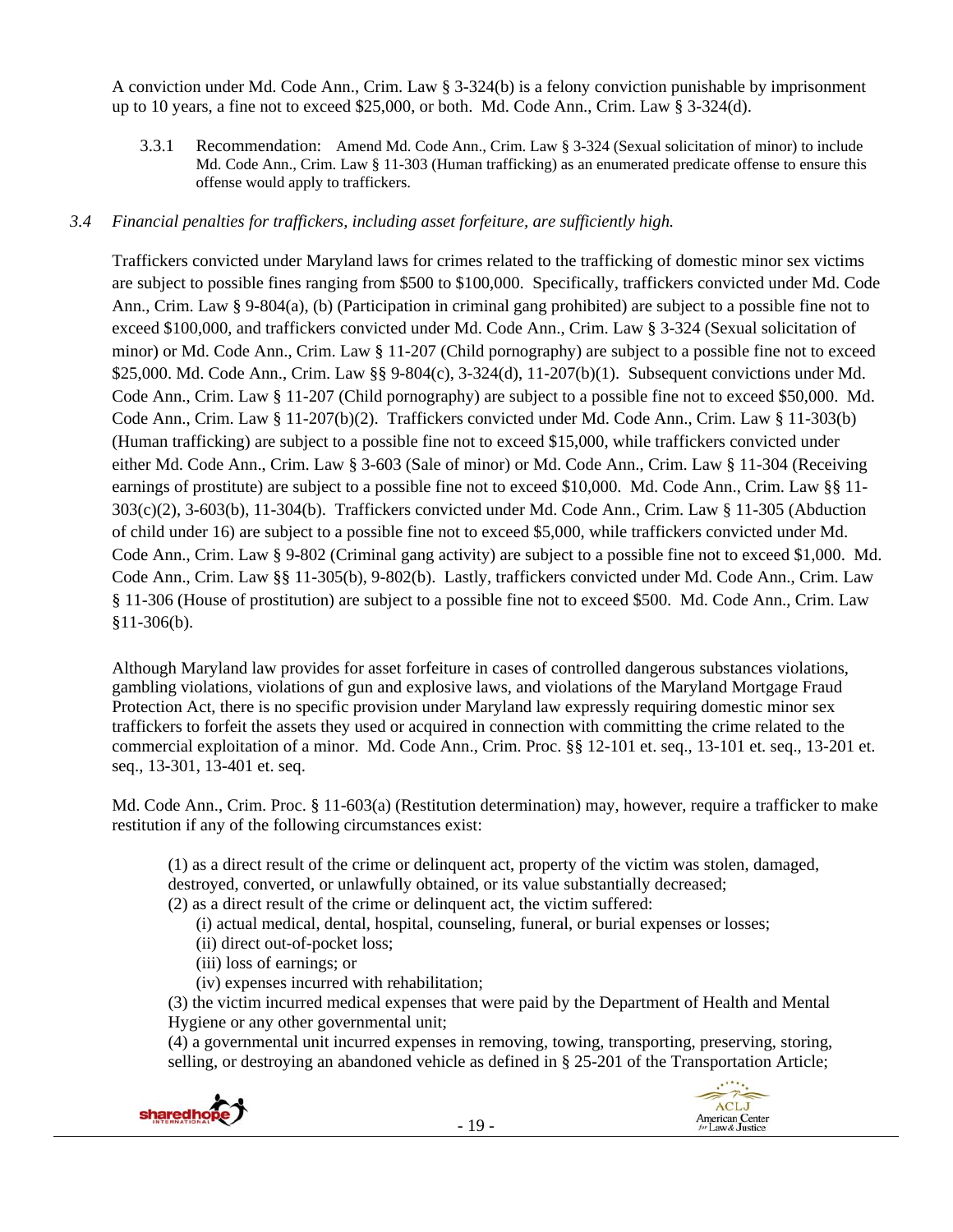(5) the Criminal Injuries Compensation Board paid benefits to a victim; or (6) the Department of Health and Mental Hygiene or other governmental unit paid expenses incurred under Subtitle 1, Part II of this title.

If the court orders the trafficker to make restitution, the court also may enter "an immediate and continuing earnings withholding order" and specify an amount the trafficker's employer must withhold and pay to the appropriate governmental entity. Md. Code. Ann., Crim. Proc.  $\S 11-617(a)(1)$ , (d)(1).

3.4.1 Recommendation: Enact a law requiring defendants to forfeit all assets used or obtained in connection with the commission of a commercial sexual exploitation of a child crime.

#### *3.5 Convicted traffickers are required to register as sex offenders.*

Pursuant to Md. Code Ann., Crim. Proc. § 11-704(a) (Registration required), sex offender registration is required for tier I, II, and III sex offenders, and "a sex offender who is required to register by another jurisdiction" who moves to Maryland to live, work, attend school, or be a transient.

According to Md. Code Ann., Crim. Proc. § 11-701(o), a "tier I sex offender" includes a person convicted of any the following:

(4) any of the following federal offenses:

(vi) sex trafficking by force, fraud, or coercion under 18 U.S.C. § 1591;

(vii) travel with intent to engage in illicit conduct under 18 U.S.C. § 2423(b);

. . . .

. . .

A "tier II sex offender," according to Md. Code Ann., Crim. Proc. § 11-701(p), includes a person convicted of

(1) conspiring to commit, attempting to commit, or committing a violation of  $\S 3-307(a)(4)$  or (5) [Sexual offense in the third degree where the victim is 14 or 15 years old and the defendant is at least 21], § 3-324 [Sexual solicitation of minor], [or] § 11-207 [Child pornography]  $\dots$ ; (2) conspiring to commit, attempting to commit, or committing a violation of § 11-303 [Human trafficking], § 11-305 [Abduction of child under 16], or § 11-306 [House of prostitution]  $\dots$ , if the intended prostitute or victim is a minor;

(3) conspiring to commit, attempting to commit, or committing a violation of . . . § 3-603 [Sale of Minor]  $\ldots$ , if the victim is a minor who is at least 14 years old;

(4) conspiring to commit, attempting to commit, or committing an offense that would require the person to register as a tier I sex offender after the person was already registered as a tier I sex offender; (5) a crime that was committed in a federal, military, tribal, or other jurisdiction that, if committed in this State, would constitute one of the crimes listed in items (1) through (3) of this subsection . . . . . . .

Similarly, Md. Code Ann., Crim. Proc. § 11-701(q) defines "tier III sex offender" as including persons convicted of any of following:

(1) conspiring to commit, attempting to commit, or committing a violation of:

. . . (ii) § 3-303 [Rape in the first degree], § 3-304 [Rape in the second degree], § 3-305 [Sexual offense in the first degree], § 3-306 [Sexual offense in the second degree] . . . § 3-315 [Continuing course of conduct with child]  $\ldots$  or § 3-602 [Sexual abuse of minor]...



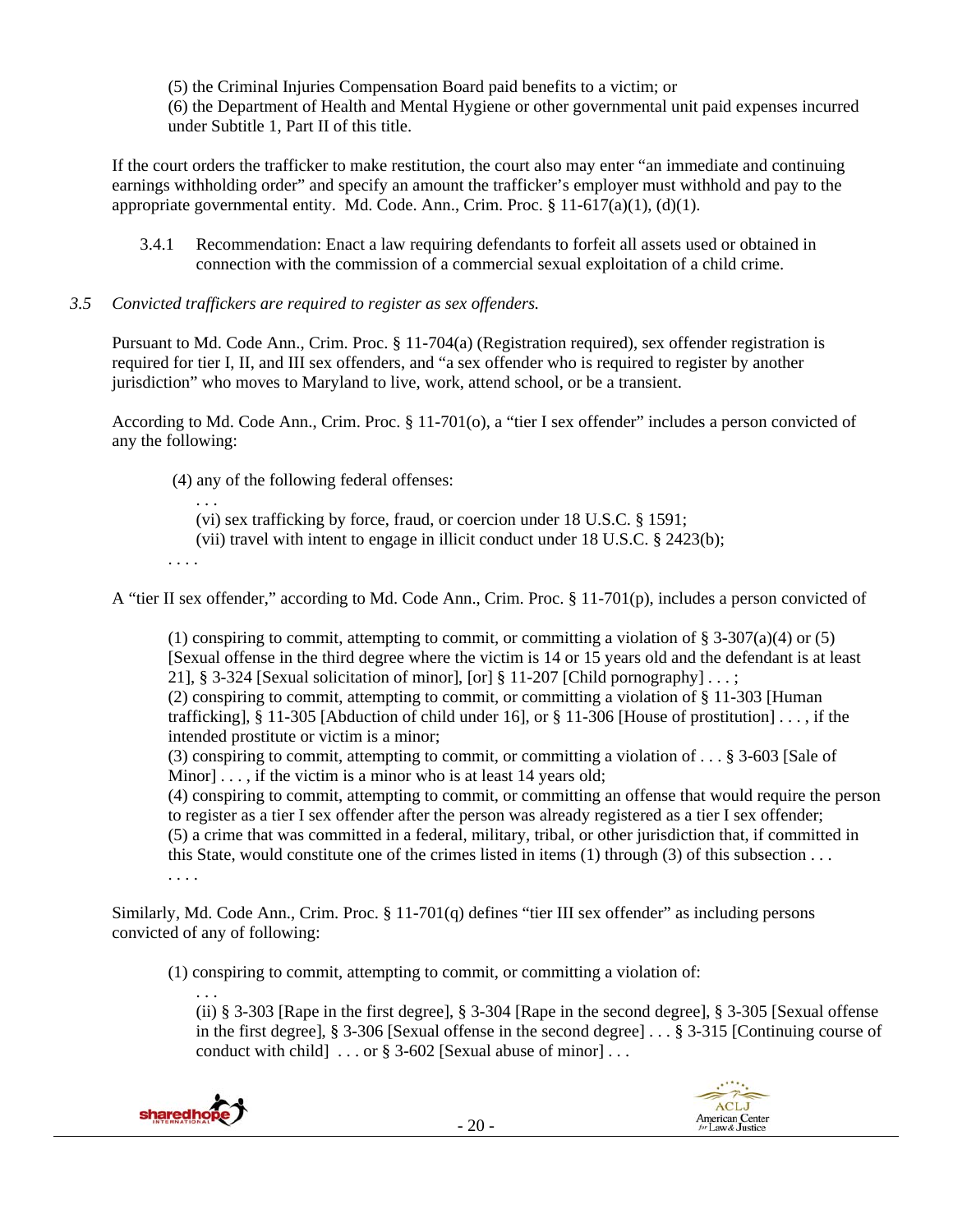(2) conspiring to commit, attempting to commit, or committing a violation of  $\S$  3-307(a)(3) [Sexual offense in the third degree where the victim is under 14 and the defendant is at least 4 years older than the victim]  $\ldots$  if the victim is under the age of 14 years;

. . .

. . .

(4) conspiring to commit, attempting to commit, or committing an offense that would require the person to register as a tier I or tier II sex offender after the person was already registered as a tier II sex offender;

(5) a crime committed in a federal, military, tribal, or other jurisdiction that, if committed in this State, would constitute one of the crimes listed in items (1) through (3) of this subsection . . .

. . . .

*3.6 Laws relating to termination of parental rights for certain offenses include sex trafficking or CSEC offenses in order to remove the children of traffickers from their control and potential exploitation.*

Under Md. Code Ann., Fam. Law § 5-323(b) (Grant of guardianship—Nonconsensual), the court has the authority to terminate parental rights if, after considering a number of factors (discussed below), it "finds by clear and convincing evidence that a parent is unfit to remain in a parental relationship with the child or that exceptional circumstances exist that would make a continuation of the parental relationship detrimental to the best interests of the child . . . ."

In determining whether to terminate parental rights, pursuant to Md. Code Ann., Fam. Law § 5-323(d),

a juvenile court shall give primary consideration to the health and safety of the child and consideration to all other factors needed to determine whether terminating a parent's rights is in the child's best interests, including:

. . . (3) whether:

> (i) the parent has abused or neglected the child or a minor and the seriousness of the abuse or neglect;

. . .

- (iii) the parent subjected the child to:
	- 1. chronic abuse;
	- 2. chronic and life-threatening neglect;
	- 3. sexual abuse; or
	- 4. torture;
- (iv) the parent has been convicted, in any state or any court of the United States, of: 1. a crime of violence<sup>38</sup> against:

(3) kidnapping;

. . . (8) rape;

. . .

- (12) sexual offense in the first degree;
- (13) sexual offense in the second degree;
- (14) use of a handgun in the commission of a felony or other crime of violence;
- (15) child abuse in the first degree under § 3-601 of this article;
- (16) sexual abuse of a minor under § 3-602 of this article if:





 $38$  Pursuant to Md. Code Ann., Crim. Law § 14-101(a) (Mandatory sentences for crimes of violence), a "crime of violence" includes the following: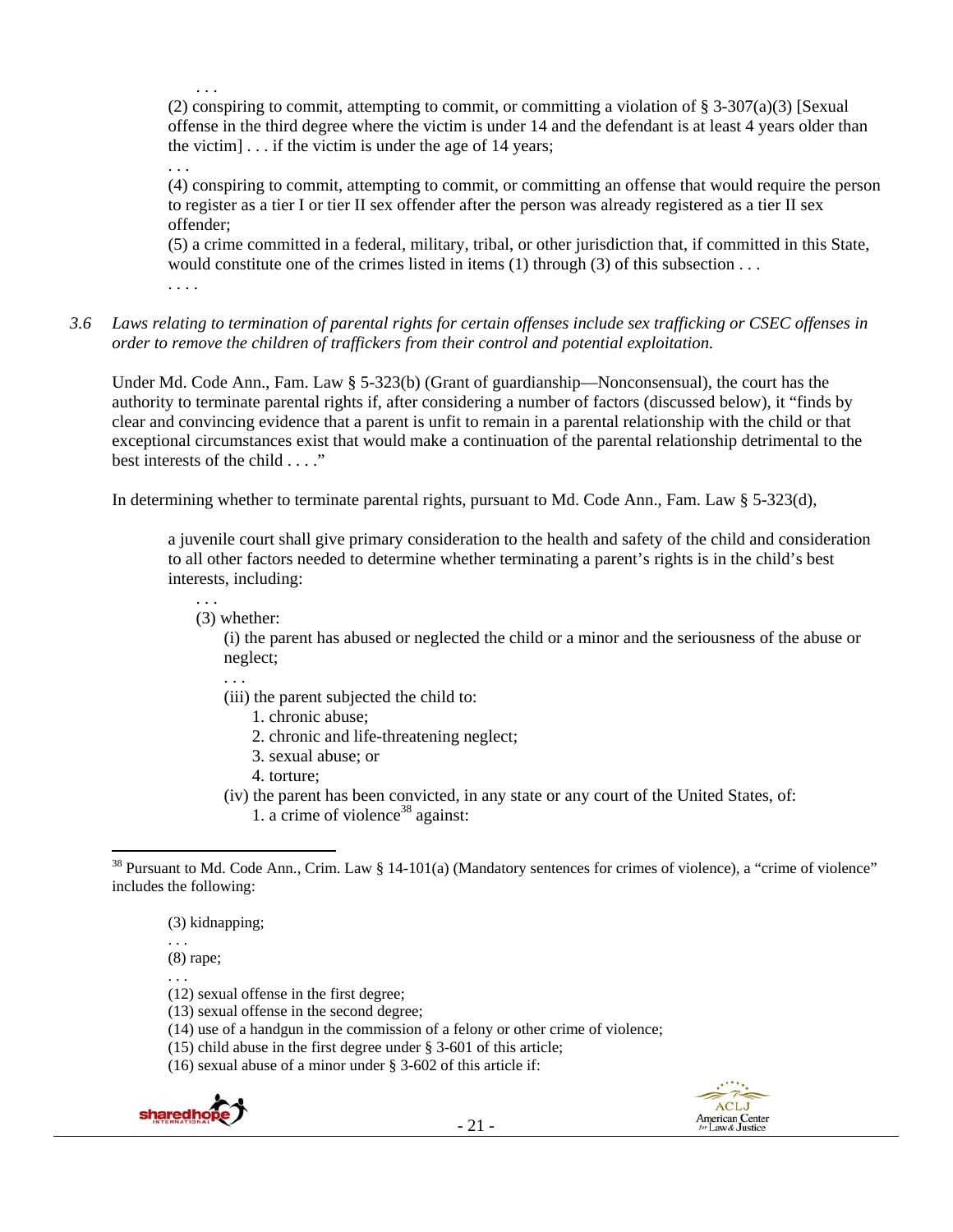- A. a minor offspring of the parent;
- B. the child; or
- C. another parent of the child; or
- 2. aiding or abetting, conspiring, or soliciting to commit a crime described in item 1 of this item; and
- (v) the parent has involuntarily lost parental rights to a sibling of the child;

. . . .

The court may terminate parental rights without considering any of these factors, however, if the child's parent has not come forward within 60 days of the "child's adjudication as a child in need of assistance," and "the identities of the child's parents are unknown." Md. Code Ann., Fam. Law § 5-323(c). "Child in need of assistance," or "CINA," is defined as a person under 18 "who requires court intervention because: (1) The child has been abused, has been neglected, has a developmental disability, or has a mental disorder; and (2) The child's parents, guardian, or custodian are unable or unwilling to give proper care and attention to the child and the child's needs." Md. Code Ann., Cts. & Jud. Proc. § 3-801(e)–(g). "Abuse" is defined to include "[s]exual abuse of a child,<sup>39</sup> whether a physical injury is sustained or not," as well as "[p]hysical or mental injury of a child under circumstances that indicate that the child's health or welfare is harmed or is at substantial risk of being harmed by: (i) A parent or other individual who has permanent or temporary care or custody or responsibility for supervision of the child; or (ii) A household or family member." Md. Code Ann., Cts. & Jud. Proc. § 3-801(b).

3.6.1 Recommendation: Amend Md. Code. Ann., Fam. Law § 5-323(d) (Grant of guardianship— Nonconsensual) to expressly provide that a court may terminate the parental rights of a parent convicted under Md. Code Ann., Crim. Law § 11-303(b) (Human trafficking), Md. Code Ann., Crim. Law § 11-305 (Abduction of child under 16), Md. Code Ann., Crim. Law § 3-603(a) (Sale of minor), Md. Code Ann., Crim. Law § 11-304 (Receiving earnings of prostitute), Md. Code Ann., Crim. Law  $\S 9-802(a)$  (Criminal gang activity), Md. Code Ann., Crim. Law  $\S 9-804(a)$ (Participation in criminal gang prohibited), Md. Code Ann., Crim. Law § 3-324(b) (Sexual solicitation of minor), or Md. Code Ann., Crim. Law § 11-207(a) (Child pornography) when the victim is a minor.

(i) the victim is under the age of 13 years and the offender is an adult at the time of the offense; and (ii) the offense involved:

- 1. vaginal intercourse, as defined in § 3-301 of this article;
- 2. a sexual act, as defined in § 3-301 of this article;
- 3. an act in which a part of the offender's body penetrates, however slightly, into the victim's genital opening or anus; or
- 4. the intentional touching, not through the clothing, of the victim's or the offender's genital, anal, or other intimate area for sexual arousal, gratification, or abuse;
- (17) an attempt to commit any of the crimes described in items (1) through (16) of this subsection;

<u> 1989 - Johann Stein, marwolaethau a gweledydd a ganrad y ganrad y ganrad y ganrad y ganrad y ganrad y ganrad</u>

(18) continuing course of conduct with a child under § 3-315 of this article;

<sup>39</sup> *See infra Section 5.5 for the definition of "sexual abuse" as defined in Md. Code Ann. Cts. & Jud. Proc.* § 3-801(x).



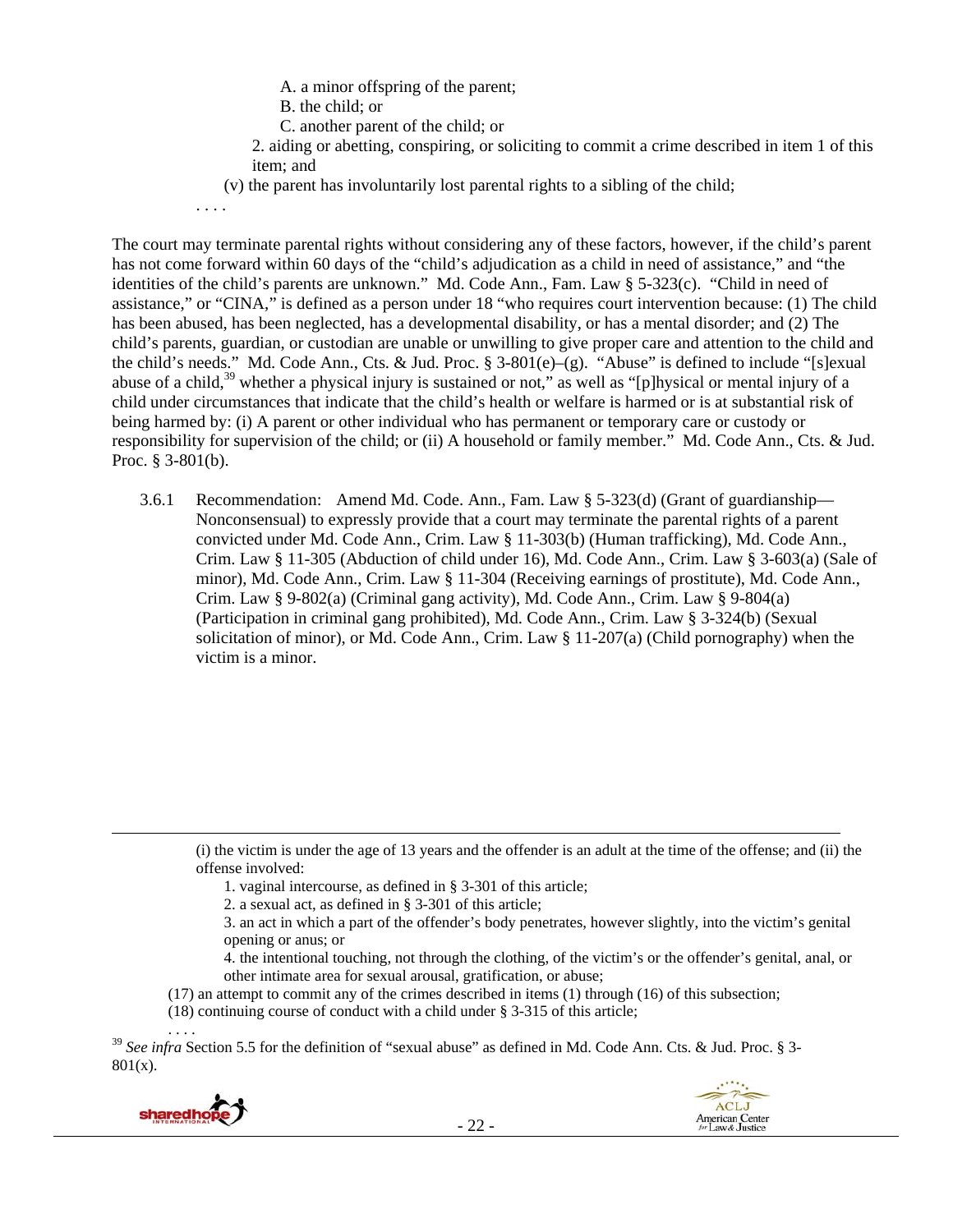# **Framework Issue 4: Criminal provisions for facilitators**

#### *Legal Components:*

- *4.1 The acts of assisting, enabling, or financially benefitting from child sex trafficking are included as criminal offenses in the state sex trafficking statute.*
- *4.2 Financial penalties, including asset forfeiture laws, are in place for those who benefit financially from or aid and assist in committing domestic minor sex trafficking.*

*\_\_\_\_\_\_\_\_\_\_\_\_\_\_\_\_\_\_\_\_\_\_\_\_\_\_\_\_\_\_\_\_\_\_\_\_\_\_\_\_\_\_\_\_\_\_\_\_\_\_\_\_\_\_\_\_\_\_\_\_\_\_\_\_\_\_\_\_\_\_\_\_\_\_\_\_\_\_\_\_\_\_\_\_\_\_\_\_\_\_\_\_\_\_* 

- *4.3 Promoting and selling child sex tourism is illegal.*
- *4.4 Promoting and selling child pornography is illegal.*

#### *Legal Analysis:*

*4.1 The acts of assisting, enabling, or financially benefitting from child sex trafficking are included as criminal offenses in the state sex trafficking statute.*

Md. Code Ann., Crim. Law § 11-303(e) (Human trafficking) provides that "[a] person who knowingly benefits financially or by receiving anything of value from participation in a venture that includes an act described in [Md. Code Ann., Crim. Law § 11-303(a) or (b)]<sup>40</sup>  $\ldots$  is subject to the same penalties that would apply if the person had violated that subsection." Thus, if the victim of the conduct described in Md. Code Ann., Crim. Law  $\frac{2}{3}$  11-303(a)(1) is a minor,<sup>41</sup> a facilitator convicted under Md. Code Ann., Crim. Law  $\frac{2}{3}$  11-303(e) is guilty of a felony punishable by imprisonment up to 25 years, a fine not to exceed \$15,000, or both . Md. Code Ann., Crim. Law § 11-303(c)(2).

The conduct of some facilitators may fall under Md. Code Ann., Crim. Law § 11-304(a) (Receiving earnings of prostitute), $42$  which is a misdemeanor punishable by imprisonment up to 10 years, a fine not to exceed \$10,000, or both.

Facilitators convicted under Md. Code Ann., Crim. Law § 11-306(a) (House of prostitution)<sup>43</sup> are guilty of a misdemeanor punishable by imprisonment up to 1 year, a fine not to exceed \$500, or both. Md. Code Ann., Crim. Law § 11-306(b).

Facilitators may also be prosecuted under Md. Code Ann., Crim. Law § 11-207(a)(5) (Child pornography) if they "use a computer to knowingly . . . transmit, . . . sell, . . . exchange, or disseminate any notice, statement, advertisement, or minor's name, telephone number, place of residence, physical characteristics, or other descriptive or identifying information for the purpose of . . . facilitating [or] encouraging . . . unlawful sadomasochistic abuse or sexual conduct of or with a minor." A conviction under this statute is a felony conviction punishable by imprisonment up to 10 years, a fine not to exceed \$25,000, or both. Md. Code Ann., Crim. Law § 11-207(b)(1). Subsequent convictions are punishable by imprisonment up to 20 years, a fine not to exceed \$50,000, or both. Md. Code Ann., Crim. Law § 11-207(b)(2).

Facilitators may also be prosecuted under Maryland's laws related to criminal gangs.<sup>44</sup> A conviction under Md. Code Ann., Crim. Law  $\frac{5}{9}$ -804(a) (Participation in criminal gang prohibited) is a felony conviction punishable





<sup>&</sup>lt;sup>40</sup> See discussion of relevant provisions *supra* Section 1.1.<br><sup>41</sup> See supra note 5.<br><sup>42</sup> See discussion of relevant provisions *supra* Section 3.1.<br><sup>43</sup> See discussion of relevant provisions *supra* Section 1.2.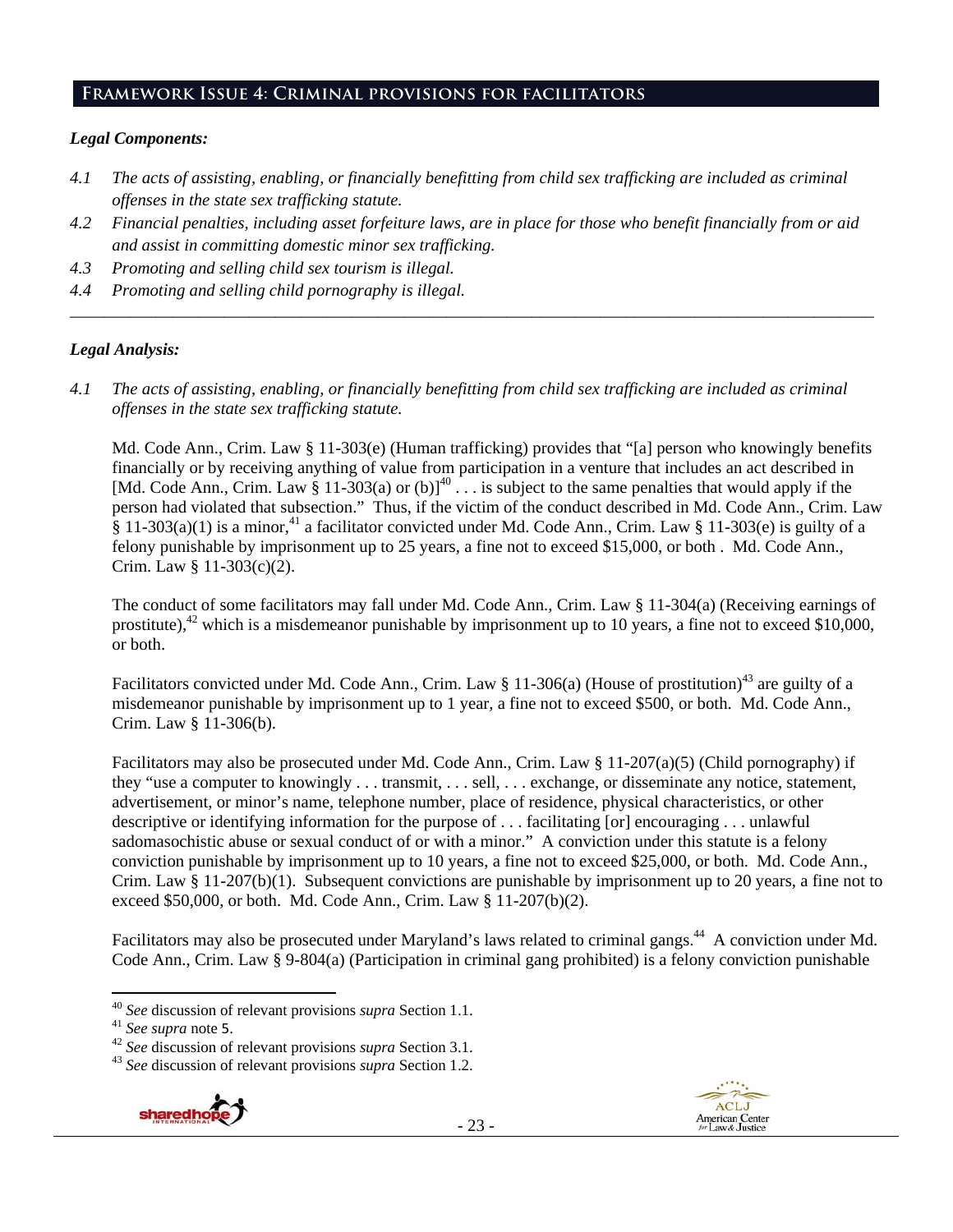by imprisonment up to 10 years, a fine not to exceed \$100,000, or both. Md. Code Ann., Crim. Law § 9-  $804(c)(1)(i)$ . However, if the commission of the underlying crime results in the victim's death, a conviction is punishable by imprisonment up to 20 years, a fine not to exceed \$100,000, or both. Md. Code Ann., Crim. Law § 9-804(c)(1)(ii). Lastly, persons who "organize, supervise, finance, or manage a criminal gang" are guilty of a felony punishable by imprisonment up to 20 years, a fine not to exceed \$100,000, or both. Md. Code Ann., Crim. Law § 9-805(a),  $(b)$ .<sup>45</sup>

Facilitators who are corporate entities or individuals responsible for managing corporations may have their corporate charters or their corporation's charters terminated pursuant to Md. Code Ann., Corps. & Assocs. § 1- 405(b) (Forfeiture of charter, revocation of permit, or injunction against business other than corporation for illegal conduct connected with organized crime). Specifically, Md. Code Ann., Corps. & Assocs. § 1-405(b) states,

The Attorney General may institute a civil proceeding in the courts to forfeit the charter of any Maryland corporation and to revoke the authority of any foreign corporation to do business in this State, if:

(1) (i) A corporate officer or any person controlling the management or operation of the corporation, with the knowledge of the president and a majority of the board of directors or under circumstances where the president and a majority of the directors should have knowledge, is a person engaged in organized crime or connected directly or indirectly with an organization or criminal society engaged in organized crime; or

(ii) A director, officer, employee, agent, or stockholder acting for, through, or on behalf of a corporation in conducting its affairs purposely engages in a persistent course of organized crime or other criminal conduct with the knowledge of the president and a majority of the board of directors or under circumstances where the president and a majority of the directors should have knowledge, with the intent to compel or induce any person to deal with the corporation or to engage in organized crime; and

(2) For the prevention of future illegal conduct of the same character, the public interest requires the charter of the corporation to be forfeited and the corporation to be dissolved or the authorization to be revoked.

As used in Md. Corps. & Assocs. Code Ann. § 1-405, "organized crime" includes "any combination or conspiracy  $\dots$  to violate, aid or abet the violation of criminal laws related to prostitution  $\dots$ ." Md. Corps. & Assocs. Code Ann. § 1-405(a)(2).

Additionally, if a facilitator engages in some other business that is not a corporation, Md. Corps. & Assocs. Code Ann. § 1-405(c) provides,

The Attorney General may institute a civil proceeding in the courts to enjoin the operation of any business other than a corporation, including a partnership, limited partnership, unincorporated association, joint venture, or sole proprietorship, if:

(1) Any person in control of the business, who may be a partner in a partnership, a participant in a joint venture, the owner of a sole proprietorship, an employee or agent of any of these businesses, or a person who, in fact, exercises control over the operations of the business in conducting its business affairs, purposely engages in a persistent course of organized crime or other illegal conduct with the intent to compel or induce any person to deal with the business or engage in organized crime; and





 <sup>44</sup> *See* discussion of relevant provisions *supra* Section 3.1. 45 *See supra* note 31.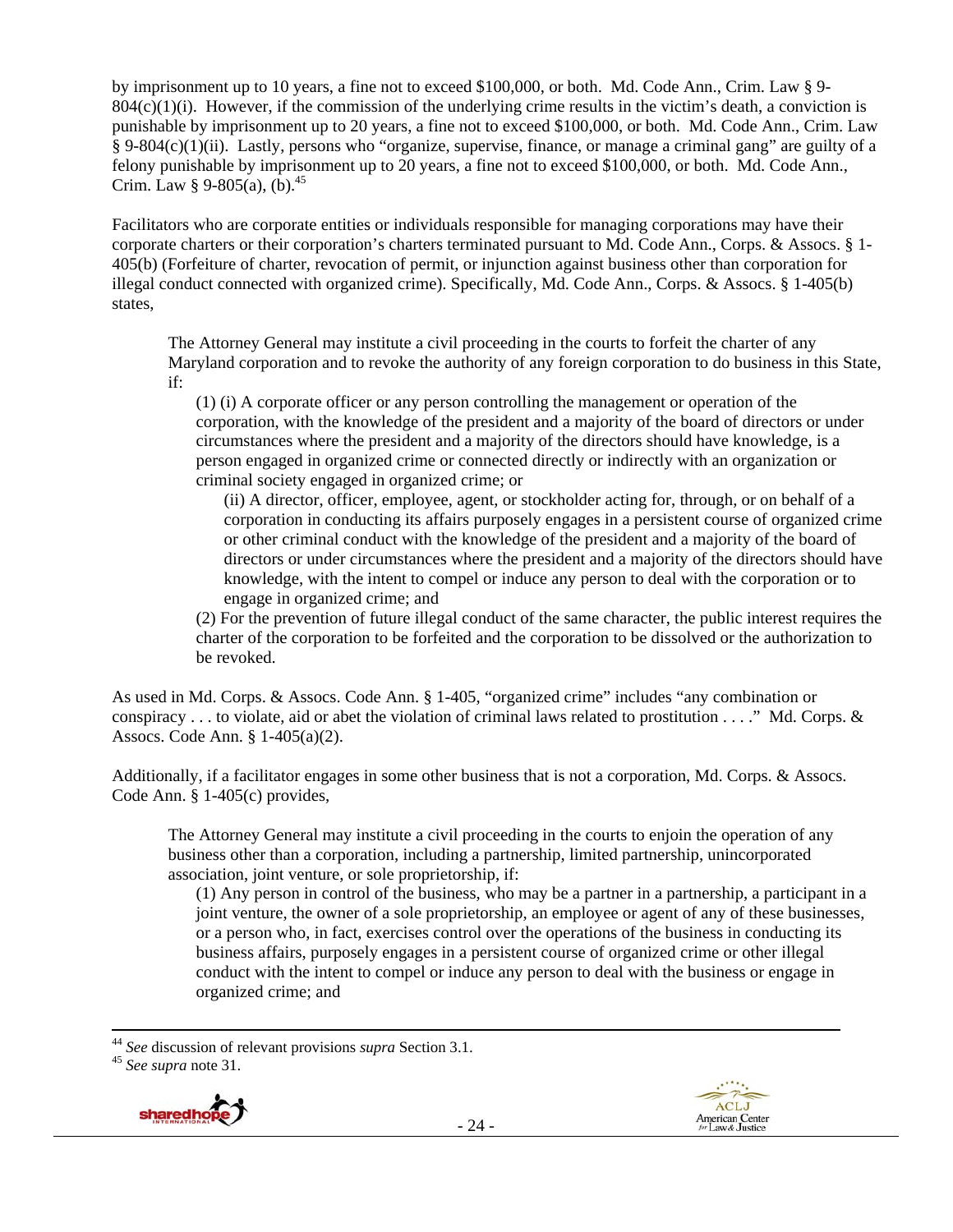(2) For the prevention of future illegal conduct of the same character, the public interest requires the operation of the business to be enjoined.

*4.2 Financial penalties, including asset forfeiture laws, are in place for those who benefit financially from or aid and assist in committing domestic minor sex trafficking.* 

Facilitators convicted under Maryland laws for crimes related to the trafficking of domestic minor sex victims are subject to possible fines ranging from \$500 to \$100,000. Specifically, facilitators convicted under Md. Code Ann., Crim. Law § 9-804(a), (b) (Participation in criminal gang prohibited) are subject to a possible fine not to exceed \$100,000, and facilitators convicted under Md. Code Ann., Crim. Law § 11-207 (Child pornography) are subject to a possible fine not to exceed \$25,000. Md. Code Ann., Crim. Law §§ 9-804(c), 11- 207(b)(1). Subsequent convictions under Md. Code Ann., Crim. Law § 11-207 (Child pornography) are subject to a possible fine not to exceed \$50,000. Md. Code Ann., Crim. Law § 11-207(b)(2). Facilitators convicted under Md. Code Ann., Crim. Law § 11-303(b) (Human trafficking) are subject to a possible fine not to exceed \$15,000, while facilitators convicted under Md. Code Ann., Crim. Law § 11-304 (Receiving earnings of prostitute) are subject to a possible fine not to exceed \$10,000. Md. Code Ann., Crim. Law §§ 11-303(c)(2), 11-304(b). Facilitators convicted under Md. Code Ann., Crim. Law § 9-802 (Criminal gang activity) are subject to a possible fine not to exceed \$1,000. Md. Code Ann., Crim. Law §9-802(b). Lastly, facilitators convicted under Md. Code Ann., Crim. Law § 11-306 (House of prostitution) are subject to a possible fine not to exceed \$500. Md. Code Ann., Crim. Law §11-306(b).

Although Maryland law provides for asset forfeiture in cases of controlled dangerous substances violations, gambling violations, violations of gun and explosive laws, and violations of the Maryland Mortgage Fraud Protection Act, there is no specific provision under Maryland law expressly requiring domestic minor sex facilitators to forfeit the assets they used or acquired in connection with the commission of the crime related to the commercial exploitation of a minor. Md. Code Ann., Crim. Proc. §§ 12-101 et. seq., 13-101 et. seq., 13-201 et. seq., 13-301, 13-401 et. seq.

Md. Code Ann., Crim. Proc. § 11-603(a) (Restitution determination) may, however, require a facilitator to make restitution if any of the following circumstances exist:

(1) as a direct result of the crime or delinquent act, property of the victim was stolen, damaged, destroyed, converted, or unlawfully obtained, or its value substantially decreased;

(2) as a direct result of the crime or delinquent act, the victim suffered:

- (i) actual medical, dental, hospital, counseling, funeral, or burial expenses or losses;
- (ii) direct out-of-pocket loss;
- (iii) loss of earnings; or
- (iv) expenses incurred with rehabilitation;

(3) the victim incurred medical expenses that were paid by the Department of Health and Mental Hygiene or any other governmental unit;

(4) a governmental unit incurred expenses in removing, towing, transporting, preserving, storing, selling, or destroying an abandoned vehicle as defined in § 25-201 of the Transportation Article;

(5) the Criminal Injuries Compensation Board paid benefits to a victim; or

(6) the Department of Health and Mental Hygiene or other governmental unit paid expenses incurred under Subtitle 1, Part II of this title.

If the court orders the facilitator to make restitution, the court also may enter "an immediate and continuing earnings withholding order" and specify an amount the facilitator's employer must withhold and pay to the appropriate governmental entity. Md. Code. Ann., Crim. Proc.  $\S$  11-617(a)(1), (d)(1).



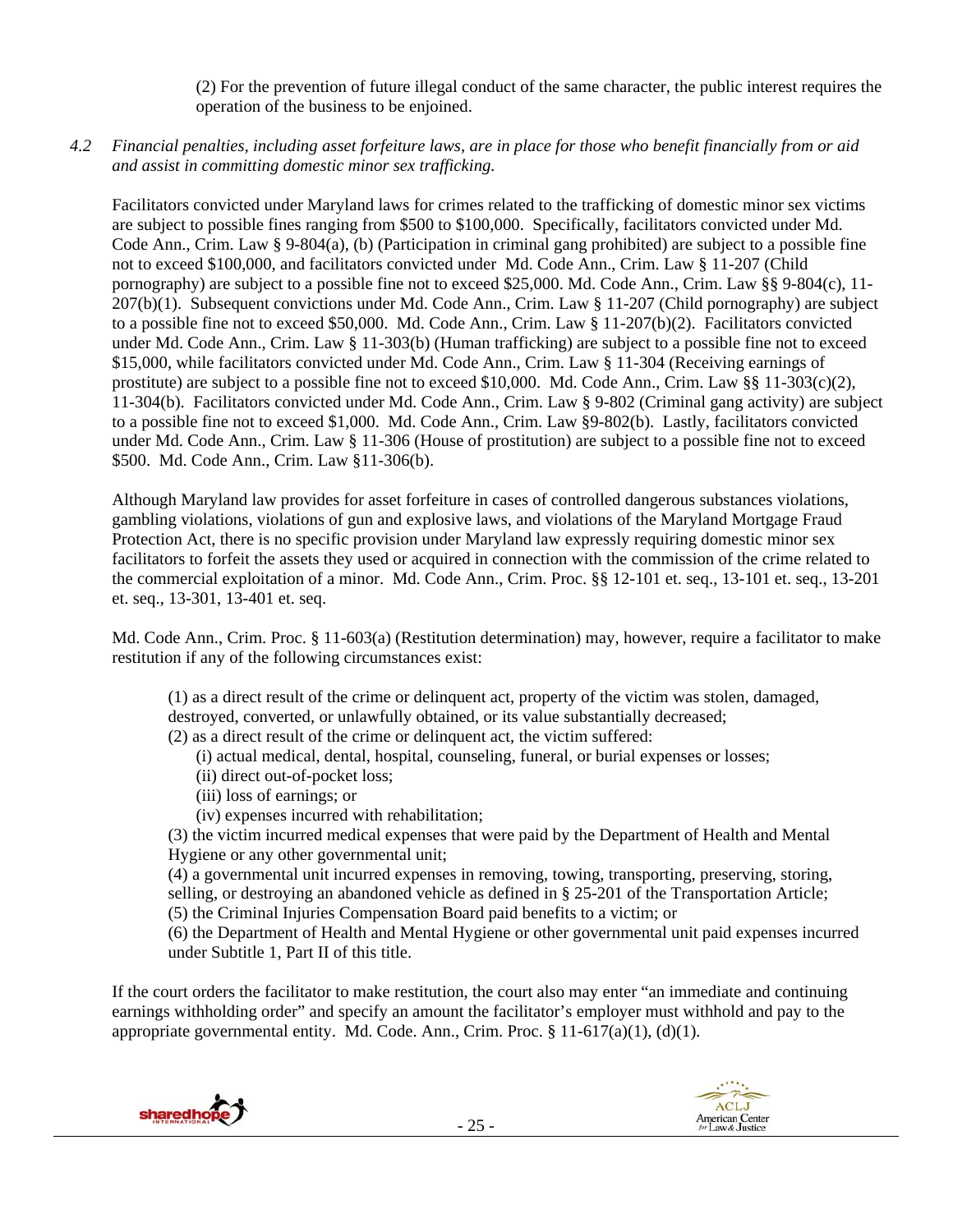- 4.2.1 Recommendation: Enact a law requiring defendants to forfeit all assets used or obtained in connection with the commission of a crime related to the commercial sexual exploitation of a minor.
- *4.3 Promoting and selling child sex tourism is illegal*.

Maryland has no specific provision prohibiting promoting or selling child sex tourism in Maryland.

- 4.3.1 Recommendation: Enact a law that prohibits selling or offering to sell travel services that include or facilitate travel for the purpose of engaging in commercial sexual exploitation of a minor.
- *4.4 Promoting and selling child pornography is illegal.*

Md. Code Ann., Crim. Law § 11-207 (Child pornography) prohibits promoting and selling child pornography. Specifically, Md. Code Ann., Crim. Law  $\S 11{\text -}207(a)(4)$  makes it a crime for a person to

(4) knowingly promote, advertise, solicit, distribute, or possess with the intent to distribute any matter, visual representation, or performance:

(i) that depicts a minor engaged as a subject in sadomasochistic abuse or sexual conduct; or (ii) in a manner that reflects the belief, or that is intended to cause another to believe, that the matter, visual representation, or performance depicts a minor engaged as a subject of sadomasochistic abuse or sexual conduct.

A conviction under Md. Code Ann., Crim. Law § 11-207(a) is a felony conviction punishable by imprisonment up to 10 years, a fine not to exceed \$25,000, or both. Md. Code Ann., Crim. Law § 11-207(b)(1). Subsequent convictions are punishable by imprisonment up to 20 years, a fine not to exceed \$50,000, or both. Md. Code Ann., Crim. Law § 11-207(b)(2).

Md. Code Ann., Crim. Law § 11-208.1 (Removal of child pornography from Internet) may also be used to prosecute a facilitator who "provides a service that provides or enables computer access via the Internet by multiple users to a computer server or similar device used for the storage of graphics, video, or images" and does not remove an "item of child pornography that is the subject of [a court] order within 5 business days after receiving the court order." Md. Code Ann., Crim. Law  $\S 11{\text -}208.1(a)(4)$ , (f). Pursuant to subsection (h), such facilitators must also

report the location of an item of child pornography to the State Police if the item of child pornography: 1. resides on a server or storage device that is:

A. controlled or owned by the interactive computer service provider; and

B. located in the State; or

2. based on information apparent to the provider at the time of the report or discovery of an item of child pornography, pertains to a subscriber or user of the interactive computer service who resides in the State. $46$ 

. . . .

<sup>&</sup>lt;sup>46</sup> Interactive computer service providers do not have to report the location of an item of child pornography to the State Police if "1. federal law expressly provides for or permits the referral of a report of an item of child pornography to a State or local law enforcement agency; and 2. the interactive computer service provider complies with the federal law." Md. Code Ann., Crim. Law § 11-208.1(h)(1)(ii).



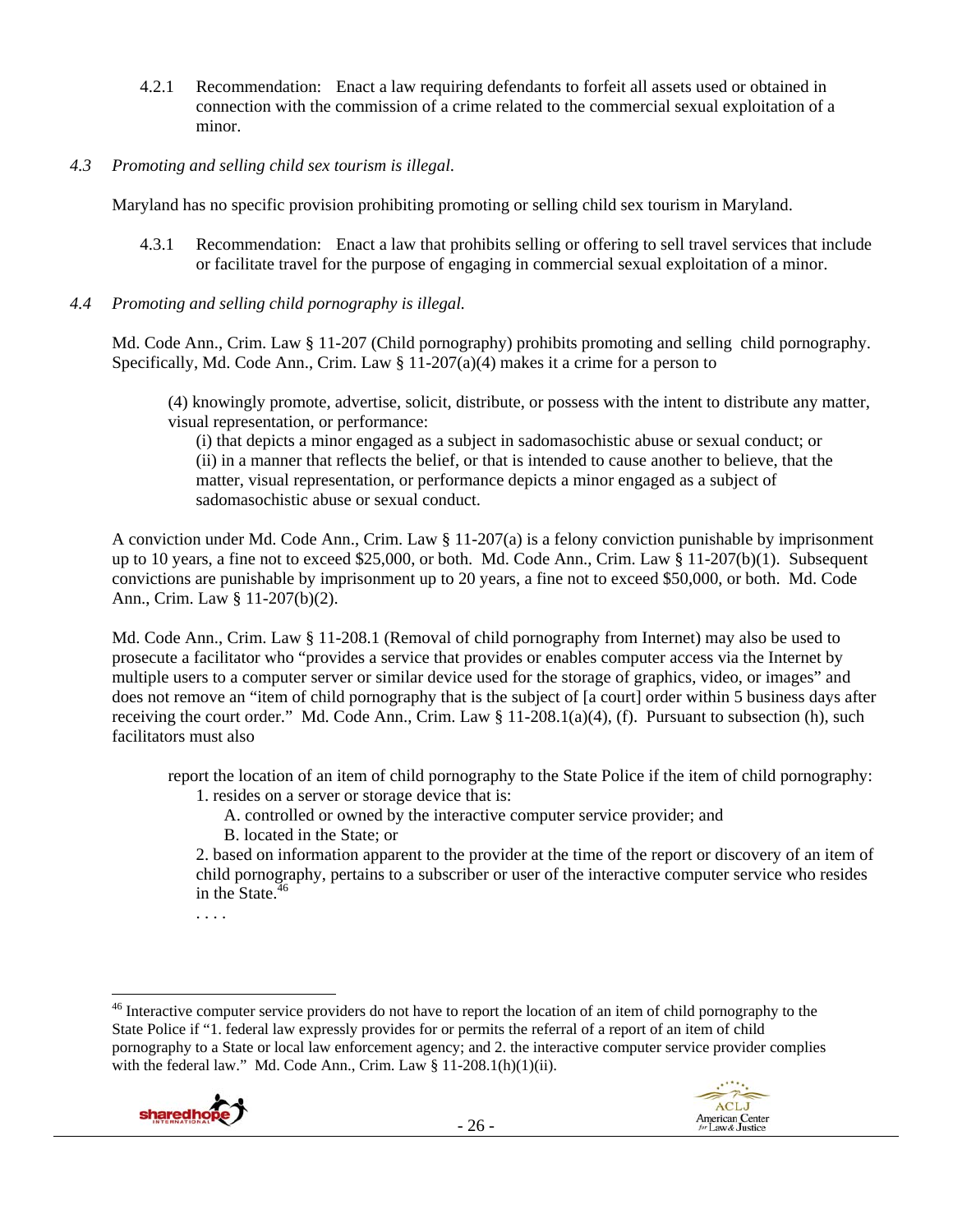A facilitator who willfully refuses to remove the item of child pornography pursuant to Md. Code Ann., Crim. Law § 11-208.1(f) or who knowingly and willfully refuses to make reports as required under Md. Code Ann., Crim. Law § 11-208.1(h) is, upon conviction, guilty of a misdemeanor punishable by a fine not to exceed \$5,000 for a first conviction, \$20,000 for a second conviction, or \$30,000 for each subsequent conviction. Md. Code Ann., Crim. Law § 11-208.1(i), (h)(2).

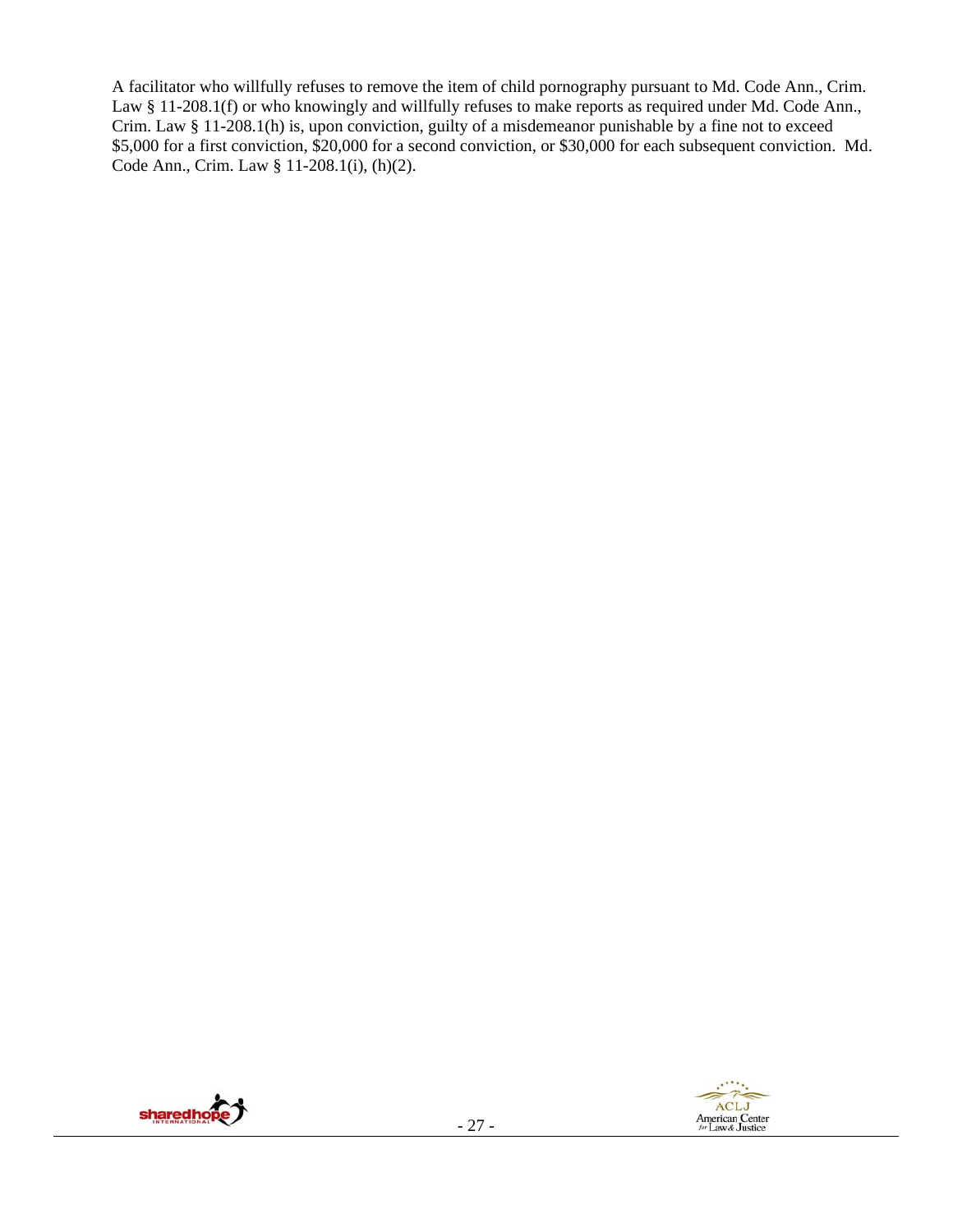# **Framework Issue 5: Protective provisions for the child victims**

# *Legal Components:*

- *5.1 A victim of domestic minor sex trafficking or CSEC is defined as a victim for purposes of qualifying for crime victims' compensation and other victim benefits.*
- *5.2 The state sex trafficking statute expressly prohibits a defendant from raising consent of the minor to the commercial sex acts as a defense.*
- *5.3 Prostitution laws apply only to adults, making minors under 18 specifically immune from this offense.*
- *5.4 Commercially sexually exploited children are provided with a child protection response, including specialized shelter and services, and are not detained in juvenile detention facilities.*
- *5.5 Commercial sexual exploitation or sex trafficking is identified as a type of abuse and neglect within child protection statutes.*
- *5.6 The definition of "caregiver" (or similar term) in the child welfare statutes is broad enough to include a trafficker who has custody or control of a child in order to bring a trafficked child into the protection of child protective services.*
- *5.7 Crime victims' compensation is specifically available to a child victim of sex trafficking or CSEC without regard to ineligibility factors.*
- *5.8 Victim-friendly procedures and protections are provided in the trial process for minors under 18.*
- *5.9 Expungement or sealing of juvenile arrest or criminal records resulting from arrests or adjudications for prostitution-related offenses committed as a result of, or in the course of, the commercial sexual exploitation of a minor is available within a reasonable time after turning 18.*
- *5.10 Victim restitution and civil remedies are authorized by law for minor victims of sex trafficking or CSEC.*
- *5.11 Statutes of limitations for civil and criminal actions for child sex trafficking or CSEC offenses are eliminated or lengthened sufficiently to allow prosecutors and victims a realistic opportunity to pursue criminal action and legal remedies.*

*\_\_\_\_\_\_\_\_\_\_\_\_\_\_\_\_\_\_\_\_\_\_\_\_\_\_\_\_\_\_\_\_\_\_\_\_\_\_\_\_\_\_\_\_\_\_\_\_\_\_\_\_\_\_\_\_\_\_\_\_\_\_\_\_\_\_\_\_\_\_\_\_\_\_\_\_\_\_\_\_\_\_\_\_\_\_\_\_\_\_\_\_\_* 

# *Legal Analysis:*

*5.1 A victim of domestic minor sex trafficking or CSEC is defined as a victim for purposes of qualifying for crime victims' compensation and other victim benefits.* 

For purposes of Maryland's Criminal Injuries Compensation Board in Md. Code Ann., Crim. Proc. § 11-801(f), "victim" is defined as a person:

(1) who suffers physical injury or death as a result of a crime<sup>47</sup> or delinquent act;

- (i) except as provided in paragraph (2) of this subsection, a criminal offense under state, federal, or common law that is committed in:
	- 1. this State; or
	- 2. another state against a resident of this State; or
- (ii) an act of international terrorism as defined in Title 18, § 2331 of the United States Code that is committed outside of the United States against a resident of this State.
- (2) "Crime" does not include an act involving the operation of a vessel or motor vehicle unless the act is: (i) a violation of § 20-102, § 20-104, § 21-902, or § 21-904 of the Transportation Article; or (ii) operating a motor vehicle or vessel that results in an intentional injury.





 <sup>47</sup> Md. Code Ann., Crim. Law  $\S 11-801(d)$  states,

<sup>(1) &</sup>quot;Crime" means: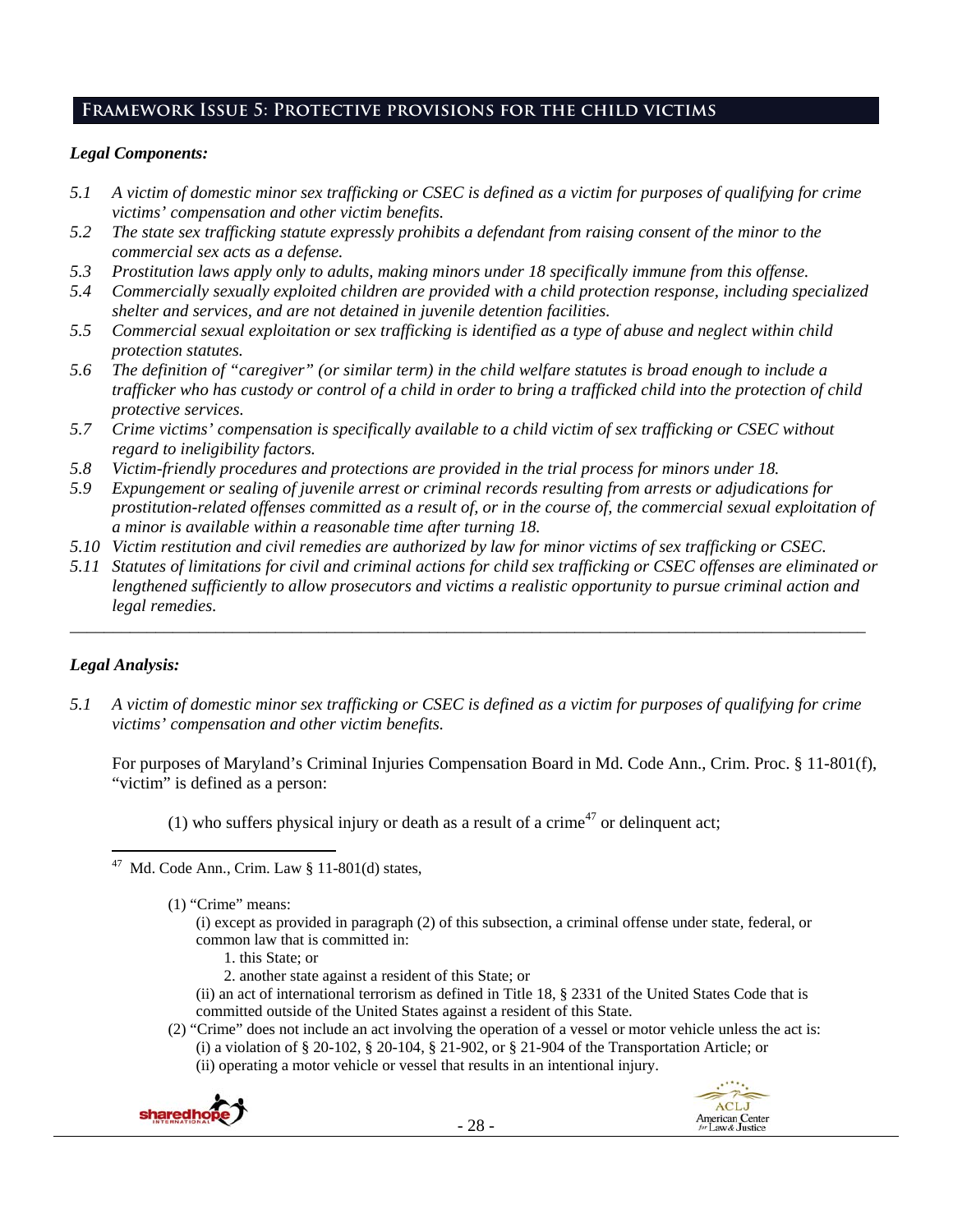(2) who suffers psychological injury as a direct result of:

(i) a fourth degree sexual offense or a delinquent act that would be a fourth degree sexual offense if committed by an adult;

- (ii) a felony or a delinquent act that would be a felony if committed by an adult; or
- (iii) physical injury or death directly resulting from a crime or delinquent act; or
- (3) who suffers physical injury or death as a direct result of:

(i) trying to prevent a crime or delinquent act or an attempted crime or delinquent act from occurring in the person's presence;

(ii) trying to apprehend an offender who had committed a crime or delinquent act in the person's presence or had committed a felony or a delinquent act that would be a felony if committed by an adult; or

(iii) helping a law enforcement officer in the performance of the officer's duties or helping a member of a fire department who is being obstructed from performing the member's duties.

Under this definition, a sexually exploited child who suffers physical injury or death as the result of a crime under Maryland laws or suffers psychological injury as a result of a fourth degree sexual offense or a felony committed by an adult, is a victim.

*5.2 The state sex trafficking statute expressly prohibits a defendant from raising consent of the minor to the commercial sex acts as a defense.* 

Md. Code Ann., Crim. Law § 3-324 (Sexual solicitation of minor), § 11-207 (Child pornography), § 11-303 (Human trafficking), or § 11-305 (Abduction of child under 16) do not expressly state whether the minor's consent to a commercial sex act is a defense to the crime.<sup>48</sup>

- 5.2.1 Recommendation: Amend Md. Code Ann., Crim. Law § 3-324, § 11-207, § 11-303, and § 11-305 to expressly provide that the minor's consent o to a commercial sex act is not a defense to the crime.
- *5.3 Prostitution laws apply only to adults, making minors under 18 specifically immune from this offense.*

Md. Code Ann., Crim. Law § 11-306(a)(1) (House of prostitution) states, "A person may not knowingly . . . engage in prostitution or assignation by any means," making it possible for a minor to be convicted of a misdemeanor punishable by imprisonment up to 1 year, a fine not to exceed \$500, or both. Md. Code Ann., Crim. Law § 11-306(b).

5.3.1 Recommendation: Amend Md. Code Ann., Crim. Law § 11-306(a)(1) (House of prostitution) to make minors expressly immune from prosecution for prostitution and identify all minors engaged in prostitution as victims of human trafficking under Md. Code Ann., Crim. Law § 11-303(b) (Human trafficking).

 <sup>48</sup> Other crimes under Maryland law, however, do expressly provide that the alleged victim's consent to an act is not a defense to the crime. For example, Md. Code Ann., Crim. Law § 3-607 (c) (Hazing) states, "The implied or express consent of a student to hazing is not a defense under this section." In contrast, a consent is an element of the offense under Md. Code Ann., Crim. Law § 3-303 (Rape in the first degree) and Md. Code Ann., Crim. Law § 3-305 (Sexual offense in the first degree).



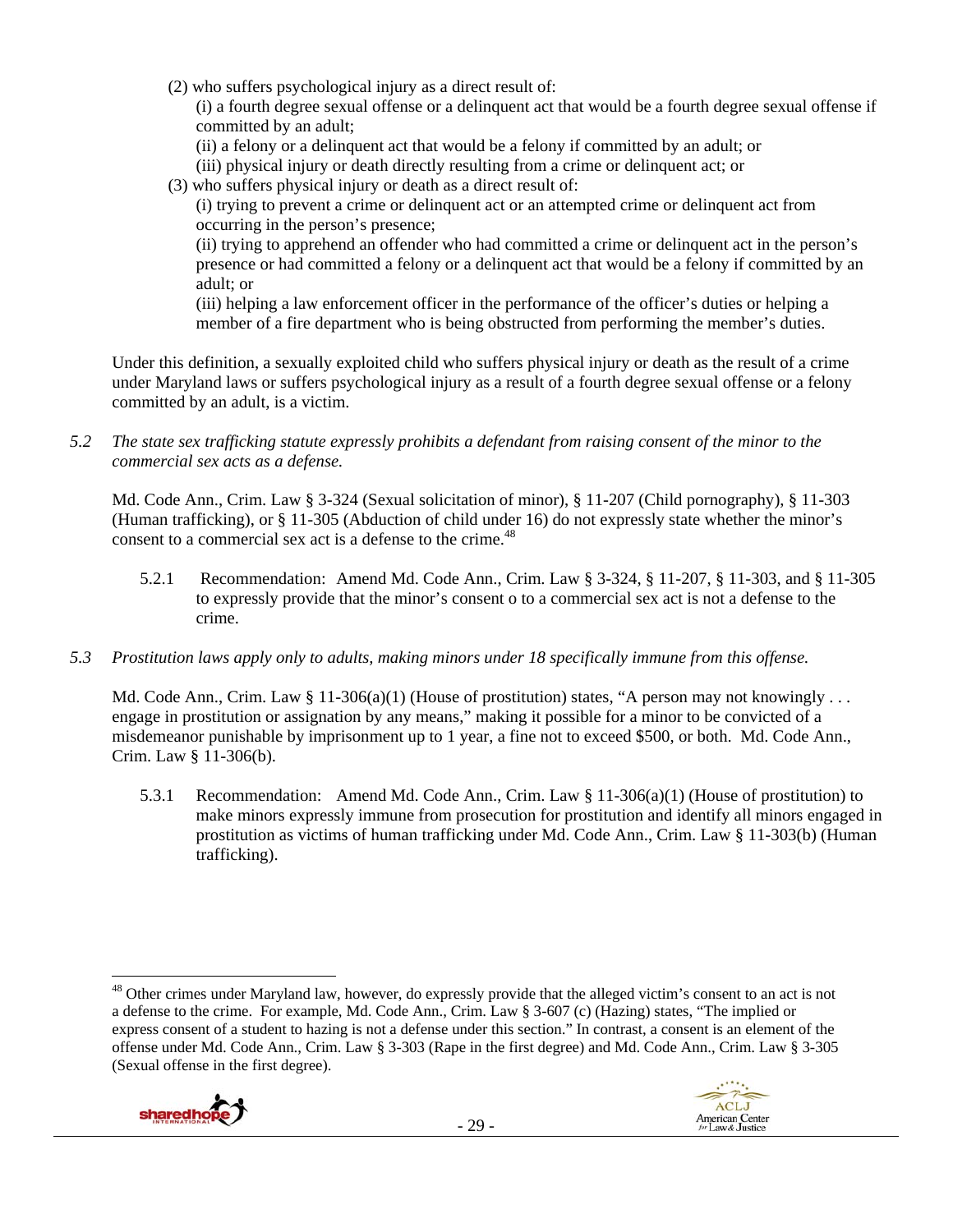*5.4 Commercially sexually exploited children are provided with a child protection response, including specialized shelter and services, and are not detained in juvenile detention facilities.* 

Maryland law enforcement may arrest victims of domestic minor sex trafficking without a warrant. Pursuant to Md. Code Ann., Crim. Proc. § 2-203 (Warrantless arrests—Commission of specified crimes),

A police officer without a warrant may arrest a person if the police officer has probable cause to believe:

- (1) that the person has committed a crime listed in subsection (b) of this section; and
- (2) that unless the person is arrested immediately, the person:
	- (i) may not be apprehended;
	- (ii) may cause physical injury or property damage to another; or
	- (iii) may tamper with, dispose of, or destroy evidence.

The crimes specified in subsection (b) include "prostitution and related crimes under Title 11, Subtitle 3 of the Criminal Law Article . . . ." Md. Code Ann., Crim. Proc. § 2-203(b)(10). Some protective provisions are available, however, to a commercially sexually exploited child who is considered a "child in need of assistance." A "child in need of assistance," or "CINA," is defined as a person under 18 "who requires court intervention because: (1) The child has been abused, has been neglected, has a developmental disability, or has a mental disorder; and (2) The child's parents, guardian, or custodian are unable or unwilling to give proper care and attention to the child and the child's needs." Md. Code Ann., Cts. & Jud. Proc. § 3-801(e), (f). "Abuse" is defined to include "[s]exual abuse of a child,<sup>49</sup> whether a physical injury is sustained or not," as well as "[p]hysical or mental injury of a child under circumstances that indicate that the child's health or welfare is harmed or is at substantial risk of being harmed by: (i) A parent or other individual who has permanent or temporary care or custody<sup>50</sup> or responsibility for supervision of the child; or (ii) A household<sup>51</sup> or family member." Md. Code Ann., Cts. & Jud. Proc. § 3-801(b).

Pursuant to Md. Code Ann., Cts. & Jud. Proc. § 3-814(a) (Taking child into custody), a child may be taken into custody as a possible Child in Need of Assistance (CINA) by a court order, under the provisions of Md. Code Ann., Fam. Law § 5-709 (Temporary removal of child from home without court approval), or by a law enforcement officer who "has reasonable grounds to believe that the child is in immediate danger from the child's surroundings and that the child's removal is necessary for the child's protection." Under Md. Code Ann., Fam. Law § 5-709(c), a representative of a local department "may remove the child [from a household] temporarily, without prior approval by the juvenile court, if the representative believes that the child is in serious, immediate danger." Additionally, in emergency situations when the child is in custody, Md. Code Ann., Cts. & Jud. Proc. § 3-815(b) (Shelter care for child alleged to be in need of assistance) provides,

A local department may place a child in emergency shelter care before a hearing if: (1) Placement is required to protect the child from serious immediate danger;

<sup>&</sup>lt;sup>51</sup> While not defined under Md. Code Ann., Cts. & Jud. Proc. § 3-801 (Definitions), a "household member" is defined broadly under Md. Code Ann., Fam. Law § 5-701(k) (Definitions) to include any "person who lives with, or is a regular presence in, a home of a child at the time of the alleged abuse or neglect."





<sup>&</sup>lt;sup>49</sup> "Sexual abuse" is "an act that involves sexual molestation or sexual exploitation of a child by: (i) A parent or other individual who has permanent or temporary care or custody or responsibility for supervision of the child; or (ii) A household or family member." Md. Code Ann., Cts. & Jud. Proc.  $\S$  3-801(x). It includes the following: "(i) Incest; (ii) Rape; (iii) Sexual offense in any degree; (iv) Sodomy; and (v) Unnatural or perverted sexual practices." Md. Code Ann., Cts. & Jud. Proc. § 3-801(x).

<sup>&</sup>lt;sup>50</sup> Md. Code Ann., Cts. & Jud. Proc. § 3-801(k) defines "custody" as "the right and obligation, unless otherwise determined by the court, to provide ordinary care for a child and determine placement."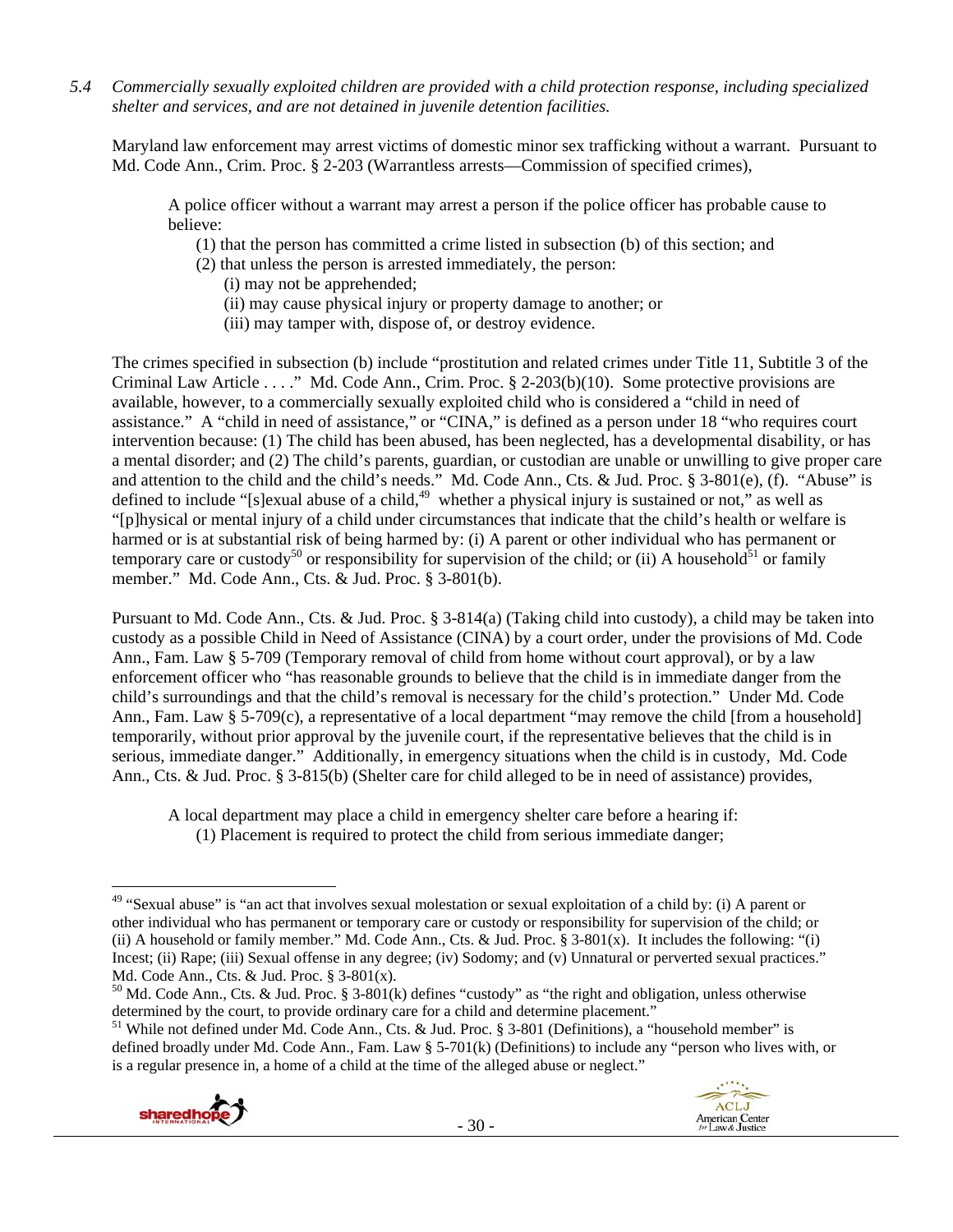(2) There is no parent, guardian, custodian, relative, or other person able to provide supervision; and

(3) (i) 1. The child's continued placement in the child's home is contrary to the welfare of the child; and

2. Because of an alleged emergency situation, removal from the home is reasonable under the circumstances to provide for the safety of the child; or

- (ii) 1. Reasonable efforts have been made but have been unsuccessful in preventing or eliminating the need for removal from the child's home; and
	- 2. As appropriate, reasonable efforts are being made to return the child to the child's home.

After a child is placed in emergency shelter care, the local department must immediately file a petition to continue shelter care, and the court must hold a hearing on the petition. Md. Code Ann., Cts. & Jud. Proc. § 3-  $815(c)(1)$ , (c)(2). The court may not order that shelter care be continued more than 30 days unless the court finds that continued shelter care is necessary for the child's safety. In that case, the court may extend shelter care for an additional 30 days. Md. Code Ann., Cts. & Jud. Proc.  $\S 3-815(c)(4)$ . A child alleged to be a CINA may not be placed in detention or a mental health facility, unless the child has been involuntarily committed, but a child alleged to be a CINA due to a mental disorder or developmental disability may be placed "in a shelter care facility maintained or licensed by the Department of Health and Mental Hygiene or, if no such facility is available, in a private home or shelter care facility approved by the court." Md. Code Ann., Cts. & Jud. Proc. § 3-815(f)(1), (2). A child in shelter care may be eligible to receive a variety of services including, health care, mental health, counseling, and education services. Md. Code Ann., Cts. & Jud. Proc. § 3-815(f)(4).

Either before or after a CINA is taken into custody pursuant to Md. Code Ann., Cts. & Jud. Proc. § 3-814(a), Md. Code Ann., Cts. & Jud. Proc. § 3-809(a) (Filing of petition; notice for decision not to file; request for review) states,

On receipt of a complaint from a person or agency having knowledge of facts which may cause a child to be subject to the jurisdiction of the court under this subtitle [Children in Need of Assistance], the local department shall file a petition under this subtitle if it concludes that the court has jurisdiction<sup>52</sup> over the matter and that the filing of a petition is in the best interests of the child.

Under Md. Code Ann., Cts. & Jud. Proc. § 3-817(a) (Adjudicatory hearing), "After a CINA petition is filed under this subtitle, the court shall hold an adjudicatory hearing." Unless the petition is dismissed, "the court shall hold a separate disposition hearing after an adjudicatory hearing to determine whether the child is a CINA." Md. Code Ann., Cts. & Jud. Proc. § 3-819(a). Pursuant to Md. Code Ann., Cts. & Jud. Proc. § 3-

<sup>(</sup>i) Custody, visitation, support, and paternity of a child whom the court finds to be a CINA; and (ii) Custody of a child alleged to be a CINA under the circumstances described in § 3-819(d) of this subtitle.





 $52$  Md. Code Ann., Cts. & Jud. Proc. § 3-803(a), (b) states,

<sup>(</sup>a) Exclusive original jurisdiction.—In addition to the jurisdiction specified in Subtitle 8A of this title, the court has exclusive original jurisdiction over:

<sup>(1)</sup> Voluntary placement hearings;

<sup>(2)</sup> Proceedings arising from a petition alleging that a child is a CINA;

<sup>(3)</sup> Proceedings arising under the Interstate Compact on the Placement of Children;

<sup>(4)</sup> Proceedings to terminate parental rights after a CINA proceeding;

<sup>(5)</sup> Guardianship review proceedings after a TPR proceeding; and

<sup>(6)</sup> Adoption proceedings, if any, after a TPR proceeding.

<sup>(</sup>b) Concurrent jurisdiction.—

<sup>(1)</sup> The court has concurrent jurisdiction over: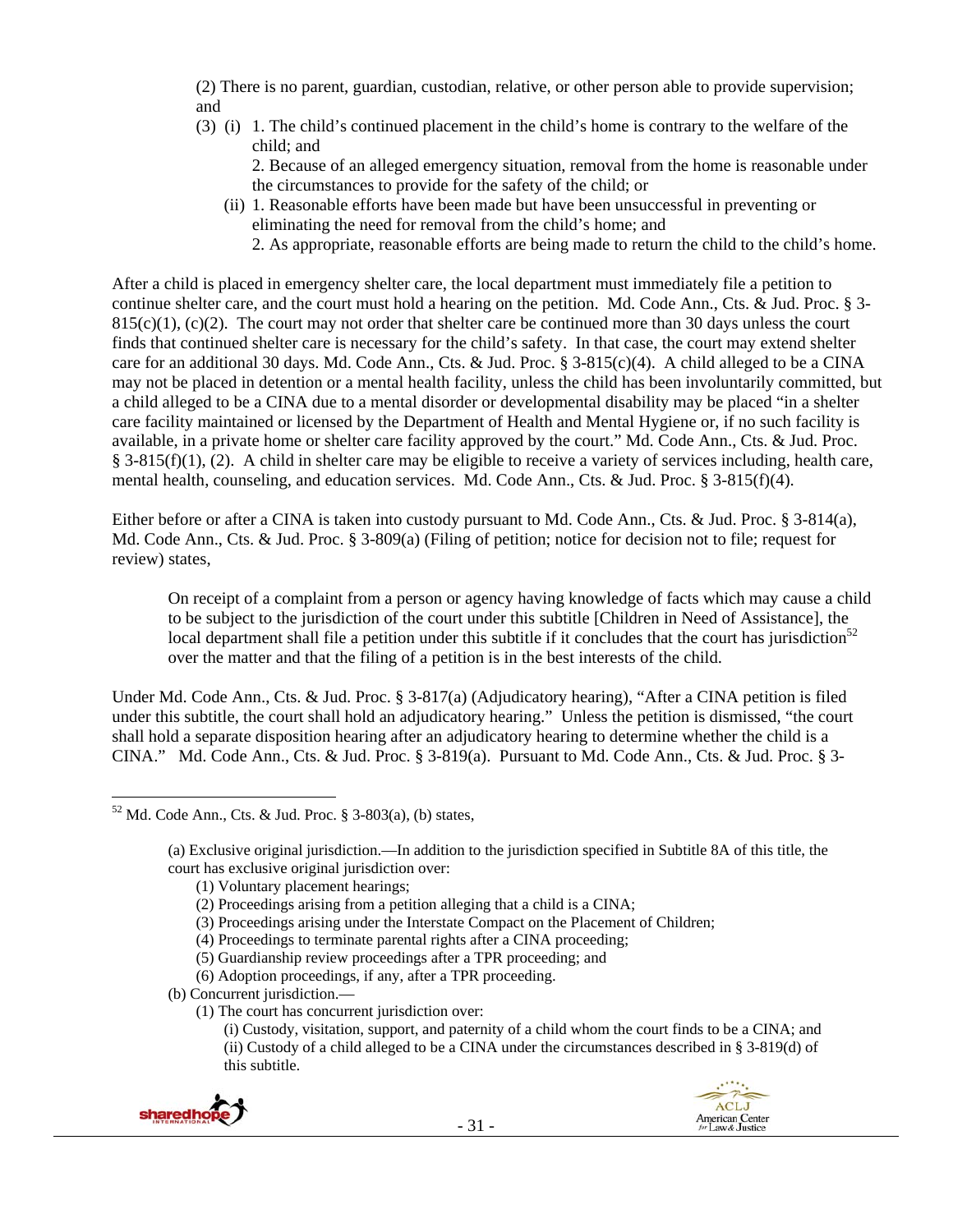$819(b)(1)(iii)(2)$ , if the court determines that the child is a CINA it may decide not to change the child's custody status or it may

[c]ommit the child on terms the court considers appropriate to the custody of:

A. A parent;

B. Subject to § 3-819.2 [Custody and guardianship to individual] of this subtitle, a relative, or other individual; or

C. A local department, the Department of Health and Mental Hygiene, or both, including designation of the type of facility where the child is to be placed.

However, a CINA may not be committed to a correctional facility or one used to confine delinquent children, and must be "placed in accommodations that are separate from adults who are confined to that facility or institution." Md. Code Ann., Cts. & Jud. Proc.  $\S$  3-825(a)–(c)(1).

Within 11 months "after a child committed under § 3-819 of this subtitle or continued in a voluntary placement under § 3-819.1(b) of this subtitle enters an out-of-home placement; or . . . [w]ithin 30 days after the court finds that reasonable efforts to reunify a child with the child's parent or guardian are not required based on a finding that a circumstance enumerated in § 3-812 of this subtitle has occurred" the court must hold a permanency planning hearing for the child, at which the court must determine whether to reunite the child with the parent, place the child with a relative for adoption or custody, place the child for adoption or custody by a nonrelative, or place the child in another "planned permanent living arrangement that . . . [a]ddresses the individualized needs of the child . . . ." Md. Code Ann., Cts. & Jud. Proc. § 3-823(b)(1), (e).

Despite these protections, it is still possible for a child to be arrested and detained for a violation of Md. Code Ann., Crim. Law  $\S 11-306(a)(1)$  (House of prostitution). The provisions of subtitle 8A (Juvenile causes— Children other than CINAS and adults) of Md. Code Ann., Cts. & Jud. Proc. tit. 3, apply to both delinquent children and children in need of supervision. Md. Code Ann., Cts. & Jud. Proc.§ 3-8A-03(a)(1).

Under Md. Code Ann., Cts. & Jud. Proc. § 3-8A-01 (m) (Definitions), a "delinquent child" is one "who has committed a delinquent act and requires guidance, treatment, or rehabilitation." Under subsection (l), a "delinquent act" is "an act which would be a crime if committed by an adult." A child charged with Md. Code Ann., Crim. Law § 11-306(a)(1) (House of prostitution), a criminal act when committed by an adult, therefore could be considered a delinquent child. A commercially sexually exploited child also could be taken into custody under this subtitle if considered a "child in need of supervision." Under Md. Code Ann., Cts. & Jud. Proc. § 3-8A-01(e) a "child in need of supervision" is one who,

[R]equires guidance, treatment, or rehabilitation and:

(1) Is required by law to attend school and is habitually truant;

(2) Is habitually disobedient, ungovernable, and beyond the control of the person having custody of him;

(3) Deports himself so as to injure or endanger himself or others; or

(4) Has committed an offense applicable only to children.<sup>53</sup>

Pursuant to Md. Code Ann., Cts. & Jud. Proc. § 3-8A-14(a) (Taking a child into custody),

<sup>&</sup>lt;sup>53</sup> Md. Code Ann., Cts. & Jud. Proc. § 3-8A-10.1 establishes a Pilot Program for providing services to children in need of supervision; however, the Pilot Program currently is limited to Baltimore County, Cecil County, Montgomery County, and Prince George's County. Md. Code Ann., Cts. & Jud. Proc. § 3-8A-10.1. The text of Md. Code Ann., Cts. & Jud. Proc. § 3-8A-10.1 included here and elsewhere in this report includes amendments made by the passage of House Bill 1190 during the Maryland 2011 Leg. Sess. 2011 Md. Laws 382 (effective July 1, 2012).



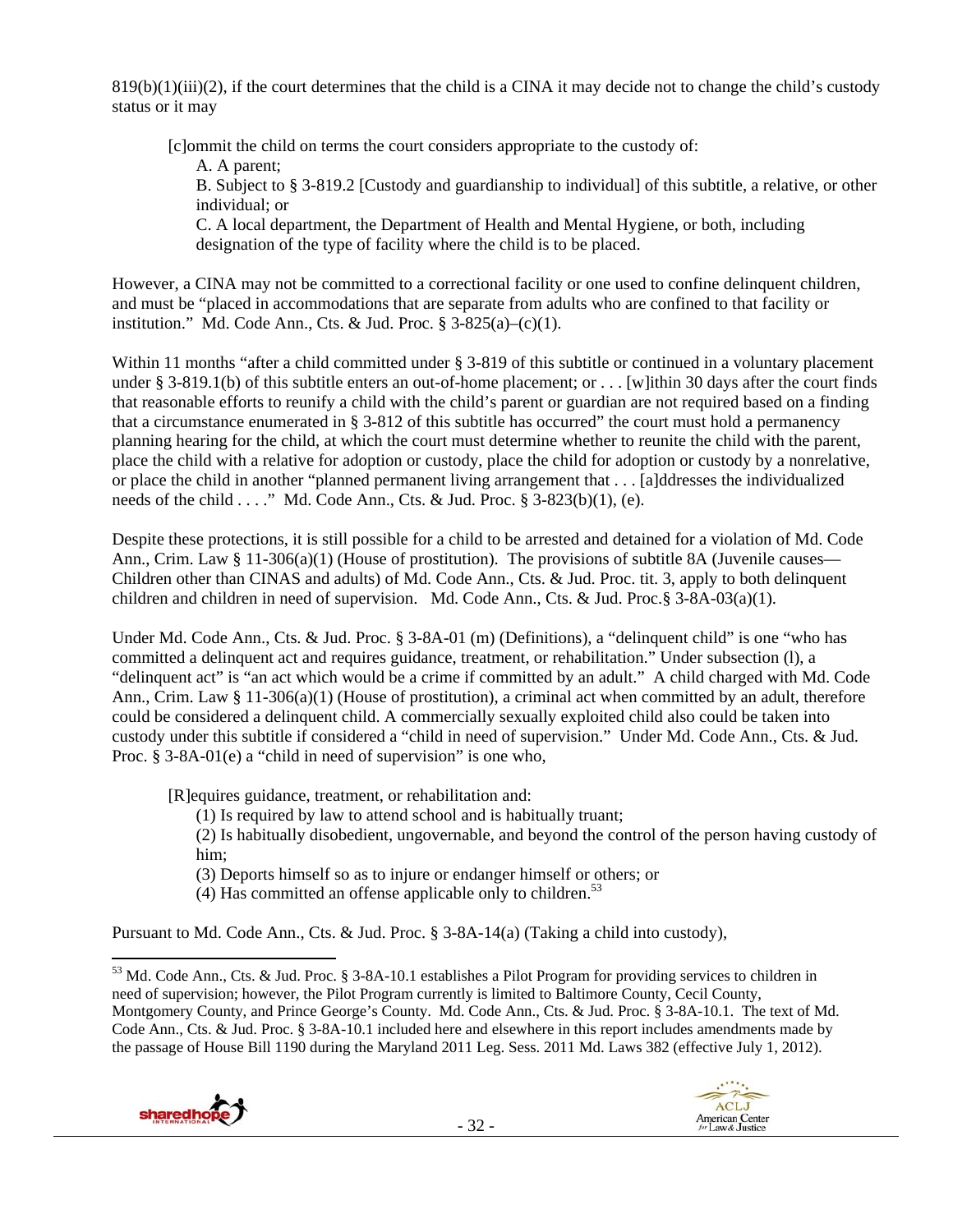A child may be taken into custody under this subtitle by any of the following methods:

(1) Pursuant to an order of the court;

(2) By a law enforcement officer pursuant to the law of arrest;

(3) By a law enforcement officer or other person authorized by the court if the officer or other person has reasonable grounds to believe that the child is in immediate danger from the child's surroundings and that the child's removal is necessary for the child's protection; or (4) By a law enforcement officer or other person authorized by the court if the officer or other person has reasonable grounds to believe that the child has run away from the child's parents, guardian, or legal custodian.

If taken into custody under Md. Code Ann., Cts. & Jud. Proc. § 3-8A-14(a), an allegedly delinquent child or a child alleged to be in need of services may be placed in detention or community detention prior to a hearing if "(1) [s]uch action is required to protect the child or others; or  $(2)$  [t]he child is likely to leave the jurisdiction of the court." Md. Code Ann., Cts. & Jud. Proc. § 3-8A-15(b). Alternatively, the child may be placed in emergency shelter care or community detention or left in the child's home if the conditions specified in the code are met. Md. Code Ann., Cts. & Jud. Proc. § 3-8A-15(c). If the child is placed in detention or shelter care, the intake office must "immediately file a petition to authorize continued detention, community detention, or shelter care," and a hearing for the petition must be held no "later than the next court day, unless extended for no more than 5 days by the court upon good cause shown." Md. Code Ann., Cts. & Jud. Proc. § 3-8A-15(d)(1), (2). If the petition is granted, an adjudicatory or waiver hearing must be held within 30 days, and "[i]f [the] child is detained or placed in community detention after the hearing, a disposition hearing shall be held no later than 14 days after the adjudicatory hearing." Md. Code Ann., Cts. & Jud. Proc. § 3-8A-15(d)(6).

A child adjudicated delinquent or a child in need of services pursuant to Md. Code Ann., Cts. & Jud. Proc. § 3- 8A-18 (Adjudication) may, as set out in detail in Md. Code Ann., Cts. & Jud. Proc. § 3-8A-19, be placed on probation, committed to the custody of the Department of Juvenile Services (i.e., a facility used for the detention of delinquent children), or ordered to participate in rehabilitative services, but may not be confined in a correctional facility except as provided in Md. Code Ann., Cts. & Jud. Proc. § 3-8A-16 (Transfer to other facilities). Md. Code Ann., Cts. & Jud. Proc. §§ 3-8A-19(d)(1), 3-8A-22(a). Until June 30, 2012, when the court adjudicates a child to be a delinquent child or a child in need of services, the court also may, if the county has "a juvenile justice alternative education program, order the child to attend that program if the child has been suspended, expelled, or identified as a candidate for suspension or expulsion from school." Md. Code Ann., Cts. & Jud. Proc.  $\S$  3-8A-19(d)(1)(iv).

- 5.4.1 Recommendation: Establish a mandatory response law directing any minor involved in prostitution or who is a victim of human trafficking under Md. Code Ann., Crim. Law § 11- 303(a)(1) (Human trafficking) away from the criminal justice system and into a child protective services system.
- *5.5 Commercial sexual exploitation or sex trafficking is identified as a type of abuse and neglect within child protection statutes.*

While the commercial sexual exploitation of a child is not expressly identified as a type of abuse or neglect within Maryland's child protection statutes, sexual abuse is included within the definition of abuse, and it is defined to include the sexual exploitation of a child. Specifically, for purposes of Maryland's child abuse and neglect laws, "abuse" is defined in Md. Code Ann., Fam. Law § 5-701(b) as the following:

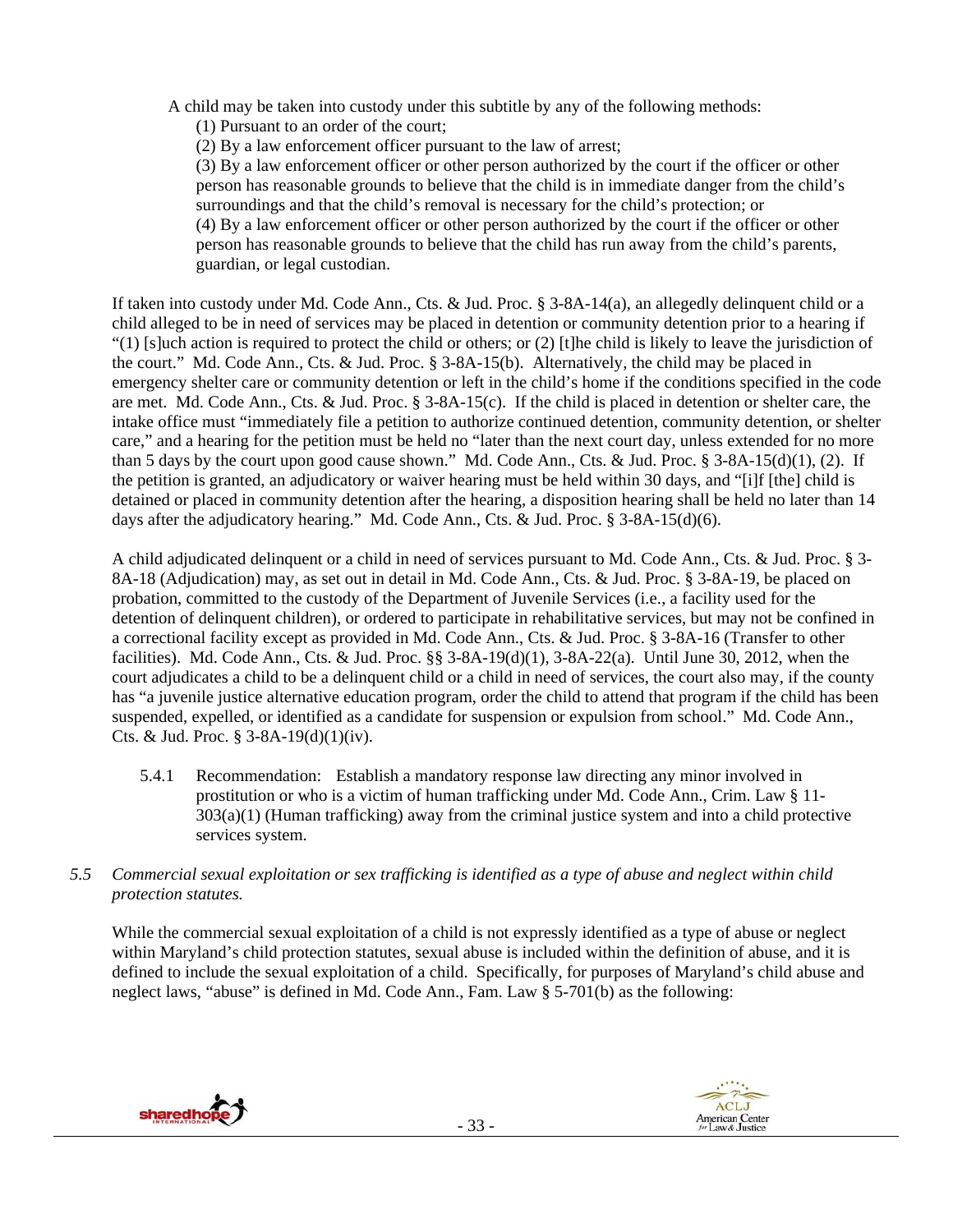(1) the physical or mental injury of a child by any parent or other person who has permanent or temporary care or custody or responsibility for supervision of a child, or by any household or family member, under circumstances that indicate that the child's health or welfare is harmed or at substantial risk of being harmed; or (2) sexual abuse of a child, whether physical injuries are sustained or not.

"Sexual abuse" is defined in Md. Code Ann., Fam. Law  $\S$  5-701(x)(1) as "any act that involves sexual molestation or exploitation of a child by a parent or other person who has permanent or temporary care or custody or responsibility for supervision of a child, or by any household or family member." The definition further explains that "'Sexual abuse' includes: (i) incest, rape, or sexual offense in any degree; (ii) sodomy; and (iii) unnatural or perverted sexual practices."

Similarly, "neglect" is defined in Md. Code Ann., Fam. Law  $\S$  5-701(s) as the following:

[T]he leaving of a child unattended or other failure to give proper care and attention to a child by any parent or other person who has permanent or temporary care or custody or responsibility for supervision of the child under circumstances that indicate:

- (1) that the child's health or welfare is harmed or placed at substantial risk of harm; or
- (2) mental injury to the child or a substantial risk of mental injury.

As used within Maryland's provisions regarding Children in Need of Assistance,<sup>54</sup> "abuse" is defined in Md. Code Ann., Cts. & Jud. Proc. § 3-801(b) as the following:

(1) Sexual abuse of a child, whether a physical injury is sustained or not; or

(2) Physical or mental injury of a child under circumstances that indicate that the child's health or welfare is harmed or is at substantial risk of being harmed by:

(i) A parent or other individual who has permanent or temporary care or custody or responsibility for supervision of the child; or

(ii) A household or family member.

Md. Code Ann., Cts. & Jud. Proc.  $\S 3-801(x)(1)$ , defines "sexual abuse" as "an act that involves sexual molestation or sexual exploitation of a child by: (i) A parent or other individual who has permanent or temporary care or custody or responsibility for supervision of the child; or (ii) A household or family member." According to the definition, "'[s]exual abuse' includes: (i) Incest; (ii) Rape; (iii) Sexual offense in any degree; (iv) Sodomy; and (v) Unnatural or perverted sexual practices." Md. Code Ann., Cts. & Jud. Proc.  $\S$  3-801(x)(2).

"Neglect" is defined in Md. Code Ann., Cts. & Jud. Proc.  $\S$  3-801(s) as the following:

[T]he leaving of a child unattended or other failure to give proper care and attention to a child by any parent or individual who has permanent or temporary care or custody or responsibility for supervision of the child under circumstances that indicate:

(1) That the child's health or welfare is harmed or placed at substantial risk of harm; or

(2) That the child has suffered mental injury or been placed at substantial risk of mental injury.

The definitions of "abuse" and "neglect" under Md. Code Ann., Fam. Law § 5-701 (Definitions) and Md. Code Ann., Cts. & Jud. Proc. § 3-801 (Definitions), cover substantially the same conduct. Most notably, both

<sup>&</sup>lt;sup>54</sup>As used within Md. Code Ann., Cts. & Jud. Proc. § 3-801(b), a "child in need of assistance" is defined as "a child who requires court intervention because: (1) The child has been abused, has been neglected, has a developmental disability, or has a mental disorder; and (2) The child's parents, guardian, or custodian are unable or unwilling to give proper care and attention to the child and the child's needs." Md. Code Ann., Cts. & Jud. Proc. § 3-801(f).



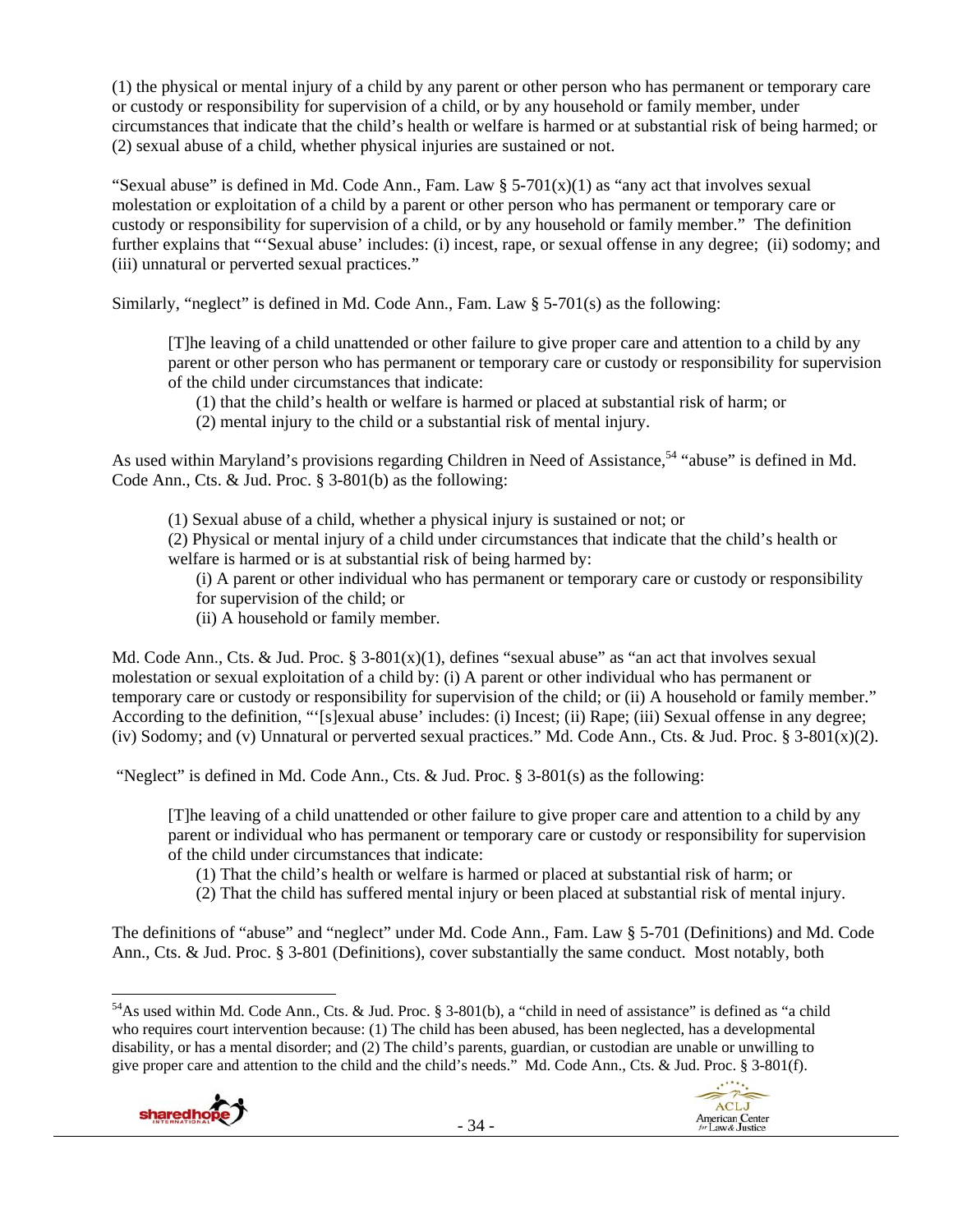definitions of "sexual abuse" expressly include the sexual exploitation of a child by "a parent or other person who has permanent or temporary care or custody or responsibility for supervision of a child, or by any household or family member."

- 5.5.1 Recommendation: Amend Md. Code Ann., Fam. Law § 5-701(b) (Definitions) and Md. Code Ann., Cts. & Jud. Proc.  $\S 3{\text -}801(x)$  to expressly identify the commercial sexual exploitation of minors as a type of abuse under Maryland's child protection statutes.
- *5.6 The definition of "caregiver" (or similar term) in the child welfare statutes is broad enough to include a trafficker who has custody or control of a child in order to bring a trafficked child into the protection of child protective services.*

For purposes of Maryland's child abuse and neglect provisions, Md. Code Ann., Fam. Law § 5-701(b) defines "abuse" as "(1) the physical or mental injury of a child by any parent or other person who has permanent or temporary care or custody or responsibility for supervision of a child, or by any household or family member, under circumstances that indicate that the child's health or welfare is harmed or at substantial risk of being harmed; or (2) sexual abuse of a child, whether physical injuries are sustained or not." Md. Code Ann., Fam. Law § 5-701(k) (Definitions) defines a "household member" as "a person who lives with, or is a regular presence in, a home of a child at the time of the alleged abuse or neglect." Additionally, "household' is defined as "the location: (1) in which the child resides; (2) where the abuse or neglect is alleged to have taken place; or (3) where the person suspected of abuse or neglect resides." Pursuant to Md. Code Ann., Fam. Law § 5-709(c) (Temporary removal of child from home without court approval), child protection personnel investigating child abuse and neglect "may remove the child temporarily [from the household], without prior approval by the juvenile court, if the representative believes that the child is in serious, immediate danger."

However, for purposes of Maryland's provisions regarding "Children in Need of Assistance," a "custodian" is more narrowly defined as "a person or governmental agency to whom custody of a child has been given by order of court, including a court other than the juvenile court," and "custody" is defined as "the right and obligation, unless otherwise determined by the court, to provide ordinary care for a child and determine placement." Md. Code Ann., Cts. & Jud. Proc. § 3-801(j), (k).

- 5.6.1 Recommendation: Amend the definition of "custodian" in Md. Code Ann., Cts. & Jud. Proc. § 3- 801(j) to include a person who has control over the child.
- *5.7 Crime victims' compensation is specifically available to a child victim of sex trafficking or CSEC without regard to ineligibility factors.*

Generally, victims<sup>55</sup> are eligible to receive an award from the Criminal Injuries Compensation Board. Md. Code Ann., Crim. Proc.  $\S 11-808(a)(1)(i)$ . Several additional requirements for compensation may, however, present difficulties for victims of domestic minor sex trafficking. Specifically, "A person who commits the crime or delinquent act that is the basis of a claim, or an accomplice of the person, is not eligible to receive an award with respect to the claim." Md. Code Ann., Crim. Proc. § 11-808(a)(2). Additionally, the Criminal Injuries Compensation Board will not award compensation to a victim unless it finds that "the crime or

- 35 -





 <sup>55</sup> *See supra* Section 5.1 for the relevant definition of "victim." "Crime" is defined in Md. Code Ann., Crim. Proc. § 11-801(d)(1)(i) as including, "except as provided in paragraph (2) of this subsection, a criminal offense under state, federal, or common law that is committed in: 1. this State; or 2. another state against a resident of this State." Subsection (2) states, "'Crime' does not include an act involving the operation of a vessel or motor vehicle unless the act is: (i) a violation of § 20-102, § 20-104, § 21-902, or § 21-904 of the Transportation Article; or (ii) operating a motor vehicle or vessel that results in an intentional injury."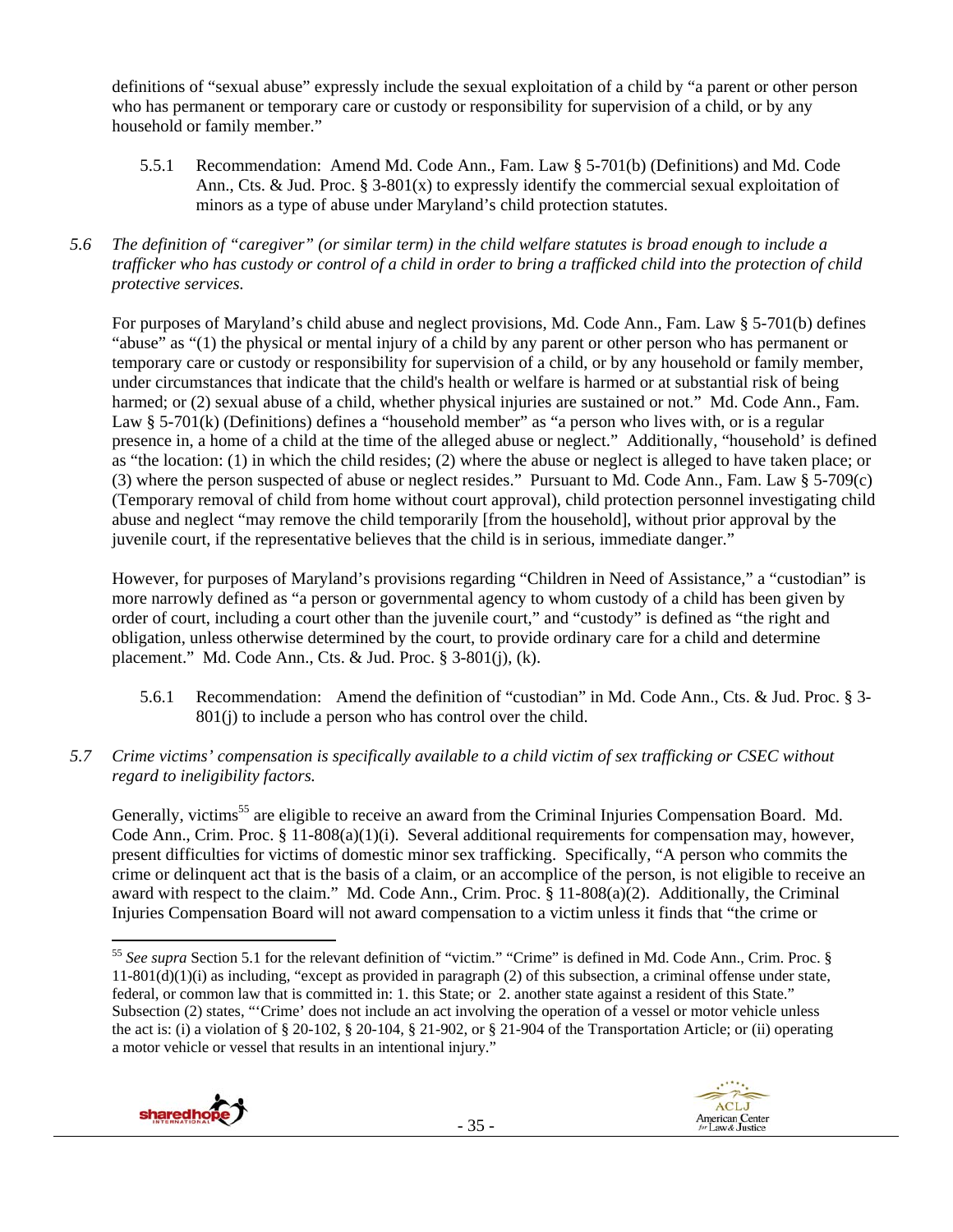delinquent act or the discovery of child abuse was reported to the proper authorities within 48 hours after the occurrence of the crime or delinquent act or the discovery of the child abuse; and . . . the victim has cooperated fully with all law enforcement units," unless "good cause" is shown for the victim's failure to meet those requirements. Md. Code Ann., Crim. Proc.  $\S 11-810(a)(1)(iii)-(iv)$ , (2). Claims for compensation must be filed within 3 years of the crime's occurrence, except "[i]n a case of child abuse, a claimant may file a claim up to 3 years after the claimant knew or should have known of the child abuse." Md. Code Ann., Crim. Proc. § 11- 809(a).

Additionally, Md. Code Ann., Crim. Proc. § 11-810(d)(1)(i) states in part that "the Board shall determine whether the victim's conduct contributed to the infliction of the victim's injury, and, if so, reduce the amount of the award or reject the claim." Pursuant to Md. Code Ann., Crim. Proc. § 11-810(d)(1)(ii), however, the Criminal Injuries Compensation Board may

disregard the responsibility of the victim for the victim's own injury if that responsibility is attributable to efforts by the victim:

1. to prevent a crime or delinquent act or an attempted crime or delinquent act from occurring in the victim's presence; or

2. to apprehend an offender who had committed a crime or delinquent act in the victim's presence or had committed a felony or delinquent act that would be a felony if committed by an adult.

Nothing expressly exempts domestic minor sex trafficking victims from these requirements or award reduction factors, or explains what constitutes good cause for the failure to report the crime or cooperate with law enforcement.

5.7.1 Recommendation: Amend Md. Code Ann., Crim. Proc. § 11-808(a) (Eligibility for Awards), Md. Code Ann., Crim. Proc. § 11-809(a) (Filing of claims), and Md. Code Ann., Crim. Proc. § 11- 810(a), (d) (Conditions for awards on claims) to expressly provide that victims of domestic minor sex trafficking are exempt from all ineligibility and award reduction factors, and that victims of commercial sexual exploitation and sex trafficking are eligible for a good cause exception under Md. Code Ann., Crim. Proc. § 11-810(a)(1)(iv).

# *5.8 Victim-friendly procedures and protections are provided in the trial process for minors under 18.*

Maryland law provides special protections for children who are victims of abuse as defined and outlined under Md. Code Ann., Fam. Law § 5-701(b), Md. Code Ann., Crim. Law § 3-601 (Child abuse), or Md. Code Ann., Crim. Law § 3-602 (Sexual abuse of minor). Md. Code Ann., Crim. Proc. § 11-303(a). Specifically, Md. Code Ann., Crim. Proc. § 11-303(b) (Testimony of child victim by closed circuit television) provides that such a child victim may give testimony outside the courtroom via closed circuit television in the following circumstances:

(1) the court determines that testimony by the child victim in the presence of a defendant or a child respondent will result in the child victim's suffering serious emotional distress such that the child victim cannot reasonably communicate; and

(2) the testimony is taken during the proceeding.

When the court determines that the child may provide testimony via closed circuit television, only certain people may be in the room, including "subject to the Maryland Rules, any person whose presence, in the opinion of the court, contributes to the well-being of the child victim, including a person who has dealt with the child victim in a therapeutic setting concerning the abuse." Md. Code Ann., Crim. Proc. § 11-303(d)(v).

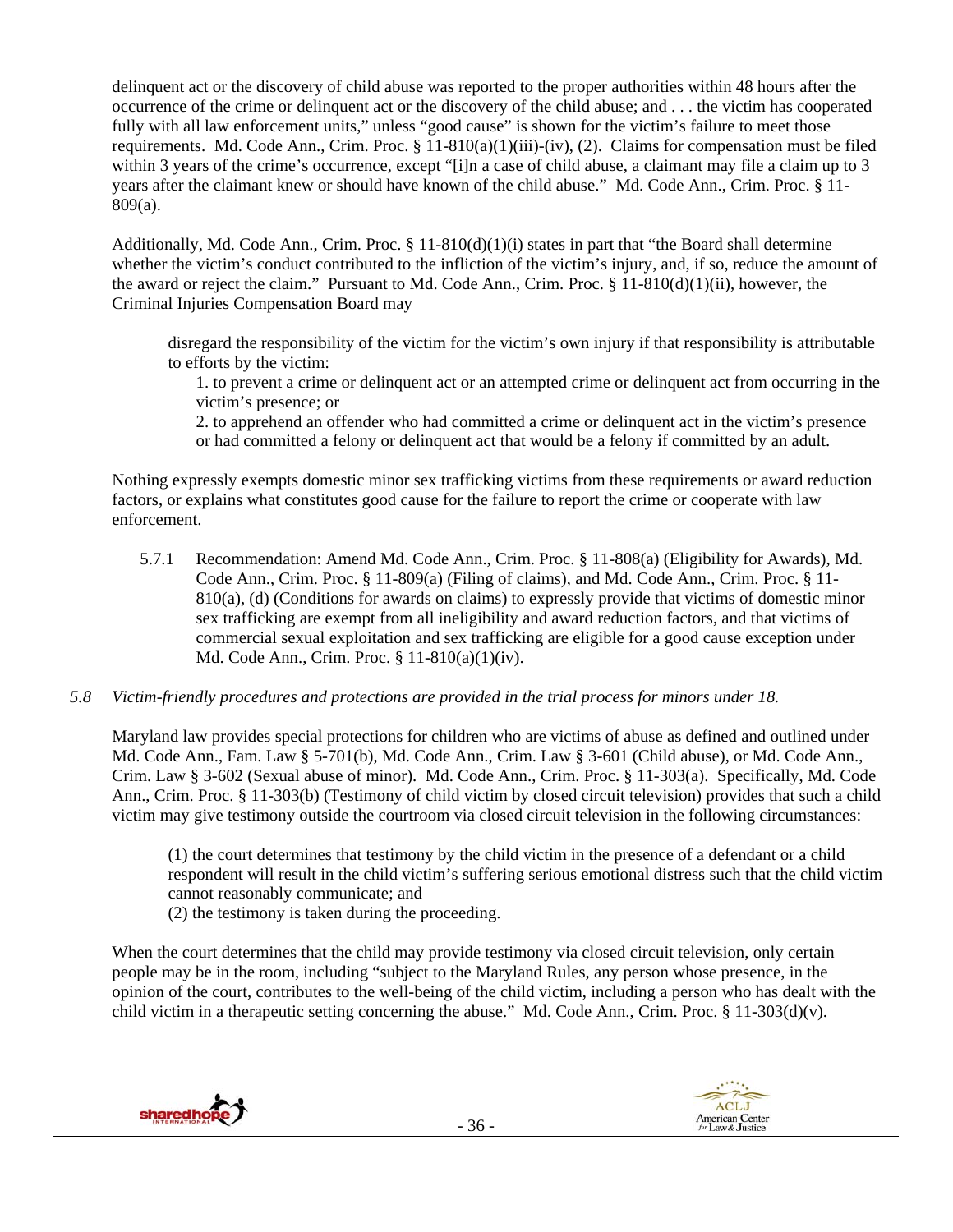The out of court statements of a child under 13 years old who is the victim of Md. Code Ann., Crim. Law § 3- 601, Md. Code Ann., Crim. Law § 3-602, Md. Code Ann., Crim. Law §§ 3-303–3-307 (first or second degree rape or first, second, or third degree sexual offense), Md. Code Ann., Crim. Law §§ 3-309–3-312 (attempted first or second degree rape or attempted first, second, or third degree sexual offense), or who has been abused or neglected as defined under Md. Code Ann., Fam. Law § 5-701, may be admitted in court "only if the statement was made to and is offered by a person acting lawfully in the course of the person's profession when the statement was made [to a person] who is: (1) a physician; (2) a psychologist; (3) a nurse; (4) a social worker;" a specified school employee, therapist, or counselor. Md. Code Ann., Crim. Proc. § 11-304(a)–(c).

Regardless of the victim's age, pursuant to Md. Code Ann., Crim. Law § 3-319(a) (Rape and sexual offense— Admissibility of evidence),

Evidence relating to a victim's reputation for chastity or abstinence and opinion evidence relating to a victim's chastity or abstinence may not be admitted in a prosecution for:

(1) a crime specified under this subtitle or a lesser included crime;

(2) the sexual abuse of a minor under § 3-602 of this title or a lesser included crime; or

(3) the sexual abuse of a vulnerable adult under § 3-604 of this title or a lesser included crime.

Pursuant to Md. Code Ann., Crim. Law § 3-319(b),

Evidence of a specific instance of a victim's prior sexual conduct may be admitted in a prosecution described in subsection (a) of this section only if the judge finds that:

(1) the evidence is relevant;

(2) the evidence is material to a fact in issue in the case;

(3) the inflammatory or prejudicial nature of the evidence does not outweigh its probative value; and

(4) the evidence:

(i) is of the victim's past sexual conduct with the defendant;

(ii) is of a specific instance of sexual activity showing the source or origin of semen, pregnancy, disease, or trauma;

(iii) supports a claim that the victim has an ulterior motive to accuse the defendant of the crime; or

(iv) is offered for impeachment after the prosecutor has put the victim's prior sexual conduct in issue.

Human trafficking victims who testify in a prosecution under Md. Code Ann., Crim. Law § 11-303 (Human trafficking) are not provided the protection of Md. Code Ann., Crim. Law § 3-319(a) as it is not within subtitle 3 (Sexual crimes) of title 3 (Other crimes against the person). Also, Md. Code Ann., Crim. Law § 3-602 (Sexual abuse of minor) does not refer to Md. Code Ann., Crim. Law § 11-303.

5.8.1 Recommendation: Amend Md. Code Ann., Crim. Law § 3-319(a) (Rape and sexual offense— Admissibility of evidence) to allow the rape shield law to apply to testimony by minor victims of sex trafficking in a prosecution under Md. Code Ann., Crim. Law § 11-303 (Human trafficking).



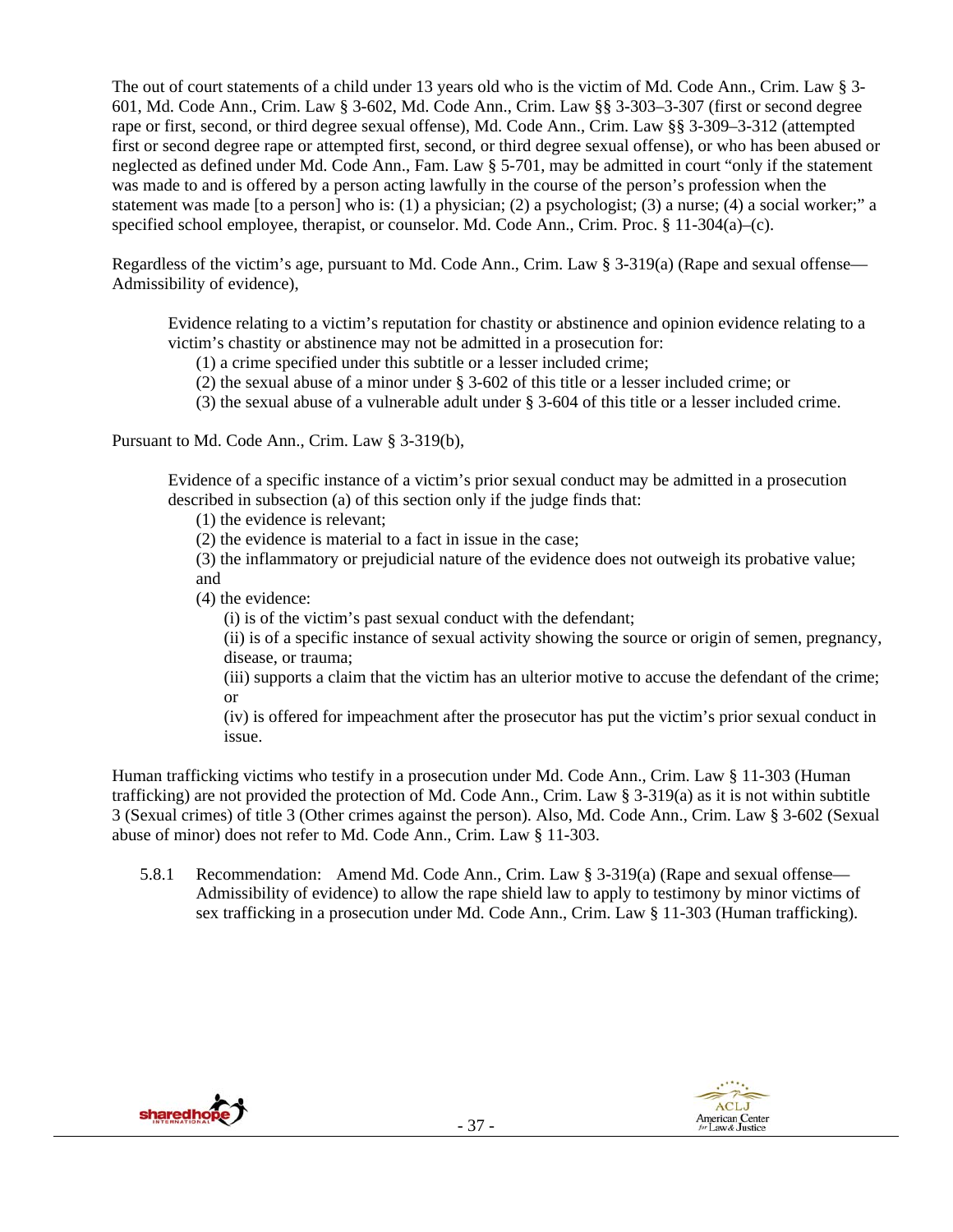*5.9 Expungement or sealing of juvenile arrest or criminal records resulting from arrests or adjudications for prostitution-related offenses committed as a result of, or in the course of, the commercial sexual exploitation of a minor is available within a reasonable time after turning 18.* 

Pursuant to Md. Code Ann., Cts. & Jud.Proc. § 3-8A-27(c),

The court on its own motion or on petition, and for good cause shown, may order the court records of a child sealed, and, upon petition or on its own motion, shall order them sealed after the child has reached 21 years of age. If sealed, the court records of a child may not be opened, for any purpose, except by order of the court upon good cause shown.

Also, under Md. Code Ann., Crim. Proc. § 10-106(b) (Expungement of criminal charge transferred to juvenile court), "A person may file, and a court shall grant, a petition for expungement of a criminal charge transferred to the juvenile court under § 4-202 of this article [Transfer of criminal cases to juvenile court]."

Additionally, pursuant to Md. Code Ann., Cts. & Jud. Proc. § 3-8A-27(a)(1) (Confidentiality of records (Abrogation of amendment effective September 30, 2011)), police records concerning children are "confidential and shall be maintained separate from those of adults. [Their] contents may not be divulged, by subpoena or otherwise, except by order of the court upon good cause shown or as otherwise provided in § 7-303 of the Education Article [Arrest for reportable offense]." Also, a child's court records "may not be divulged, by subpoena or otherwise, except by order of the court upon good cause shown or as provided in Sections 7-303 and 22-309 [Cooperation] of the Education Article." Md. Code Ann., Cts. & Jud. Proc. § 3-8A-27(b)(1).

# *5.10 Victim restitution and civil remedies are authorized by law for minor victims of sex trafficking or CSEC.*

Pursuant to Md. Code Ann., Crim. Proc. § 11-603(b) (Restitution determination), "A victim is presumed to have a right to restitution under subsection (a) of this section if: (1) the victim or the State requests restitution; and (2) the court is presented with competent evidence of any item listed in subsection (a) of this section." Md. Code Ann., Crim. Proc. § 11-603(a) provides that a court may order restitution if any of the following circumstances exist:

(1) as a direct result of the crime or delinquent act, property of the victim was stolen, damaged, destroyed, converted, or unlawfully obtained, or its value substantially decreased;

(2) as a direct result of the crime or delinquent act, the victim suffered:

- (i) actual medical, dental, hospital, counseling, funeral, or burial expenses or losses;
- (ii) direct out-of-pocket loss;
- (iii) loss of earnings; or
- (iv) expenses incurred with rehabilitation;
- . . . .

If the court orders the defendant to pay restitution, the court may also enter "an immediate and continuing earnings withholding order" and specify an amount employers of the defendant must withhold and pay to the appropriate governmental entity. Md. Code. Ann., Crim. Proc. § 11-617(a)(1), (d).



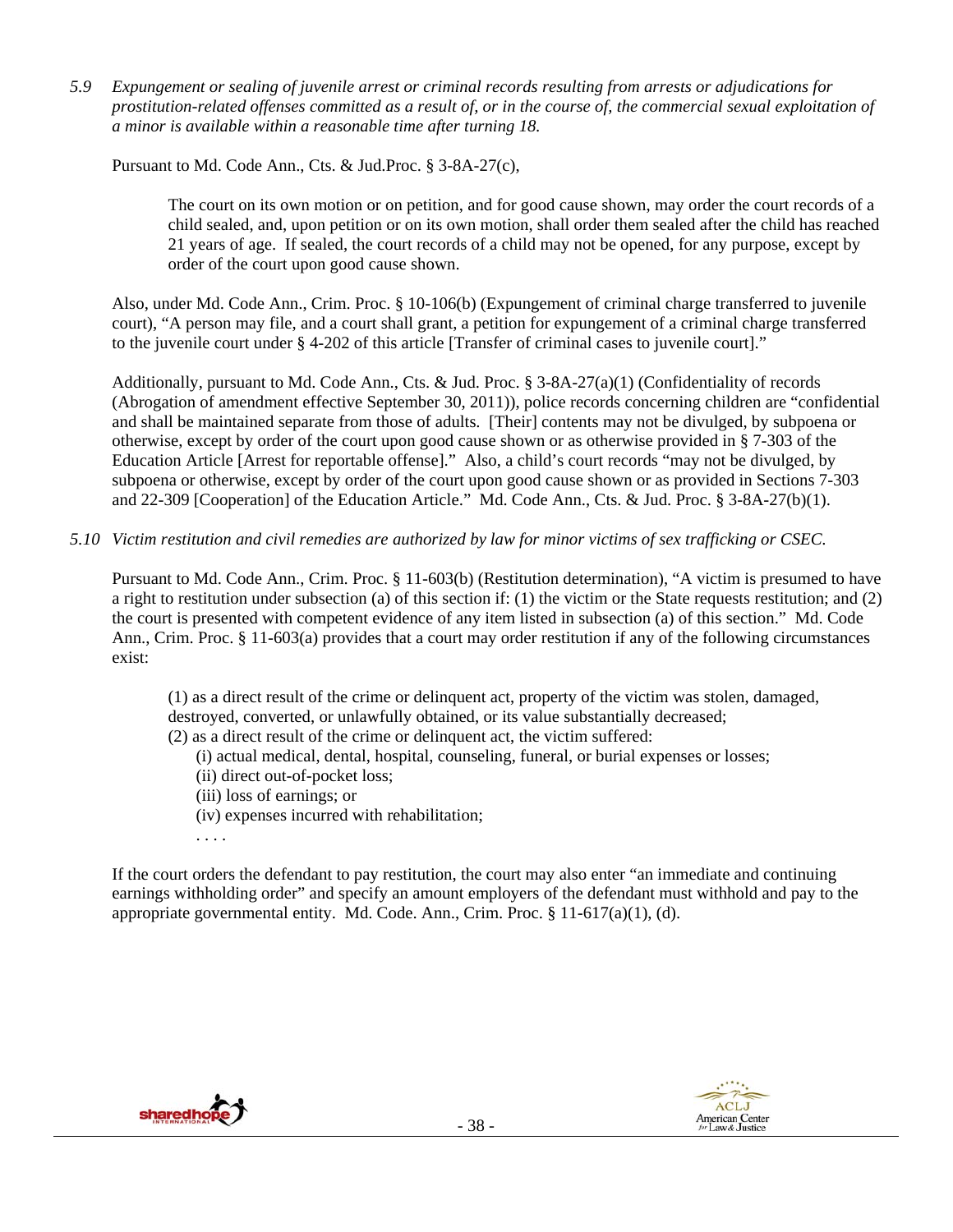*5.11 Statutes of limitations for civil and criminal actions for child sex trafficking or CSEC offenses are eliminated or lengthened sufficiently to allow prosecutors and victims a realistic opportunity to pursue criminal action and legal remedies.* 

Maryland law does not require prosecutions for felony offenses to be commenced within any designated time period.<sup>56</sup> Pursuant to Md. Code Ann., Cts. & Jud. Proc. § 5-106(a) (Prosecutions for misdemeanors; manslaughter by automobile, motorboat, etc.; homicide by motor vehicle), $57$  however, prosecutions for misdemeanors must be commenced within 1 year of the crime's occurrence, except, pursuant to subsection (b), "if a statute provides that a misdemeanor is punishable by imprisonment in the penitentiary or that a person is subject to this subsection [Md. Code Ann., Cts. & Jud. Proc. § 5-106(b)] . . . [t]he State may institute a prosecution for the misdemeanor at any time." Md. Code Ann., Cts. & Jud. Proc. § 5-106(b). Statutes subject to this exception include the following: Md. Code Ann., Crim. Law § 11-303(a) (Human trafficking), Md. Code Ann., Crim. Law § 11-304 (Receiving earnings of prostitute), Md. Code Ann., Crim. Law § 11-305 (Abduction of child under 16), and Md. Code Ann., Crim. Law § 3-603 (Sale of minor). Md. Code Ann., Crim. Law §§ 11- 303(c)(1)(ii), 11-304(c), 11-305(c), 3-603(c).

Prosecutions or suits for a "fine, penalty, or forfeiture" must be commenced within 1 year of the commission of the crime. Md. Code Ann., Cts. & Jud. Proc. § 5-107.

Pursuant to Md. Code Ann., Cts. & Jud. Proc. § 5-117(b) (Actions arising from alleged sexual abuse), "[a]n action for damages arising out of an alleged incident  $\ldots$  of sexual abuse<sup>58</sup> that occurred while the victim was a minor" must be commenced within 7 years from "the date that the victim attains the age of majority." Other civil actions generally are subject to a 3 year statute of limitations. Md. Code Ann., Cts. & Jud. Proc. § 5-101.

<sup>&</sup>lt;sup>58</sup> Md. Code Ann., Fam. Law § 5-701(x) states, "(1) 'Sexual abuse' means any act that involves sexual molestation or exploitation of a child by a parent or other person who has permanent or temporary care or custody or responsibility for supervision of a child, or by any household or family member. (2) 'Sexual abuse' includes: (i) incest, rape, or sexual offense in any degree; (ii) sodomy; and (iii) unnatural or perverted sexual practices.



**ACLJ** 

American Center<br>for Law & Justice

<sup>56</sup> Clark v. State, 774 A.2d 1136, 1144 n.8 (Md. 2001) ("Maryland has no statute of limitations on felonies or penitentiary misdemeanors beyond that imposed by the life of the offender.").

 $\frac{57}{7}$  Here and elsewhere in this report that Md. Code Ann., Cts. & Jud. Proc. § 5-106 is quoted or cited, the language has been changed to reflect the passage of House Bill 724 and Senate Bill 196 in the 427th General Assembly. 2011 Md. Laws 193 (effective Oct. 1, 2011); 2011 Md. Laws 192 (effective Oct. 1, 2011).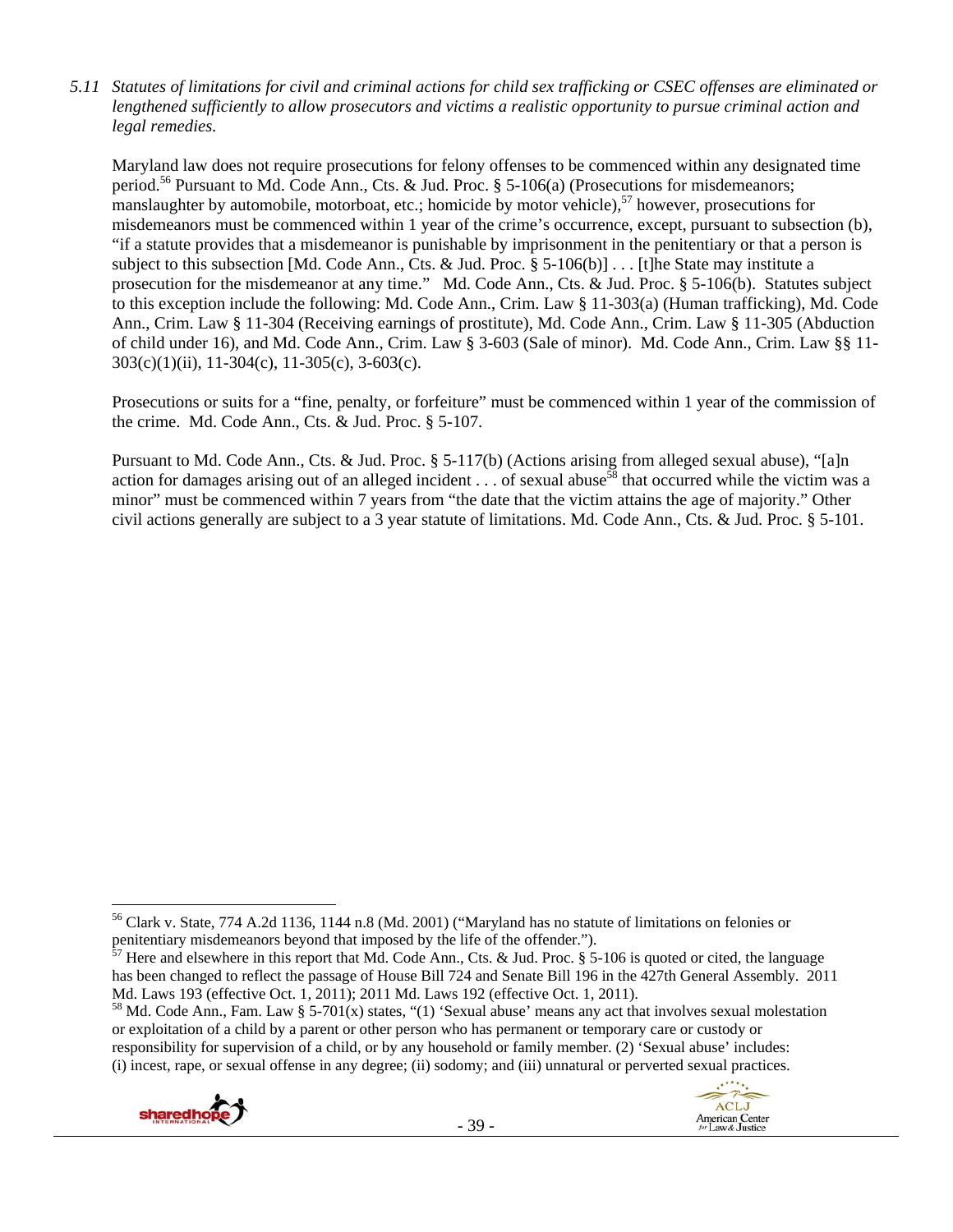# **Framework Issue 6: Criminal justice tools for investigation and prosecutions**

#### *Legal Components:*

- *6.1 Training on human trafficking and domestic minor sex trafficking for law enforcement is statutorily mandated.*
- *6.2 Single party consent to audio-taping is permitted in law enforcement investigations.*
- *6.3 Domestic minor sex trafficking investigations may use wiretapping and resulting evidence.*
- *6.4 Using a law enforcement decoy posing as a minor to investigate buying or selling of commercial sex acts is not a defense to soliciting, purchasing, or selling sex with a minor.*
- *6.5 Using the Internet to investigate buyers and traffickers is a permissible investigative technique.*
- *6.6 Law enforcement and child welfare agencies are mandated to promptly report missing and recovered children.*

*\_\_\_\_\_\_\_\_\_\_\_\_\_\_\_\_\_\_\_\_\_\_\_\_\_\_\_\_\_\_\_\_\_\_\_\_\_\_\_\_\_\_\_\_\_\_\_\_\_\_\_\_\_\_\_\_\_\_\_\_\_\_\_\_\_\_\_\_\_\_\_\_\_\_\_\_\_\_\_\_\_\_\_\_\_\_\_\_\_\_\_\_\_\_* 

#### *Legal Analysis:*

*6.1 Training on human trafficking and domestic minor sex trafficking for law enforcement is statutorily mandated.*

Maryland has established a Police Training Commission. Md. Code Ann., Pub. Safety § 3-202. Under Md. Code Ann., Pub. Safety § 3-207(5), the Police Training Commission has the authority

- (5) to establish the following for police training schools:
	- (i) curriculum;
	- (ii) minimum courses of study;
	- (iii) attendance requirements;
	- (iv) eligibility requirements;
	- (v) equipment and facilities;
	- (vi) standards of operation; and
	- (vii) minimum qualifications for instructors.

While Maryland law does not specifically mandate training on human trafficking and domestic minor sex trafficking, Maryland's Department of Public Safety & Correctional Services have previously instituted training regarding domestic violence and victims' issues.<sup>59</sup> Furthermore, training regarding "the criminal laws concerning rape and sexual offenses, including the sexual abuse and exploitation of children and related evidentiary procedures" and the treatment of victims and victims' services is mandated pursuant to Md. Code Ann., Pub. Safety § 3-207(6)(i). Although Maryland law enforcement officers must complete minimum training requirements as specified in Md. Code Regs. 12.04.01.09(A) (Minimum Standards for Entrance-Level Training for Police Officers) to be certified as police officers, nothing in the entrance-level program mandates law enforcement to receive training regarding human trafficking, domestic minor sex trafficking, or the sexual abuse or exploitation of children. Md. Code Regs. 12.04.01.09(A), (C)(1).

6.1.1 Recommendation: Amend Md. Code Ann., Pub. Safety § 3-207 (General powers and duties of Commission) and Md. Code Regs. 12.04.01.09(C) (Minimum standards for entrance-level training for police officers) to expressly mandate that law enforcement complete training on human trafficking and domestic minor sex trafficking.

 <sup>59</sup> *See Victim Services*, DEPT. OF PUB. SAFETY & CORRECTIONAL SERVS., http://www.dpscs.state.md.us/initiatives/bhc/index\_BHC\_vs-new.shtml#one (last visited Aug. 11, 2011).



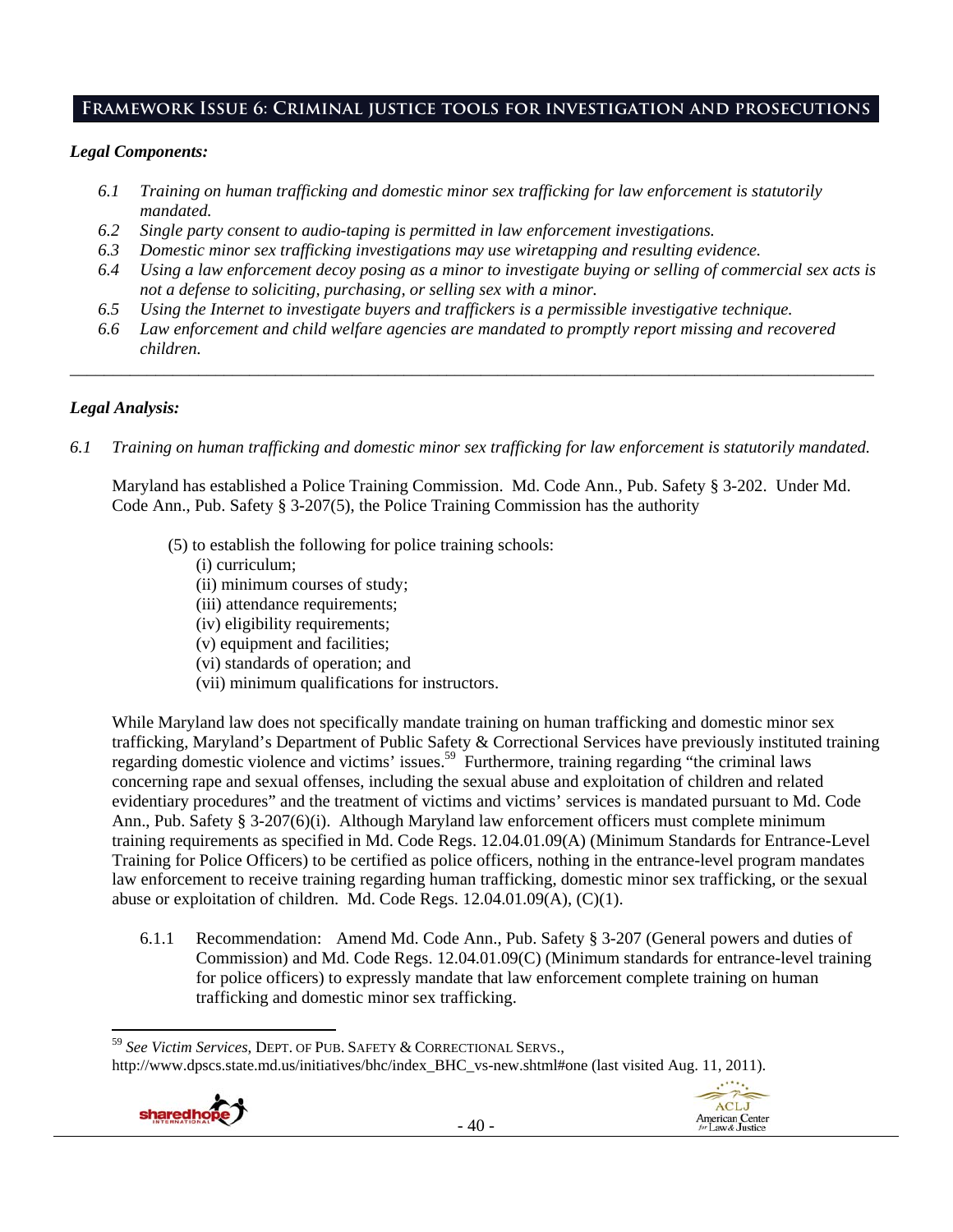### *6.2 Single party consent to audiotaping is permitted in law enforcement investigations.*

Md. Code Ann., Cts. & Jud. Proc. § 10-402(a)(1) (Interception of communications generally; divulging contents of communications; violations of subtitle) states that "[e]xcept as otherwise specifically provided in this subtitle it is unlawful for any person to: (1) Willfully intercept, endeavor to intercept, or procure any other person to intercept or endeavor to intercept, any wire, oral, or electronic communication." A conviction is a felony punishable by imprisonment up to 5 years, a fine not to exceed \$ 10,000, or both. Md. Code Ann., Cts. & Jud. Proc. § 10-402(b). Additionally, subsection(c)(3) states, "It is lawful under this subtitle for a person to intercept a wire, oral, or electronic communication where the person is a party to the communication and where all of the parties to the communication have given prior consent to the interception unless the communication is intercepted for the purpose of committing any criminal or tortious act in violation of the Constitution or laws of the United States or of this State."

Md. Code Ann., Cts. & Jud. Proc. § 10-402(c)(2)(i) provides exceptions to the prohibition on single-party consent audio-recording when "[t]he investigative or law enforcement officer or other person is a party to the communication; or  $\dots$  [o]ne of the parties to the communication has given prior consent to the interception." Additionally, Md. Code Ann., Cts. & Jud. Proc.  $\S$  10-402(c)(2)(ii) states,

It is lawful under this subtitle for an investigative or law enforcement officer acting in a criminal investigation or any other person acting at the prior direction and under the supervision of an investigative or law enforcement officer to intercept a wire, oral, or electronic communication in order to provide evidence:

1. Of the commission of:

 $\mathbf{r}$  . . .

B. Kidnapping;

C. Rape;

D. A sexual offense in the first or second degree;

E. Child abuse in the first or second degree;

F. Child pornography under § 11-207, § 11-208, or § 11-208.1 of the Criminal Law Article;

O. A human trafficking offense under § 11-303 of the Criminal Law Article; P. Sexual solicitation of a minor under § 3-324 of the Criminal Law Article;

. . .

. . .

R. Sexual abuse of a minor under § 3-602 of the Criminal Law Article; or S. A conspiracy or solicitation to commit an offense listed in items A through R of this item . . .

. . . .

A law enforcement officer is allowed to use "body wires" to intercept an oral communication where "there is reasonable cause to believe that a law enforcement officer's safety may be in jeopardy;" however, such communications "may not be recorded, and may not be used against the defendant in a criminal proceeding." Md. Code Ann, Cts. & Jud. Proc. § 10-402(c)(6)

*6.3 Domestic minor sex trafficking investigations may use wiretapping and resulting evidence.* 

Md. Code Ann., Cts. & Jud. Proc. § 10-402 (Interception of communications generally; divulging contents of communications; violations of subtitle) makes it unlawful, unless an exception is provided in the statute, for a person to "[w]illfully intercept, endeavor to intercept, or procure any other person to intercept or endeavor to intercept, any wire, oral, or electronic communication" without the consent of both parties. Md. Code Ann.,



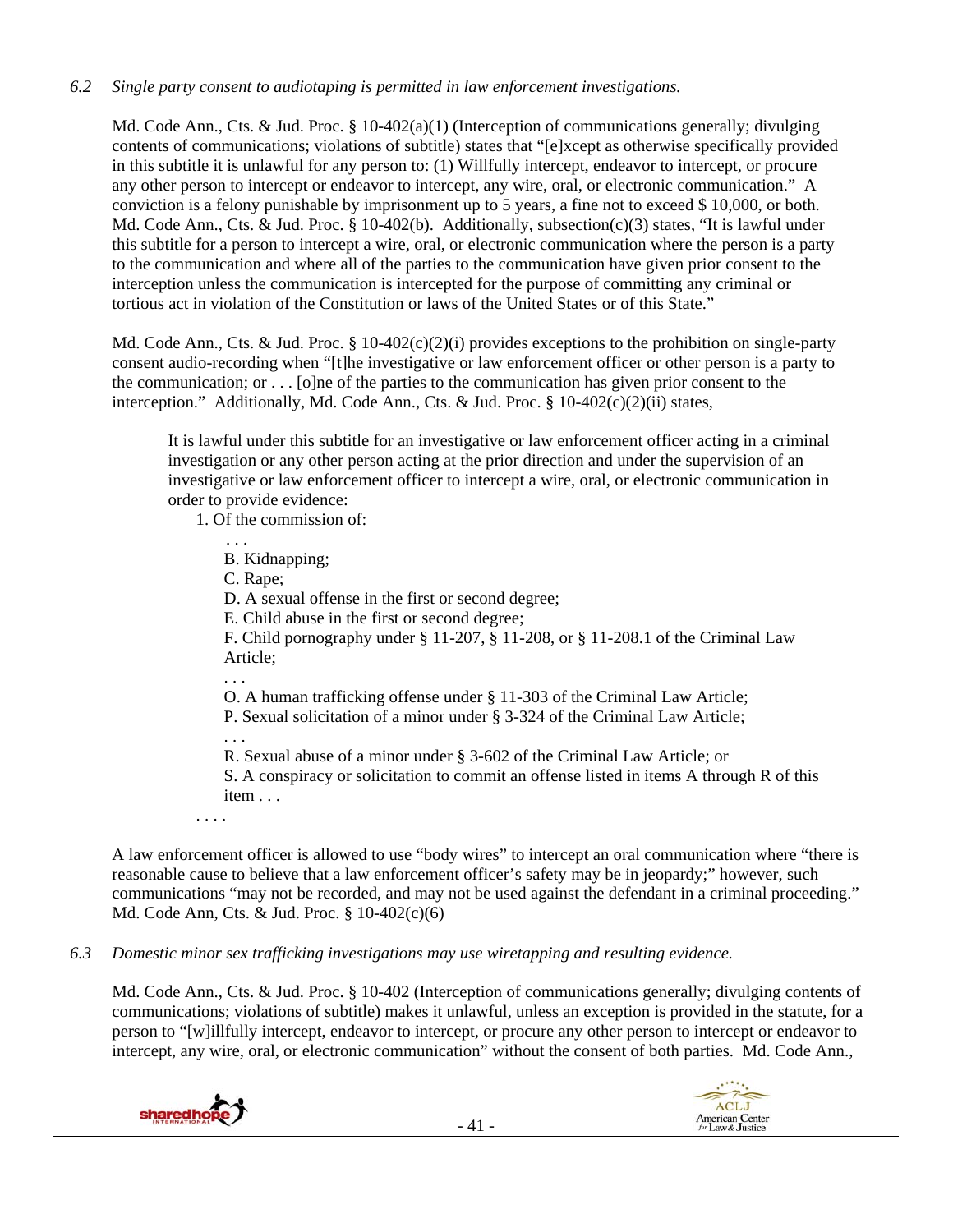Cts. & Jud. Proc. § 10-402(a)(1), (c)(3). A conviction under this statute is a felony punishable by imprisonment up to 5 years, a fine not to exceed \$10,000, or both. Md. Code Ann., Cts. & Jud. Proc. § 10-402(b).

However, Md. Code Ann., Cts. & Jud. Proc. § 10-406 (Attorney General, State Prosecutor or State's Attorney may apply for order authorizing interception) provides that a court may enter an order allowing law enforcement to intercept communications of non-consenting parties in investigating certain enumerated crimes. Specifically, Md. Code Ann., Cts. & Jud. Proc. § 10-406(a) states,

The Attorney General, State Prosecutor, or any State's Attorney may apply to a judge of competent jurisdiction, and the judge, in accordance with the provisions of Md. Code Ann., Cts. & Jud. Proc. § 10-408 of this subtitle, may grant an order authorizing the interception of wire, oral, or electronic communications by investigative or law enforcement officers when the interception may provide or has provided evidence of the commission of:

. . . (2) Kidnapping;

(3) Rape;

(4) A sexual offense in the first or second degree;

(5) Child abuse in the first or second degree;

(6) Child pornography under  $\S 11-207$ ,  $\S 11-208$ , or  $\S 11-208$ . 1 of the Criminal Law Article; . . .

(15) A human trafficking offense under § 11-303 of the Criminal Law Article;

(16) Sexual solicitation of a minor under § 3-324 of the Criminal Law Article;

. . .

(18) Sexual abuse of a minor under § 3-602 of the Criminal Law Article; or

(19) A conspiracy or solicitation to commit an offense listed in items (1) through (18) of this subsection..

Md. Code Ann., Cts. & Jud. Proc. § 10-406(b) provides that "[n]o application or order shall be required if the interception is lawful under the provisions of Md. Code Ann., Cts. & Jud. Proc. § 10-402(c) of this subtitle." Md. Code Ann., Cts. & Jud. Proc.  $\S$  10-402(c)(2) permits interceptions when "[t]he investigative or law enforcement officer or other person is a party to the communication; or . . . [o]ne of the parties to the communication has given prior consent to the interception," and the officer is investigating certain criminal activity.

*6.4 Using a law enforcement decoy posing as a minor to investigate buying or selling of commercial sex acts is not a defense to soliciting, purchasing, or selling sex with a minor.* 

The use of a decoy by law enforcement in the investigating prostitution or sex trafficking is not a defense under Maryland law. Md. Code Ann., Crim. Law § 3-324(b) (Sexual solicitation of minor) states,

A person may not, with the intent to commit a violation of § 3-304 [Rape in the second degree], § 3-306 [Sexual offense in the second degree], or § 3-307 [Sexual offense in the third degree] of this subtitle or § 11-304 [Receiving earnings of prostitute], § 11-305 [Abduction of child under 16], or § 11-306 [House of prostitution] of this article, knowingly solicit<sup>60</sup> a minor, or a law enforcement officer posing as a minor, to engage in activities that would be unlawful for the person to engage in under § 3-304, § 3-306, or § 3-307 of this subtitle or § 11-304, § 11-305, or § 11-306 of this article.

 <sup>60</sup> *See supra* Section 1.2 for discussion of the definition of "solicit."

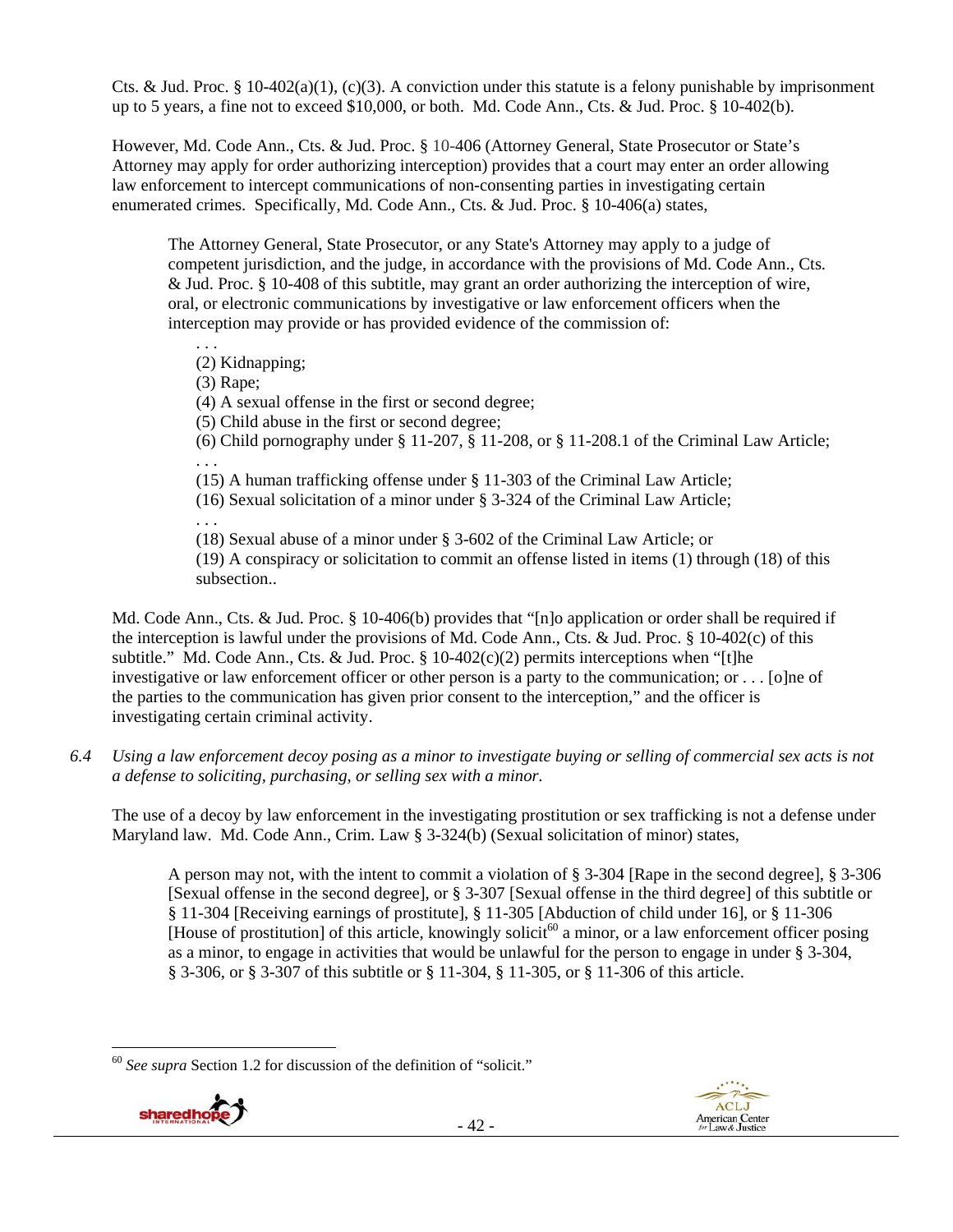6.4.1 Recommendation: Amend Md. Code Ann., Crim. Law § 3-324 (Sexual solicitation of minor) to expressly provide that the use of a decoy by law enforcement in the investigation of human trafficking is not a defense to prosecution by including Md. Code Ann., Crim. Law § 11-303 (Human trafficking) as an enumerated predicate offense.

# *6.5 Using the Internet to investigate buyers and traffickers is a permissible investigative technique.*

Using of the Internet to investigate buyers and traffickers appears to be a permissible investigative technique under Maryland law. Md. Code Ann., Crim. Law § 3-324(b) (Sexual solicitation of minor) states,

A person may not, with the intent to commit a violation of § 3-304 [Rape in the second degree], § 3-306 [Sexual offense in the second degree], or § 3-307 [Sexual offense in the third degree] of this subtitle or § 11-304 [Receiving earnings of prostitute], § 11-305 [Abduction of child under 16], or § 11-306 [House of prostitution] of this article, knowingly solicit a . . . law enforcement officer posing as a minor, to engage in activities that would be unlawful for the person to engage in under § 3-304, § 3- 306, or § 3-307 of this subtitle or § 11-304, § 11-305, or § 11-306 of this article.

The definition of "solicit" includes "to command, authorize, urge, entice, request, or advise a person by any means, including:  $\dots$  (6) by computer or Internet." Md. Code Ann., Crim. Law § 3-324(a)(6).

6.5.1 Recommendation: Amend Md. Code Ann., Crim. Law § 3-324 (Sexual solicitation of minor) to include Md. Code Ann., Crim. Law § 11-303 (Human trafficking) as an enumerated predicate offense.

# *6.6 Law enforcement and child welfare agencies are mandated to promptly report missing and recovered children.*

Maryland does not mandate the reporting of rescued domestic minor sex trafficking victims. However, pursuant to Md. Code Ann., Fam. Law § 9-402(a) (Determinations of law enforcement agency upon receipt of report), law enforcement agencies that receive a report of a missing child are required to determine immediately whether the following has occurred:

(1) the missing child has not been the subject of a prior missing persons report;

(2) the missing child suffers from a mental or physical handicap or illness;

(3) the disappearance of the missing child is of a suspicious or dangerous nature;

(4) the person filing the report of a missing child has reason to believe that the missing child may have been abducted;

(5) the missing child has ever previously been the subject of a child abuse report filed with the State or local law enforcement agency; or

(6) the missing child is under 14 years of age.

When conditions listed in subsection (a) are present, Md. Code Ann., Fam. Law § 9-402(b) specifies that the law enforcement agency must immediately,

(1) enter all necessary and available information into the Maryland Interagency Law Enforcement System (MILES) and the National Crime Information Center (NCIC) computer networks; (2) institute appropriate intensive search procedures;

(3) notify the National Missing Children Information Center and forward to the State Clearinghouse for Missing Children a copy of the missing persons report involving the missing child;

(4) notify the appropriate local department and, to the extent possible, obtain any information that may assist in the locating of the missing child; and